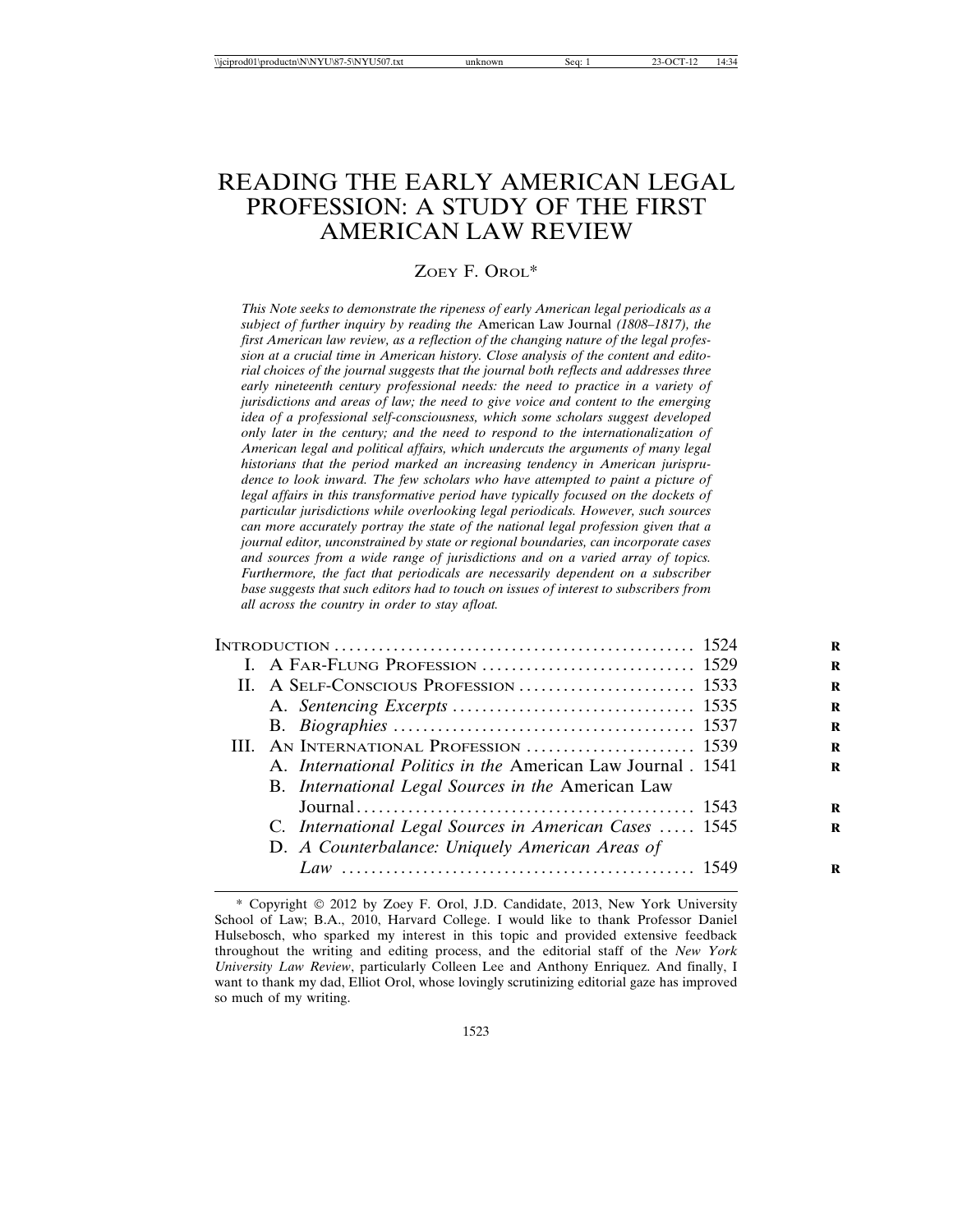#### **INTRODUCTION**

It is nearly impossible to imagine a time when the legal profession was without law reviews. In conjunction with court decisions, law reviews are the primary way in which legal academics, judges, and practitioners explore the complexities and nuances of American law while simultaneously asserting their collective identity as an autonomous profession. Even though lawyers were present in the American colonies well before independence was proclaimed, the first American law review was not published until 1808.<sup>1</sup>

That is not to say that colonists had no legal publications at their disposal. Some colonists sailed across the Atlantic armed with extensive knowledge of the law as well as with their law books, though as Chancellor James Kent of New York recalled, "when he went on the bench in 1798 . . . . [t]here were no American lawbooks, and of those imported from England there were so few copies that not all courts"—let alone lawyers—"could consult them."2 Others were able to instruct themselves in the vagaries of court procedure by consulting one of a handful of do-it-yourself legal manuals such as Giles Jacob's *Every Man His Own Lawyer*, a publication designed to instruct laymen on everything from "Laws relating to Marriage, Bastardy, Infants, Ideots, [and] Lunaticks" to "Arrests . . . and Bail," to rudimentary trusts and estates law, and "publick Offences, Treason, Murder, Felony, Burglary, Robbery, Rape, Sodomy, Forgery," and "Perjury"—so "that all Manner of Persons may be particularly aquainted with our Laws and Statutes . . . and know how to defend Themselves and their Estates and Fortunes, In all Cases whatsoever."3

<sup>1</sup> *See, e.g.*, Maxwell Bloomfield, *Hall, John Elihu*, *in* 9 AMERICAN NATIONAL BIOGRAPHY 863, 863 (1999) ("Hall combined his legal and literary interests by editing the first American legal periodical, the American Law Journal, which he published in six volumes from 1808 to 1817.").

<sup>2</sup> PERRY MILLER, THE LIFE OF THE MIND IN AMERICA 109 (1965).

<sup>3</sup> GILES JACOBS, EVERY MAN HIS OWN LAWYER i (7th ed. 1768). Not all American attorneys needed to turn to these do-it-yourself manuals. As Julius Goebel notes, even during the colonial period there were highly sophisticated and well-read American attorneys. CASES AND MATERIALS ON THE DEVELOPMENT OF LEGAL INSTITUTIONS 300 (Julius Goebel, Jr. ed., 1949) ("In jurisdictions like New York and Pennsylvania . . . practice was on a high professional level and a most complete absorption of common law, substantive and adjective, had been achieved . . . ."). *See also* Mary Sarah Bilder, *The Lost Lawyers: Early American Legal Literates and Transatlantic Legal Culture*, 11 YALE J.L. & HUMAN. 47, 49, 51 (1999) (arguing that "legal practitioners were a constant—and powerful—element of early Rhode Island legal culture" and that "no dramatic shift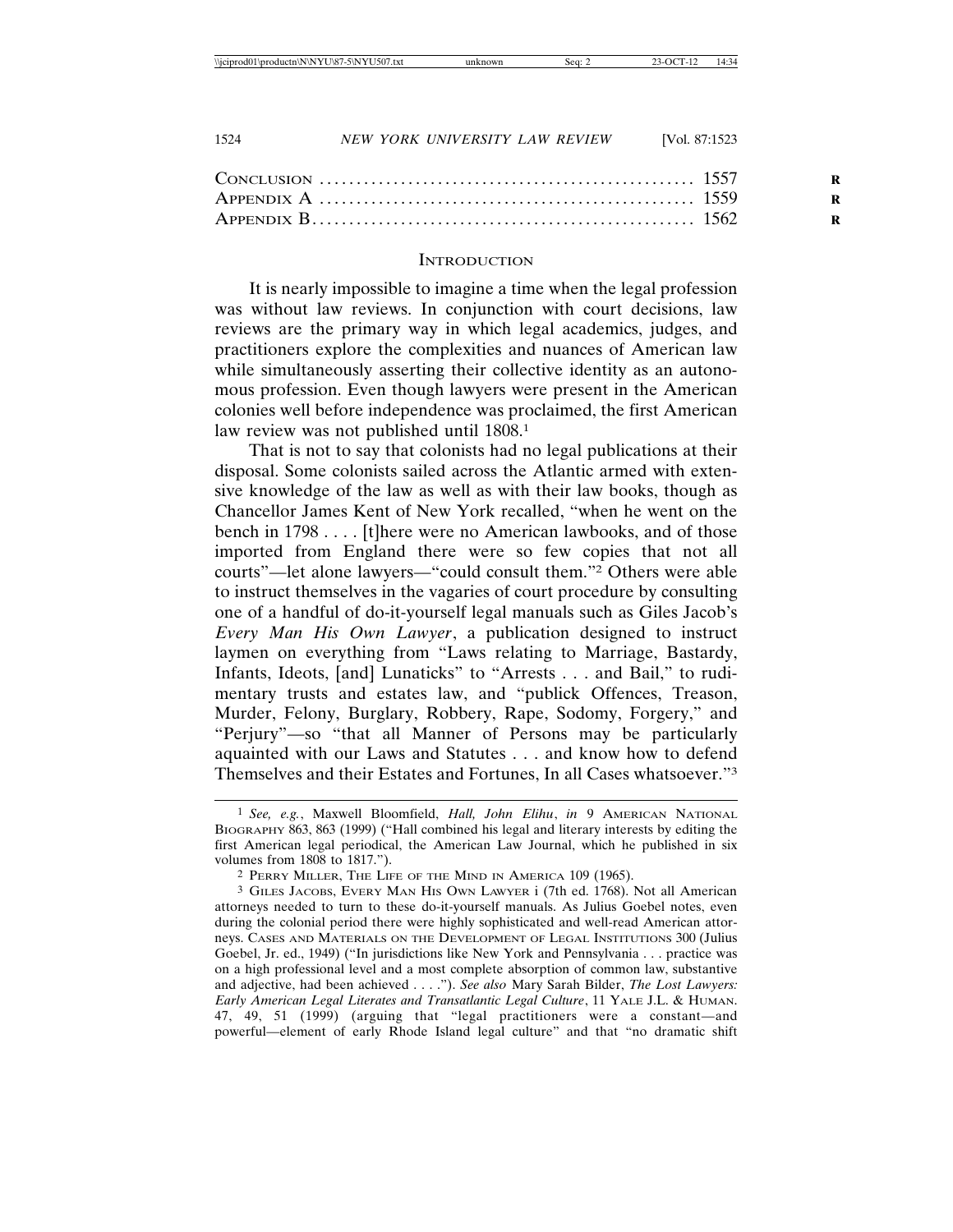But by the beginning of the nineteenth century, changing American political and social realities had lawyers in a bit of a bind. No longer were instructional manuals and ad hoc access to English legal sources sufficient to serve the needs of the profession's elite.4 First, the country's expansion—as well as the deepening commercial ties among the states—meant that attorneys needed to be familiar with laws, rules, and practices of jurisdictions outside their own.<sup>5</sup> Particularly given the emergence of regional centers of economic activity such as New York, Philadelphia, and Charleston, lawyers had reason to expect their clients' business to cross state lines.<sup>6</sup> Second, the period marked the beginning of lawyers' self-consciousness as a profession, a development that promoted the sense that lawyers should adhere to certain standards including a proto-code of ethics and well-rounded educational achievement. And finally, the profession was increasingly mired in international affairs. International politics—most notably, for purposes of this Note, the Napoleonic Era and the War of 1812—required lawyers to be deeply familiar with international maritime law, and America's concurrent emergence as a player on the world stage meant that American lawyers began to see themselves as part of a transatlantic elite, requiring familiarity with European sources of law.

John Elihu Hall, a Baltimore attorney,<sup>7</sup> sought to respond to these needs by publishing the first American law review, called the

4 These changing aspects of American politics and society were unlikely to have affected those lawyers who specialized in purely local matters such as debt collection.

5 *See infra* Part I.

6 *See infra* note 21–24 and accompanying text.

7 Scholars have only sparse information about Hall's life. Bloomfield, *supra* note 1, at 864 ("There is no biography of Hall, or any major collection of unpublished papers."). However, scholars such as Bloomfield have been able to determine that he spent time studying at Princeton but did not graduate, and then became an apprentice in the law office of Joseph Hopkinson, a "leading" Philadelphia lawyer. *Id.* at 863. After being admitted to the Pennsylvania bar in 1805, he moved to Baltimore, where he started the *American Law Journal*. *Id.* The journal failed for financial reasons in 1817, and Hall's attempt to restart it in 1821 under the name *Journal of Jurisprudence* apparently failed, as only one issue of the new journal was ever published. *Id.* at 864. Hall also managed to devote some time to other literary pursuits. According to Bloomfield, using the pseudonym "Sedley," Hall occasionally wrote essays that were published in *Port Folio*, "the leading Federalist magazine of the early nineteenth century," that constituted "reflections on the low state of American society and manners." *Id.* Hall also completed a fictional account of the Greek poet Anacreon, which was serialized in the *Port Folio* in 1820, and edited *Poems by the Late Dr. Shaw*, a collection of works by a celebrated Baltimore poet. *Id.* A staunch opponent of the War of 1812, Hall was a Federalist and was even involved in defending the office of a Federalist publisher against an anti-British mob in July 1812. *Id.* In 1814, Hall

occurred from a seventeenth-century world without lawyers to an eighteenth-century world with them"); *id.* at 83-102 (discussing how American attorneys in the colonial period learned the substance of the law).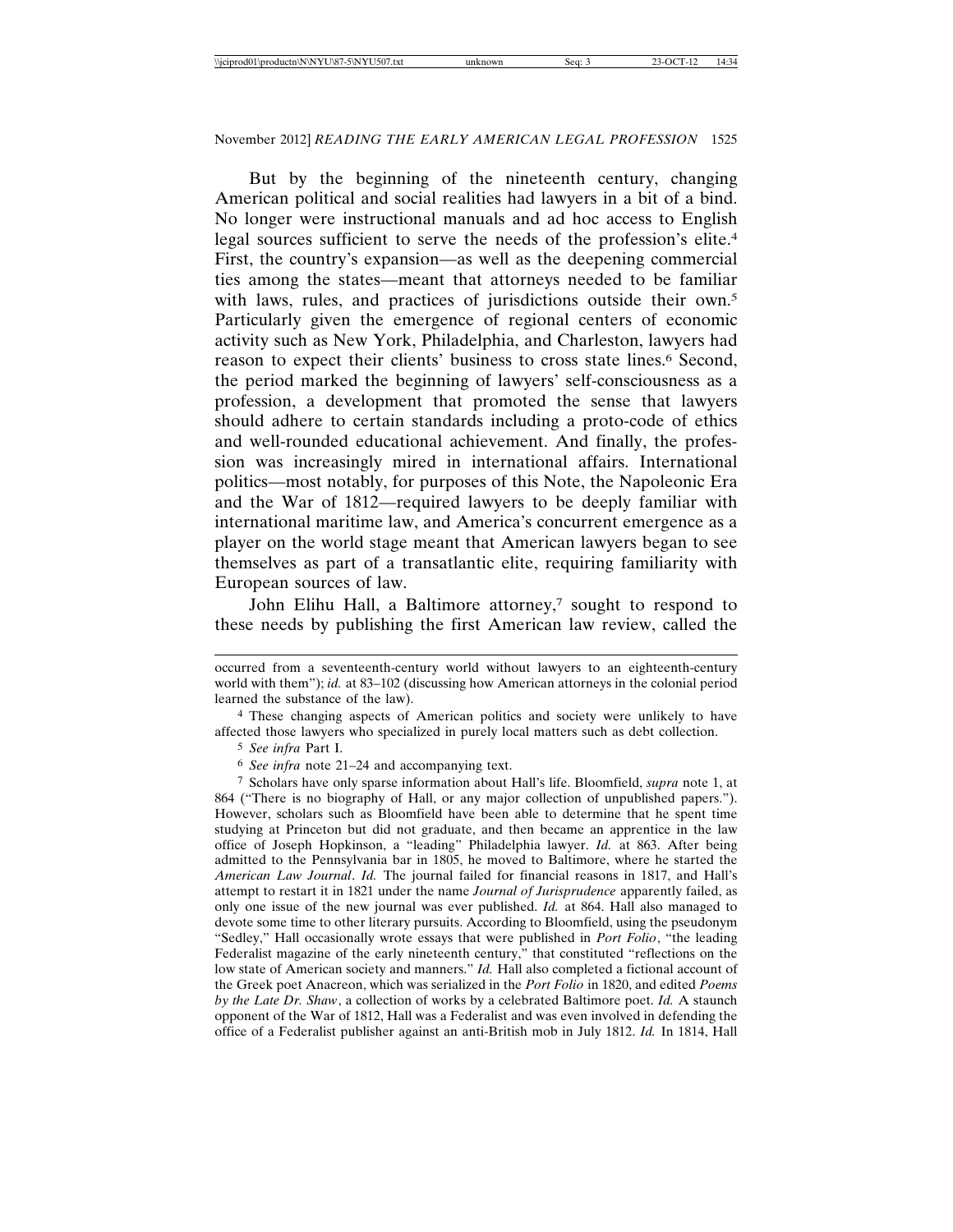*American Law Journal*, in 1808.8 The journal functioned as a hybrid academic journal and reporter, publishing

[laws] which relate to negotiable paper, to the manner of executing legal instruments, such as deeds, letters of attorney, &c. and of authenticating them so as to make them evidence—adjudged cases in England or America—opinions delivered by eminent counsellors of any country—lists of English statutes which have been extended to the different states—early notices of new publications on subjects of law, commerce or politics—essays on legal or commercial subjects—biographical memoirs of distinguished characters—[and] sketches of parliamentary and congressional debates.<sup>9</sup>

The journal spanned areas of the law as diverse as insurance, bigamy, maritime law, property, procedure, and fraud, and republished case opinions from state, federal, and foreign courts.10

Little has been written about the American legal profession in this transitional era, despite scholars' acknowledgment of its importance in crafting the robust corps of attorneys that marked the later nineteenth century.11 Those scholars who have attempted to paint a

11 *See, e.g.*, M. H. HOEFLICH, LEGAL PUBLISHING IN ANTEBELLUM AMERICA 6–7 (2010) ("American law and the American legal profession underwent profound changes. This was a period of extensive legal syncretism of American and English law. English law was neither wholly rejected nor wholly accepted, and every lawyer during this period had to know something of English statutes and cases as well as the great treatise literature that had dominated English legal thought, particularly the works of Coke and Blackstone. At the same time, each of the new American states and the new federal government were developing legal literatures of their own . . . ."); *see also, e.g.*, MILLER, *supra* note 2, at 109–10 (discussing the experience of Chancellor Kent and the role of law schools in bringing order to legal jurisprudence). The changing nature of the legal profession in this era ultimately spawned the first American law schools, such as Harvard Law School in 1817, *Our History*, HARVARD LAW SCHOOL, http://www.law.harvard.edu/about/ history.html (last visited Sept. 14, 2012); Yale Law School in the 1820s, *History of YLS*, YALE LAW SCHOOL, http://www.law.yale.edu/about/historyofyls.htm (last visited Sept. 14, 2012) and New York University School of Law in 1835, *About NYU Law*, NEW YORK UNIVERSITY SCHOOL OF LAW, http://www.law.nyu.edu/about/index.htm (last visited Sept. 14, 2012), though attendance at these law schools was largely limited to a small, elite segment of American lawyers during this period. *See, e.g.*, HOEFLICH, *supra*, at 18 & n.58 (noting the number of attorneys who had enrolled in law schools at various times in the nineteenth century). For general background on the history of legal education from the eighteenth century to the present, see generally THE HISTORY OF LEGAL EDUCATION IN THE UNITED STATES (Steve Sheppard ed., 1999).

was elected to the American Philosophical Society. *Id.* He devoted the waning years of his life to editing the *Port Folio*, abandoning his legal practice in 1816, but "ill health and mounting debts forced Hall to discontinue its publication." *Id.* Hall died in Philadelphia on June 12, 1829. *Id.* at 863–64. For more on Federalist literary culture, see generally MARSHALL FOLETTA, COMING TO TERMS WITH DEMOCRACY: FEDERALIST INTELLECTUALS AND THE SHAPING OF AN AMERICAN CULTURE (2001).

<sup>8</sup> *See supra* note 1 and accompanying text.

<sup>9</sup> *Preface*, 1 AM. L.J. v, vii–viii (1808).

<sup>10</sup> *See* Appendix B, *infra*.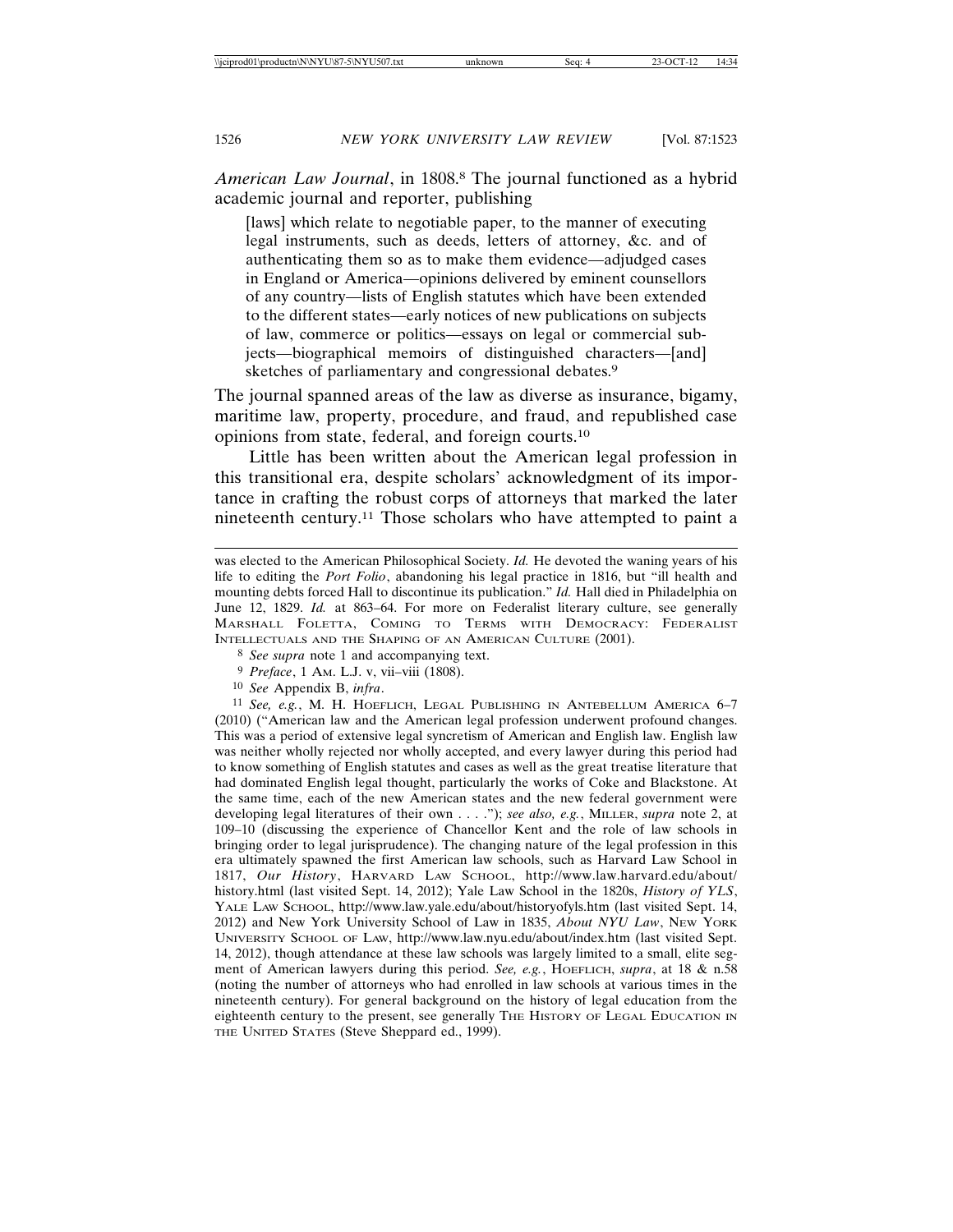picture of legal affairs in this period typically focus on the dockets of particular jurisdictions while overlooking early American legal periodical literature. But such early periodicals can more accurately portray the state of the national legal profession because a journal editor, unconstrained by the legal happenings of a particular state or region, can incorporate cases and sources from a wide range of jurisdictions and topics. Furthermore, the fact that periodicals are necessarily dependent on a subscriber base suggests that such editors had to touch on issues of interest to subscribers from all across the country to stay afloat.

This Note seeks to redress this scholarship gap by demonstrating the ripeness of early American legal periodicals as a subject of further inquiry. I will read the *American Law Journal* as a reflection of the changing nature of the legal profession at a crucial time in American history, focusing in particular on the way the journal reflects and addresses the three professional needs described above: the need to practice across a variety of jurisdictions and a wide range of subject matters, the need to give voice and content to the emerging idea of a professional self-consciousness, and the need to respond to the internationalization of American legal and political affairs.12 I intend to demonstrate that the *American Law Journal* and other similar periodicals have been unfairly overlooked as well as mischaracterized. M. H. Hoeflich, who has conducted significant research into the publication histories of American legal periodicals, classifies the *American Law Journal* as little more than a pecuniary vehicle.13 Maxwell Bloomfield, who has studied the role of lawyers in American culture in the nineteenth century, describes it as a "speculative" publication of "general interest," as opposed to the "rigorously utilitarian" publications of the more cohesive legal profession of the mid-nineteenth century such as the *Monthly Law Reporter* (1838–1866), the *New York Legal Observer* (1842–1854), the *Pennsylvania Law Journal* (1842–1848), and the *Western Law Journal* (1843–1853).<sup>14</sup> A deeper inquiry into

<sup>12</sup> I am indebted to Harvard University's History and Literature department, and particularly to James Murphy, for instructing me in the merits of this approach—that the editor's choice of cases, biographies, and articles provides a window into the time period that is useful for historical analysis. This approach is also similar to that taken by A. W. B. Simpson in *The Rise and Fall of the Legal Treatise: Legal Principles and the Forms of Legal Literature*, 48 U. CHI. L. REV. 632 (1981). Simpson argues that certain "literary forms are closely tied to theories about the nature of law itself, and this is particularly true of the treatise." *Id.* at 633. He posits that "[a]s law was a science based on principles, the function of the jurist was to expound these principles in a systematic manner," a function to which the treatise was uniquely suited. *Id.* at 672.

<sup>13</sup> HOEFLICH, *supra* note 11, at 177.

<sup>14</sup> MAXWELL BLOOMFIELD, AMERICAN LAWYERS IN A CHANGING SOCIETY, 1776–1876, at 143 (1976).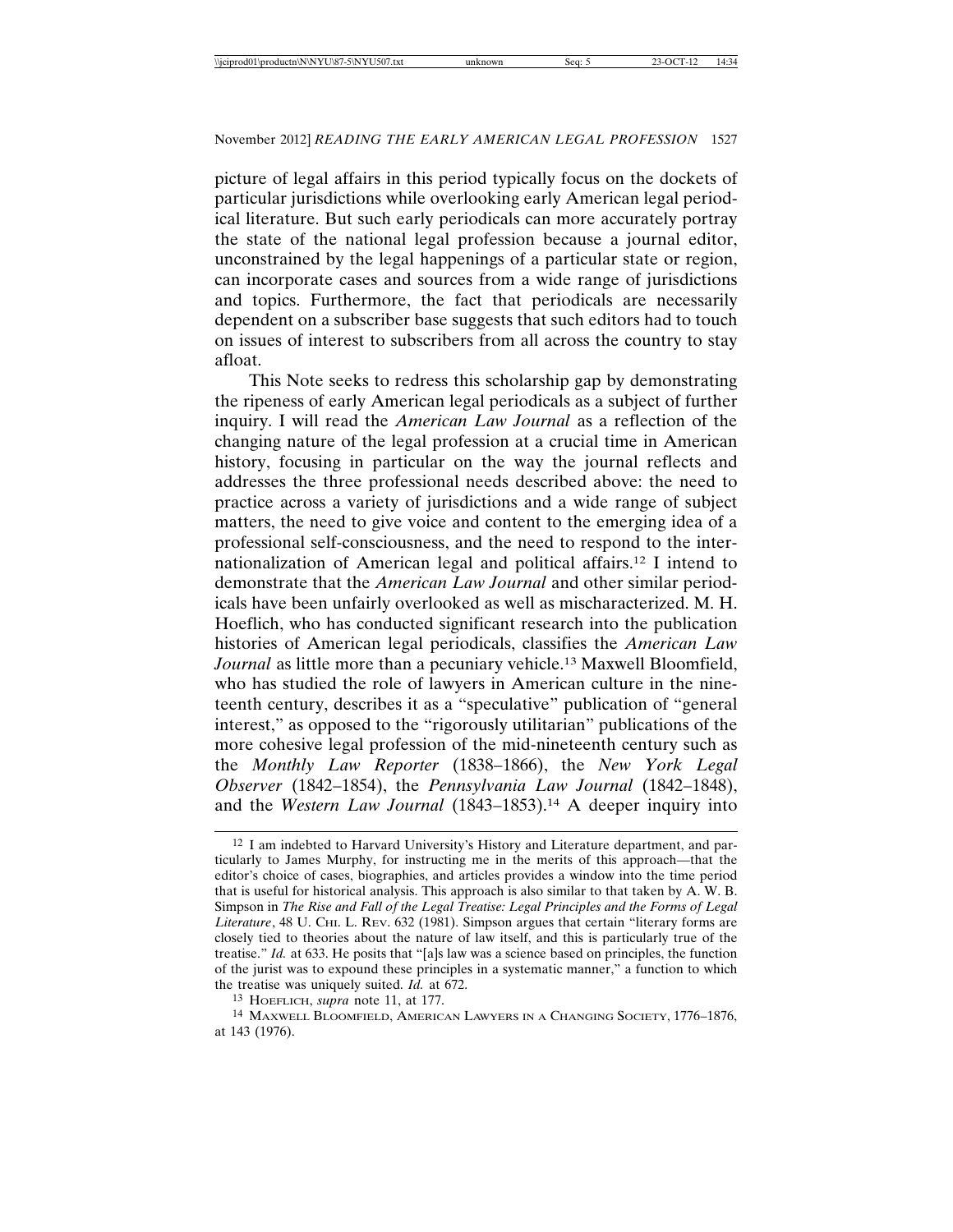the *American Law Journal* demonstrates the inaccuracy of these characterizations.15

Unfortunately, Hall never published a subscriber list despite his promise to do so in the first issue of the *American Law Journal*. 16 But editorial notes throughout the journal suggest that Hall was in dialogue with his readership, which sustained the journal until 1817 when the sixth and final volume was published.17 There is also some secondary evidence that the periodical had a wide readership. Charles Shields recounts that "[t]he publication achieved rapid success . . . . It was cited and quoted by the leading legal writers of the day and was cited in arguments in both the state supreme courts and United States Supreme Court."18 Maxwell Bloomfield's short biography of Hall in the *American National Biography* notes that "bar leaders praised the *Journal* and cited it in arguments before state supreme courts and the U.S. Supreme Court."19 And an 1809 review of the journal in the *Monthly Anthology and Boston Review* "agree[d] with the editor in his opinion of the importance of such a work," noting, "[w]e highly applaud the attempt of Mr. Hall, and the publication is much more interesting than could have been expected from so novel an undertaking."20 It is safe to say, then, that Hall's lens on the American legal

16 *To Readers and Correspondents*, 1 AM. L.J. iii, iii (1808) ("The different agents of the Law Journal are requested to transmit lists of subscribers obtained by them, to the Publishers, at Philadelphia, on or before the 1st of December next . . . so that the lists of subscribers" can "accompany the fourth number . . . .").

17 *See, e.g.*, *Laws of Maryland 1807–8*, 1 AM. L.J. 87, 87 (1808) ("Gentlemen of the bar will confer a favour by sending similar abstracts of the laws of their respective states."); *Attachments in North Carolina*, 1 AM. L.J. 417, 417 (1808) (quoting a reader's letter to Hall that accompanied a summary of the laws of attachment in North Carolina "to express my desire that the work may succeed"); *Advertisement to the First Volume of the Second Series*, 4 AM. L.J. v, vi (1813) (noting that a reviewer recommended that the journal cover "inquiries into the origin of the federal constitution and that of the several states, which would afford us some view of the progress we have made" and that accordingly, Hall "collected a variety of pamphlets, illustrative of our political and legal history" that would be published); *Intelligence and Miscellaneous Articles: Domestick*, 6 MONTHLY ANTHOLOGY & BOSTON REV. 428, 428–29 (1809) ("[W]e would recommend inquiries into the origin of the Federal constitution and that of the several states, which would afford us some view of the progress we have made.").

18 Charles E. Shields III, *Chancellor Kent's Abridgement of Emerigon's Maritime Insurance*, 108 PENN ST. L. REV. 1123, 1135 n.119 (2004). A Westlaw search shows that the journal was cited in at least sixteen state and federal court opinions (including three times by the Supreme Court), from 1812 to 1932.

19 Bloomfield, *supra* note 1, at 864.

20 *Intelligence and Miscellaneous Articles: Domestick*, *supra* note 17, at 428–29.

<sup>15</sup> For another student-authored piece on a similar legal history topic, see Andrew M. Siegel, *"To Learn and Make Respectable Hereafter": The Litchfield Law School in Cultural Context*, 73 N.Y.U. L. REV. 1978 (1998) (discussing the history and role in American legal education of the Litchfield Law School, considered by many legal historians the second American law school).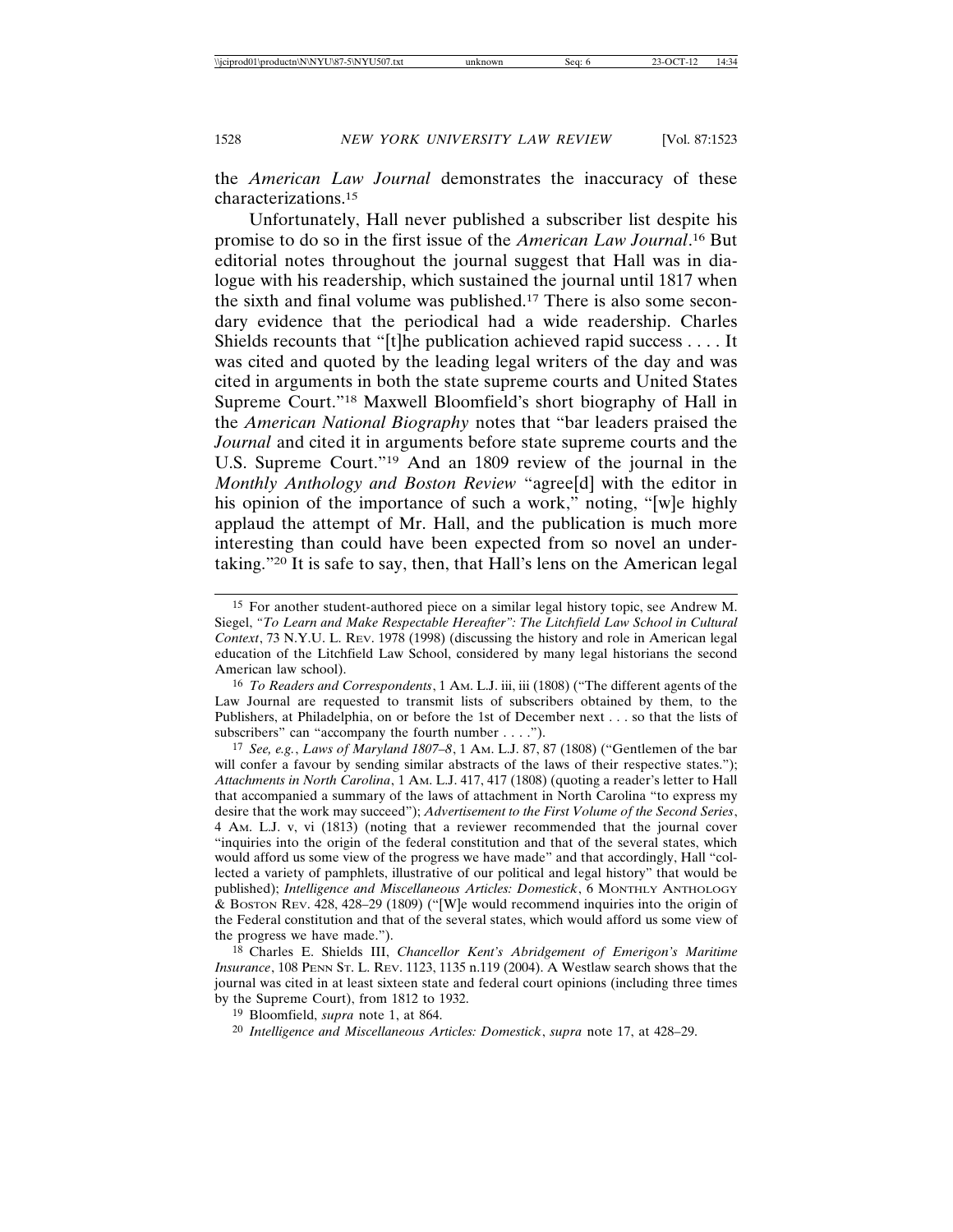profession is not unrepresentative, and can be aptly used to read the story of American lawyers at this moment of increasing self-consciousness and professional change.

This Note will proceed in three parts. Part I will explore how the *American Law Journal* responded to American lawyers' practical need to function across state lines and in different legal subject areas. Part II will illustrate how Hall attempted to cement the professionalization of American lawyers by suggesting particular ethical obligations of and educational requirements for lawyers. Part III will demonstrate the increasing internationalization of the American legal profession in the early nineteenth century by considering the internationally-minded cases and European sources of law that Hall included in his publication; this part will also suggest several areas of jurisprudence that Hall carved out as uniquely American, immune to foreign influence.

I use empirical analysis to supplement my argument. To show that the *American Law Journal* reflects lawyers' need to practice in multiple jurisdictions and to demonstrate the internationalization of the profession, I divided all of the cases that appear in the six volumes of the *American Law Journal* into five jurisdictional categories: Britain/ British courts, U.S. Supreme Court, U.S. Senate, U.S. federal courts, and state courts. I also divided all of the cases, statutes, and articles by subject matter. These jurisdictional and subject matter tallies are referenced throughout the Note and are reproduced in Appendices A and B, respectively.

#### I

### A FAR-FLUNG PROFESSION

The beginning of the nineteenth century was a time of increasing expansion and interconnectedness in America. The Louisiana Purchase of 1803 had nearly doubled the size of the United States.21 Demographic shifts brought more Americans to previously sparse areas of the country, and northeastern states, particularly New York and Pennsylvania, became even denser with their increasing prominence as industrial centers.22 Commercial ties among the states became so strong that the Bank of the United States was re-chartered in 1816 to ensure a uniform and interconnected continental economy, which Henry Clay dubbed the "American System." The New York legislature appropriated funds for the Erie Canal in the following year

<sup>21</sup> JOSEPH R. CONLIN, THE AMERICAN PAST 168 (7th ed. 2004).

<sup>22</sup> *Id.* at 181.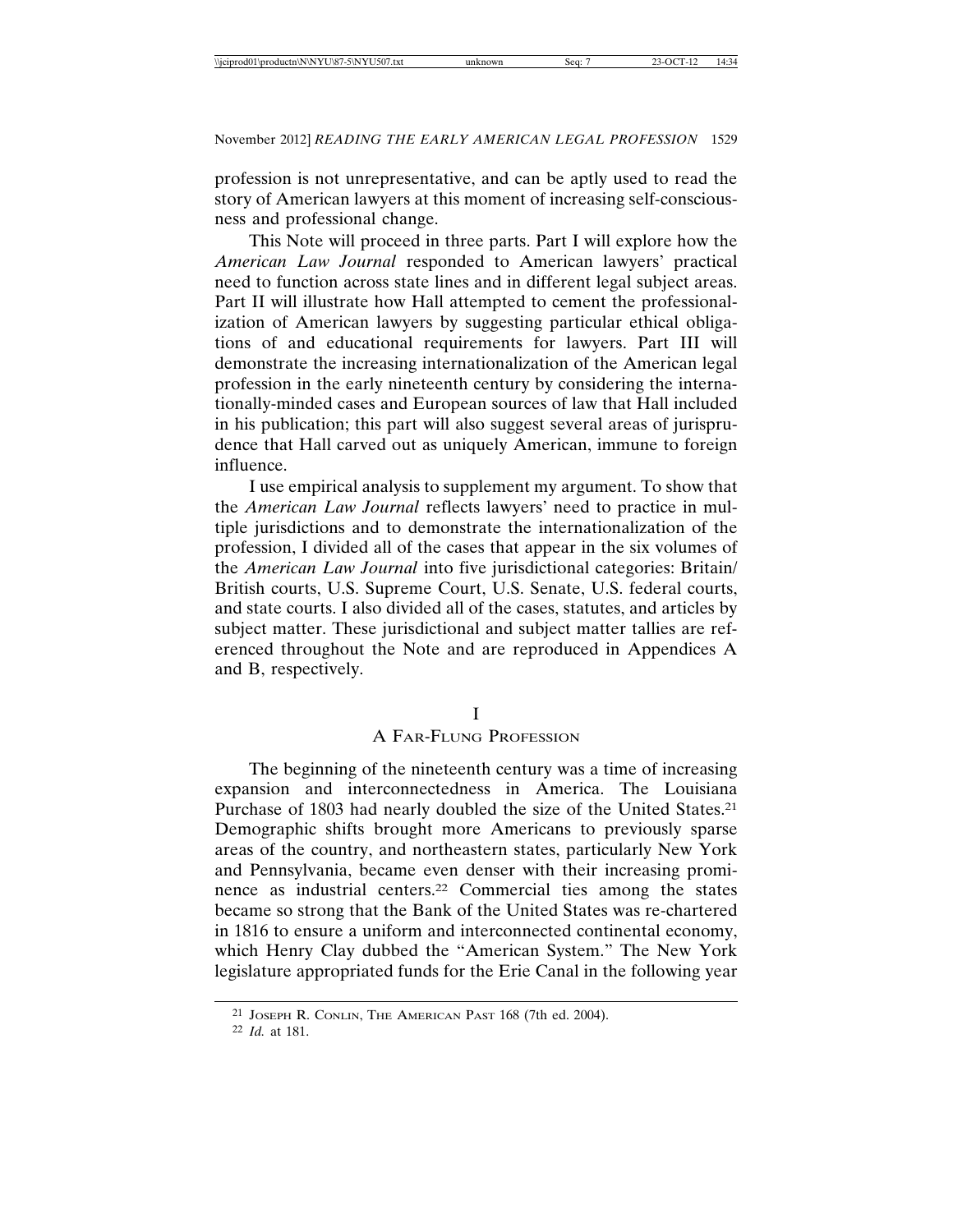to promote interstate commerce.23 The popularization of steamboats and railroads was not far behind.24

For American lawyers, these demographic and social shifts required familiarity with the laws, practices, and procedures of states they may never even have visited. But the do-it-yourself manuals of the colonial period and renowned legal tomes like Blackstone's *Commentaries* could hardly be expected to serve these practical needs. Hall stepped into the fray, noting:

If a Law Journal have [*sic*] been found to be so useful and necessary in Great Britain, where notoriety and uniformity may be established by an appeal to one supreme tribunal, how important would such a publication be, in our country, governed as it is by the various and conflicting laws of different states, which are yet so intimately connected by commercial and political relations?25

Hall's introduction to the first volume of the *American Law Journal* suggests that lawyers were losing lawsuits—and perhaps clients—because of their lack of familiarity with the laws of other states. Noting that "heavy expense" can arise from being "ignorant of the laws which prevail where the controversy has existed," Hall focused on the problems facing attorneys who represented merchants:

[If a merchant were to] apply for advice respecting a contract which has been made in a different state, his counsel may not be able to procure the statute by which that transaction is governed: and if it be in his possession, he is still ignorant of the exposition or limitation which it has received from juridical adjudications.26

Hall emphasized this ignorance again in the following volume, lamenting that American attorneys "are not unfrequently [*sic*] so ignorant of the decisions in any other state, than their own, as never to have heard the names of some of the reporters."27

Hall's selection of articles and cases suggests that American lawyers in this period had to be familiar with the trial practice of different states, perhaps indicating a rise in litigation involving parties who were not citizens of the same state—a trend that would be expected at a time of increasing mobility and commercial unification. In the first volume alone, Hall reproduced the full rules of procedure of the

<sup>23</sup> *Id.* at 189.

<sup>24</sup> *Id.* at 191–94.

<sup>25</sup> *Preface*, *supra* note 9, at v–vi.

<sup>26</sup> *Id.* at vi.

<sup>27</sup> *Review*, 2 AM. L.J. 173, 174 (1809); *see also* DANIEL J. HULSEBOSCH, CONSTITUTING EMPIRE 237 (2005) ("[As] the states united to form a common constitution, many suddenly apprehended just how much the laws of the states varied. Not only their statutes differed but their common-law systems too.").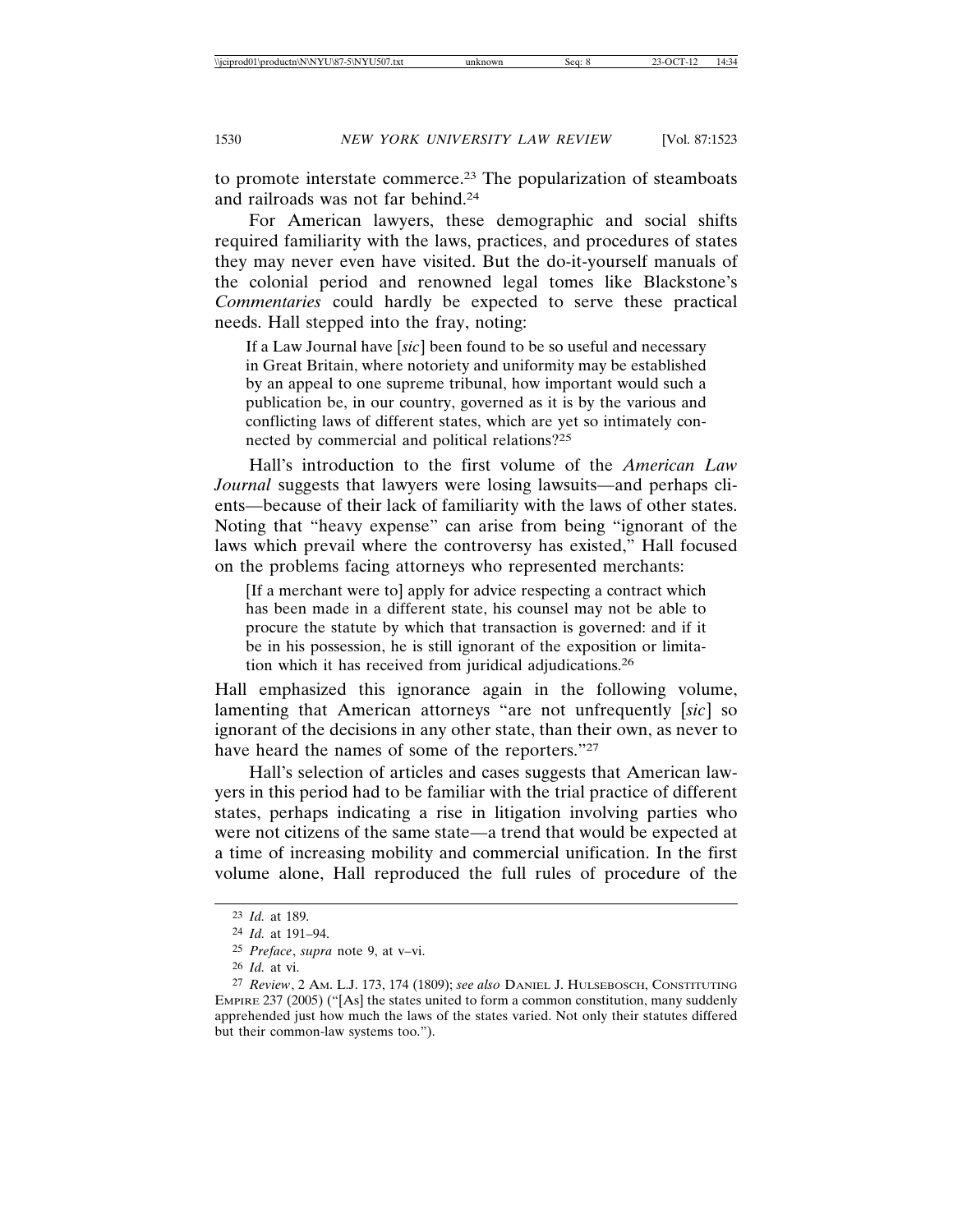Maryland Circuit Court;28 described the procedures for attaching property in New York,<sup>29</sup> South Carolina,<sup>30</sup> and North Carolina;<sup>31</sup> and listed Maryland's statutes of limitations in cases involving commerce and estate law.32 In later volumes, Hall explained the cases over which Pennsylvania justices of the peace had jurisdiction<sup>33</sup> and the roles of various courts established in the Territory of Orleans.34 He also noted what formalities were required to authenticate title deeds to property in New York,<sup>35</sup> Virginia,<sup>36</sup> and Kentucky.<sup>37</sup>

This varying procedure from state to state was likely a legacy of the "shapeless colonial jurisprudence" that contained "no separation of functions" for lawyers.38 As such, the American lawyer, a "Jack-ofall-trades," who, from colonial times, had to be knowledgeable in multiple areas of the law, now had to be knowledgeable in multiple areas of the law *in multiple jurisdictions*. State court cases in the *American Law Journal* come from eleven states, in order of appearance: New York, Pennsylvania, Maryland, South Carolina, Georgia, Massachusetts, Virginia, North Carolina, Tennessee, Connecticut, Ohio, and the Orleans and Mississippi Territories. District and circuit court cases, Supreme Court cases, and British cases are also included.39 These cases focus on a notably diverse array of topics including maritime law, insurance, constitutional law, trusts and estates, contracts, bankruptcy, assault, corporations, libel, and property.40 Many of these cases did not bear directly on trial practice, suggesting that American lawyers' practices in the early nineteenth century encompassed much more than litigation and court appearances. For instance, in the first issue of the *American Law Journal*, Hall excerpts annotated Maryland state laws on topics ranging from building streets, collecting officials' salaries, debt relief provisions, and incorporating Baltimore.41

<sup>28</sup> *Regula*, 1 AM. L.J. 484 (1808).

<sup>29</sup> *The Attachment Law of New-York*, 1 AM. L.J. 407 (1808).

<sup>30</sup> *An Abstract of the Attachment Law of South Carolina*, 1 AM. L.J. 321 (1808).

<sup>31</sup> *Attachments in North Carolina*, *supra* note 17.

<sup>32</sup> *Limitations of Actions in Maryland*, 1 AM. L.J. 426 (1808).

<sup>33</sup> *Pennsylvania Common Pleas*, 3 AM. L.J. 113 (1810).

<sup>34</sup> *Judicial Establishment in the Territory of Orleans*, 3 AM. L.J. 65 (1810).

<sup>35</sup> *Manner of Proving Deeds in New York*, 2 AM. L.J. 458 (1809).

<sup>36</sup> *The Manner of Authenticating Foreign Deeds, Records and Other Instruments in Writing, in Order to Entitle Them to Be Admitted in Evidence in Virginia*, 3 AM. L.J. 68 (1810).

<sup>37</sup> *Laws of Kentucky*, 4 AM. L.J. 120 (1813).

<sup>38</sup> MILLER, *supra* note 2, at 135.

<sup>39</sup> *See* Appendix A, *infra* (classifying cases by jurisdiction).

<sup>40</sup> *See* Appendix B, *infra* (classifying cases, statutes, and articles by topic area).

<sup>41</sup> *Laws of Maryland 1807–8*, *supra* note 17.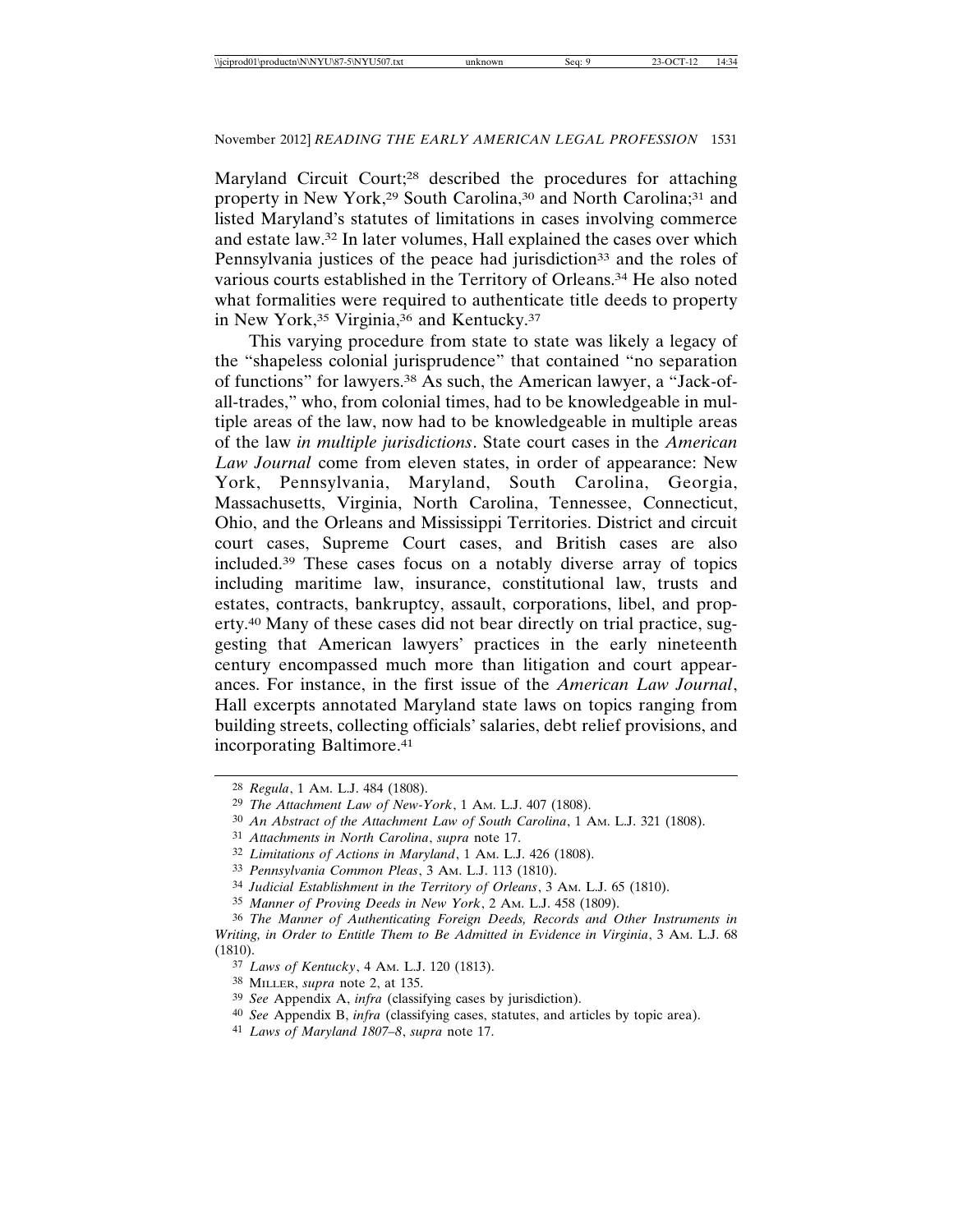The significant number of state laws on commercial topics such as debt relief and incorporation<sup>42</sup> may also suggest that Hall viewed the *American Law Journal* as a way to present states' experiments with *lex mercatoria* with the aim of showcasing a uniquely American jurisprudence.43 This interpretation is buttressed by Hall's explanation of his inclusion of a Pennsylvania law regulating arbitrations—a law he dubs an "experiment":

[T]hat it may be known to the readers of our Journal . . . . [A]nd if it should not be found to effectuate the object intended by it, we hope it will be remembered only as a warning to those who may hereafter wish to depart from the path which the wisdom of ages has pronounced to be the safest as well as the nearest to the temple of justice.<sup>44</sup>

Cases from across jurisdictional lines, then, were valuable not only to inform practitioners of current laws and practices in states outside their own, but also for their predictive value—their ability to illustrate trends in the evolution of particular areas of the law—and for their ability to unearth general legal principles to which practitioners could appeal wherever they went.

Even disputes discussed in the *American Law Journal* that appear to be of purely local concern showcase general principles of commercial law that practitioners could rely on across state lines. For instance, in the fourth volume of the journal, Hall reproduced the opinion in the case of *Blount v. Chester*, involving the purchase of a horse; the seller did not say anything about the horse's defective eyes and the purchaser ultimately obtained money damages for fraud.45 And in the first volume, Hall presented the case of *Day v. Jarvis*, in which two parties agreed to trade fifty engravings of George Washington for fifty engravings of Thomas Jefferson.<sup>46</sup> Jarvis, the original possessor of the Washington engravings, later refused to give more than twenty-five Washington engravings for fifty Jefferson engravings because Jefferson's "popularity . . . was sinking so rapidly" and "there was no chance of HIS ever being re-elected."47 Instead of representing purely local concerns, these two cases can instead be taken to illustrate general principles of trade and commerce: Material facts that a purchaser is unlikely to be able to discover on his own

<sup>42</sup> *See* Appendix B, *infra*.

<sup>43</sup> *See* Part III.D, *infra* (discussing the areas of law that Hall portrayed as immune from the influence of foreign sources of law). *Lex mercatoria*, or "merchant law," refers to the body of commercial law developed in Europe beginning in the medieval period.

<sup>44</sup> *An Act Regulating Arbitrations*, 3 AM. L.J. 163, 163 (1810).

<sup>45</sup> *Blount v. Chester*, 4 AM. L.J. 618 (1813).

<sup>46</sup> *Day v. Jarvis*, 1 AM. L.J. 175, 175 (1808).

<sup>47</sup> *Id.*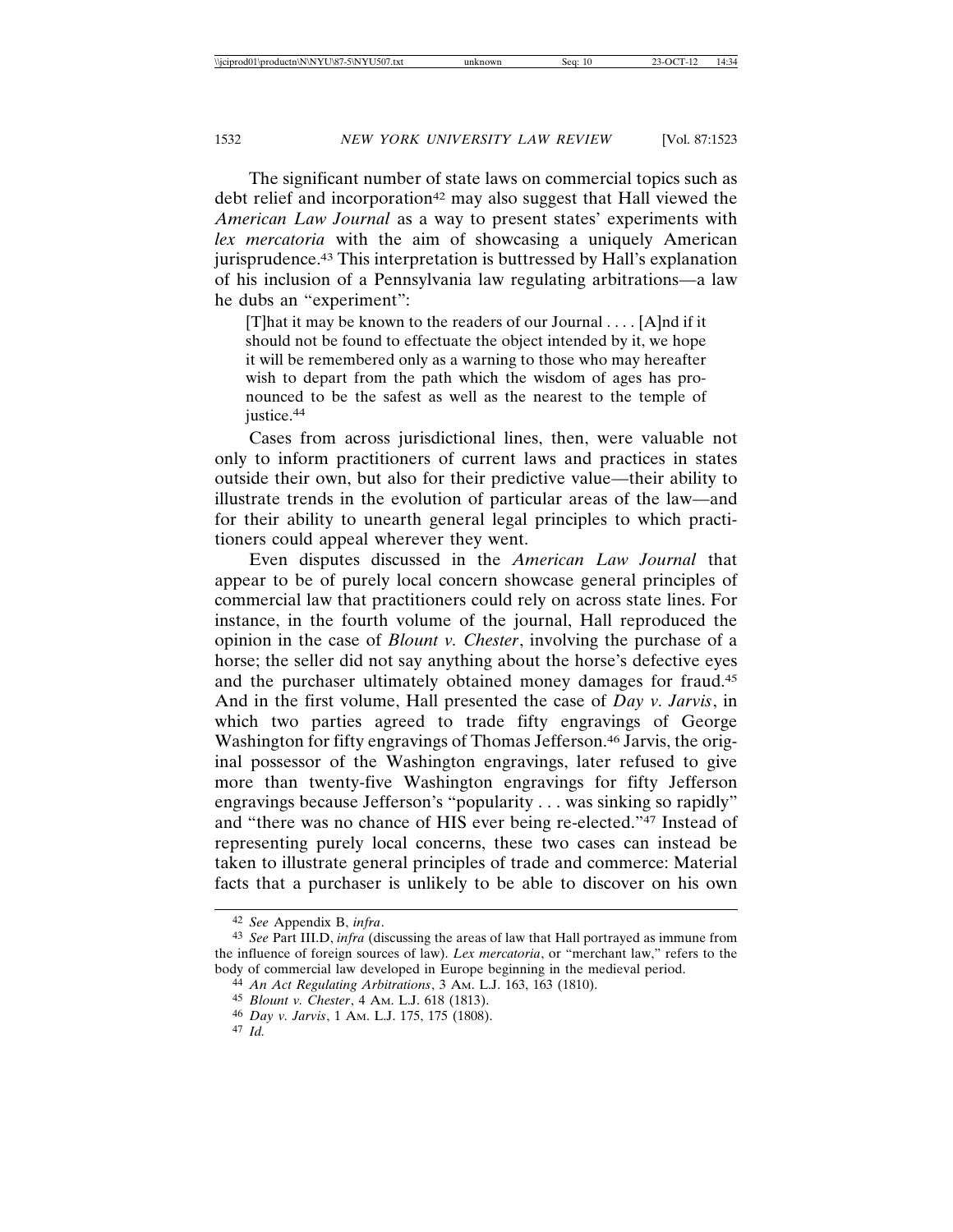must be divulged in a sale of goods, and contracts, once made for valid consideration, cannot be altered absent extenuating circumstances.

Hall's selection of cases and laws, then, first and foremost served lawyers' practical need to function across state lines and in a wide variety of disciplines. But Hall may also have had a particular agenda—to showcase general principles of commercial law that undergirded the laws of various American jurisdictions.

#### II

### A SELF-CONSCIOUS PROFESSION

Legal historians typically date the rising self-consciousness of the profession to the mid-nineteenth century. Bloomfield, for instance, posits that "in the pre-Jackson period . . . a professional outlook . . . scarcely existed."<sup>48</sup> Hoeflich, similarly, focuses on John Livingston's publication, beginning in 1849, of the *Law Register*, the predecessor of Martindale-Hubbell,<sup>49</sup> and his organization of the North American Legal Association to "bring together lawyers . . . to form a loose organization" as marking the point when lawyers began to "form alliances" across jurisdictional lines.50 Roscoe Pound argued that "[t]he idea of a profession was repugnant to the Jeffersonian era."51 The *American Law Journal* suggests that this professional selfconsciousness emerged much earlier than these legal scholars contend and also adds content to precisely what standards lawyers were expected to meet.

As early as the publication of the first volume of the *American Law Journal* in 1808, Hall was already emphasizing the need for lawyers to be well read, intellectually curious, and broadly minded Renaissance men52—a background largely accessible, in Hall's day, only to those lawyers fortunate enough to have received formal academic training.53 In 1794, for instance, James Kent, later Chancellor of New York, lectured to Columbia College students that "every American lawyer" should "master the Greek and Latin classics as well as moral philosophy, history, logic, and mathematics" because "[o]nly an attorney 'well read in the whole circle of the arts and sciences' could form 'an accurate acquaintance with the general principles of

<sup>48</sup> BLOOMFIELD, *supra* note 14, at 139.

<sup>49</sup> HOEFLICH, *supra* note 11, at 149.

<sup>50</sup> *Id.* at 148, 151.

<sup>51</sup> ROSCOE POUND, THE FORMATIVE ERA OF AMERICAN LAW 7 (1938).

<sup>52</sup> *See generally* MILLER, *supra* note 2, at 140 (discussing the idea that lawyers should have broad educational training, even beyond legal subjects).

<sup>53</sup> ROBERT A. FERGUSON, LAWS AND LETTERS IN AMERICAN CULTURE 28–29 (1984) (discussing various leading jurists' recommendations for legal curricula).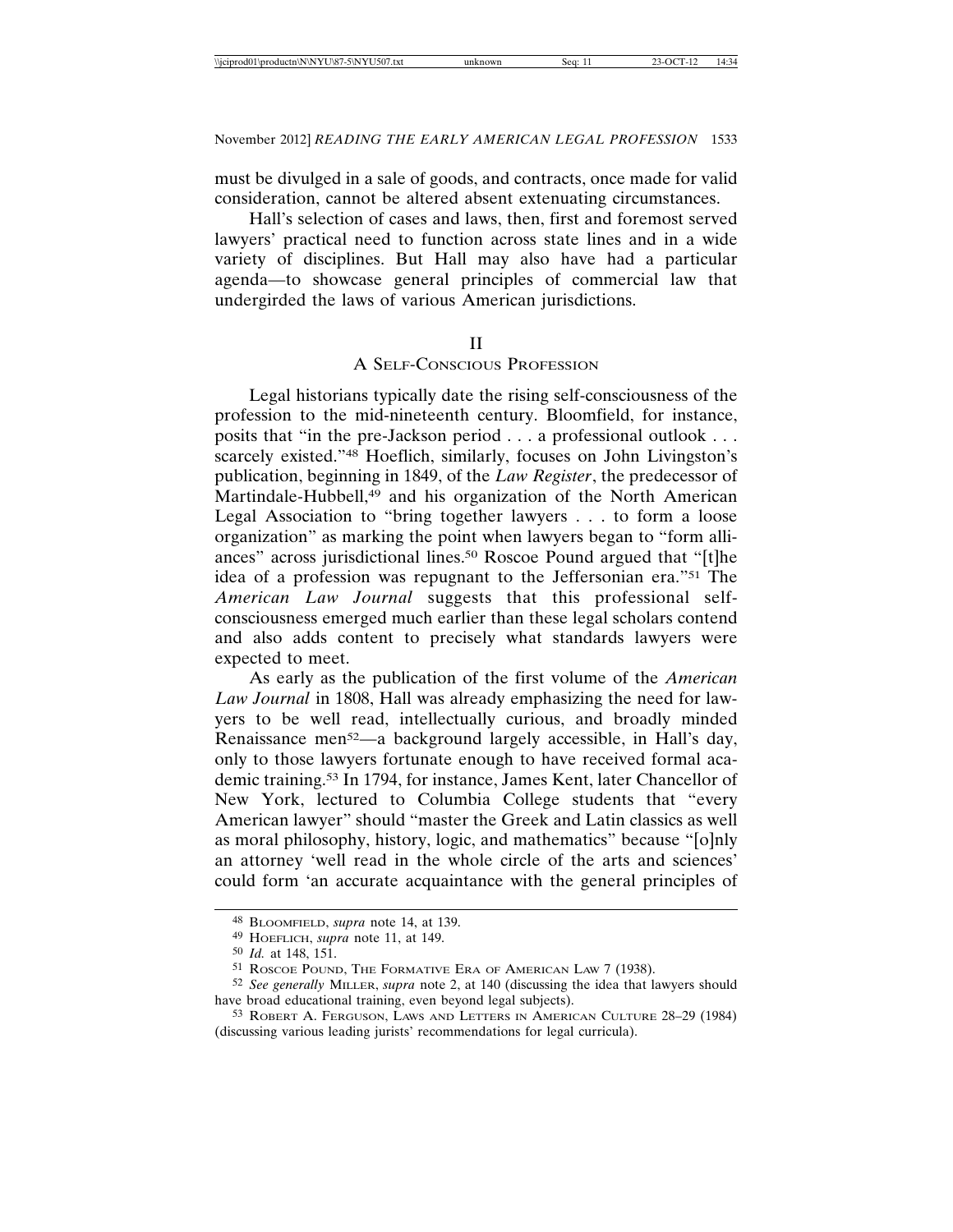Universal Law.'"54 While historian Robert A. Ferguson suggests that "the controlling aspirations of an intellectual elite remained firm" even at the time of John Quincy Adams's entry into the profession,<sup>55</sup> other scholars attribute the entrenchment of these ideas about what a lawyer should be and should know to the period when law schools gained primacy closer to the middle of the nineteenth century.56 In its presentation of articles and sentencing excerpts, the *American Law Journal* exposed lawyers to these models, democratizing the profession by urging that lawyers of a wide variety of educational attainment aspire to these traits.

One aspect of the increasing professionalization of American lawyers was lawyers' necessary interest in legal affairs outside of their home states. As the previous section and the multijurisdictional tally of cases Appendix A suggests,57 the *American Law Journal* facilitated this perspective by reproducing cases from states across the union, varying federal jurisdictions, and Britain.58 Another way in which the *American Law Journal* attempted to increase lawyers' awareness of their national professional presence was a call to the journal's Philadelphia publishers "to transmit lists of subscribers obtained by them" to "distinguish the names of professional gentlemen from others, so that the list of subscribers, which will accompany the fourth number, may exhibit some view of the number of attorneys in this country."59 This call for subscribers should be read as more than facilitating a "referral" service;<sup>60</sup> instead, Hall wanted attorneys to be aware of their counterparts in other states who were similarly interested—for professional and intellectual as well as practical reasons in the breadth of legal topics and decisions of varying jurisdictions represented in the journal.

57 *See* Appendix A, *infra*.

<sup>54</sup> *Id.* at 28.

<sup>55</sup> *Id.* at 29.

<sup>56</sup> *See, e.g.*, MILLER, *supra* note 2, at 109–10 (discussing the rise of law schools); BLOOMFIELD, *supra* note 14, at 36 ("The best hope for the preservation of an American arcadia lay in the sturdy, independent yeoman.").

<sup>58</sup> Hall's presentation of the locally oriented cases discussed in the previous section, *supra* notes 45–47 and accompanying text, may indicate that Hall sought to cement the rising self-consciousness of a nationwide legal profession by making his subscribers aware of laws and developments occurring outside a reader's home state. It is hard to read the Pennsylvania law levying a tax on dogs, *Act Laying a Tax on Dogs in Certain Counties, and for Other Purposes*, 3 AM. L.J. 159 (1810); or a Maryland law "to revive and aid the proceedings of the orphans' court of *Saint Mary's* county," *Laws of Maryland 1807*–*8*, *supra* note 17, at 87; or a Maryland law "annulling the marriage of *Patrick Sim* and *Ariana Sim*," *id.* at 88, as suggesting general principles of commercial law, and it is unlikely that a reader would need to know about these acts to perform services for a client.

<sup>59</sup> *To Readers and Correspondents*, *supra* note 16, at iii.

<sup>60</sup> HOEFLICH, *supra* note 11, at 151.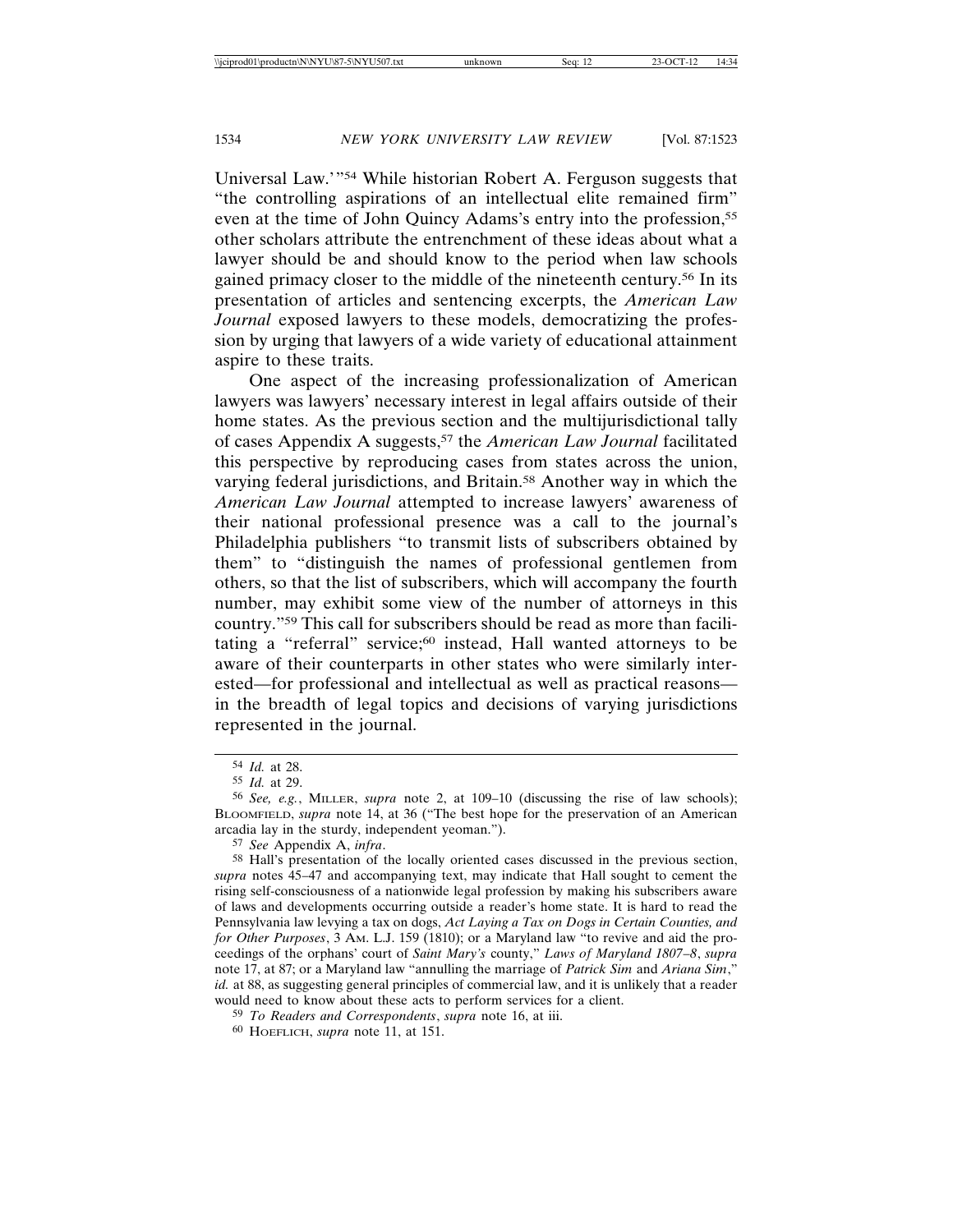Because of the nature of the articles presented in the *American Law Journal*, this section will focus on two slightly different aspects of the professionalization of American lawyers, both of which the *American Law Journal* aimed to facilitate: first, a proto-code of "ethics" regarding personal characteristics that were thought to be essential for lawyers in this period;61 and second, and closely related, a growing consensus about what lawyers should know, particularly outside of legal topics.

This section will consider two categories of articles in the *American Law Journal*—sentencing excerpts and biographies—that demonstrate the journal's role in facilitating the professionalization of American lawyers.

### *A. Sentencing Excerpts*

Hall excerpts sentencing decisions from a variety of jurisdictions that are surprisingly alike in tone and content. Priming his readers to view the judges he cites as textbook examples of morality and zeal for justice, Hall editorializes at the beginning of the first sentencing excerpt of the journal that his intention in quoting the judge in question was to do "no less honour to his head, as a sound and able Judge, than to his heart, as a virtuous and humane man."62 Interestingly, the first excerpt is of Judge Wilds of South Carolina as he sentences a slave owner for the brutal murder of a slave; Wilds suggests that "a subsequent legislature" should decide whether "a very slight punishment" is still, consonant with the beliefs of "our fathers," appropriate for "the present state of society" given that such punishment is "so opposite to the apparent rights of humanity."63 The idea of a lawyer's essential humanity—of wanting to use the law as a tool to promote both individual and collective security and liberty, regardless of a party's race or even enslavement—recurs in the second sentencing

<sup>&</sup>lt;sup>61</sup> It is worth noting that this increasing professionalization may have inadvertently worked to encourage mistrust of lawyers among non-lawyers. Bloomfield's study of fiction written by lawyers in the early nineteenth century lends some credence to this idea. Focusing on three books—Henry Brackenridge's MODERN CHIVALRY (1792-1815), William Littell's EPISTLE . . . TO THE PEOPLE OF THE REALM OF KENTUCKY (1806), and George Watterson's THE LAWYER; OR, MAN AS HE OUGHT NOT TO BE (1808)— Bloomfield notes that despite the differences among these books, "all three . . . depict the lawyer as an embattled intellectual whose professional acquirements have somehow isolated him from the rest of society." BLOOMFIELD, *supra* note 14, at 165. Littell's and Brackenridge's texts sought to demonstrate that "the lawyer's superior intelligence . . . elevated him above the common herd and enabled him to act as an American philosophe, a wise and trustworthy counselor to the masses." *Id.* at 169.

<sup>62</sup> *Charge Delivered by the Honourable Judge Wilds of South-Carolina*, 1 AM. L.J. 67, 67 (1808).

<sup>63</sup> *Id.* at 68.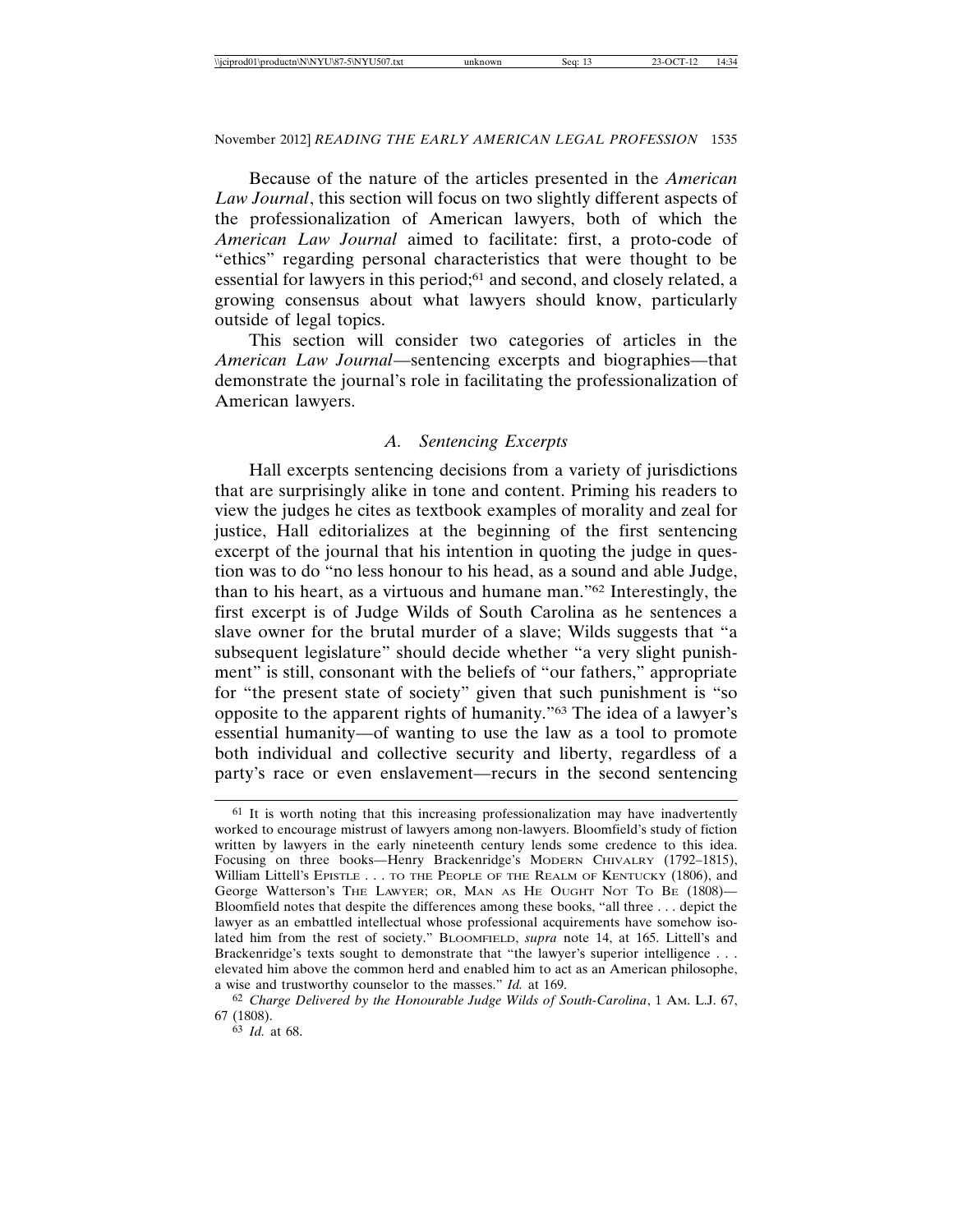excerpt from a Pennsylvania Circuit Court judge. Delivering a highhanded rebuke to three men who resisted arrest, the judge cries:

Is it possible that you could for a moment have entertained the expectation, that it was in your power to obstruct, with effect, the streams of justice, which give life to the political body, and by which that liberty which we all profess to love, is refreshed and invigorated? . . . The courts of justice are the sanctuaries of the law and it is through the law that our government speaks and acts. Impair, by any means, the power of these tribunals in the lawful exercise of their functions, and you attack the majesty of the law, and sap, most essentially, the foundations of the republic.<sup>64</sup>

For this judge, resisting arrest was such a profound attack on the justice system, kept in place to safeguard "the foundations of the republic," that it merited a year in prison and a \$300 fine.65 Even dueling was seen as offending all-important order: A judge from the Court of King's Bench attempted to make an example out of a dueler "to teach the country . . . that a spirit of duelling is not to be tolerated in any country pretending to civilization, but must be beat down by the strong arm of the law."66 Baron Smith, in another dueling case, characterizes his "duty" as "to state *mercifully*"—again underscoring the link between judging and human sympathy—"what I conceive to be the law."67

The ideal judge punishes in a manner commensurate with the crime and without regard to personal sentiment.68 The judge in *State v. Asselin* is quoted in the journal as saying:

Whatever sentiments I may entertain of this prosecution, or of the character of Mr. *Asselin*, I feel my conscience and my judgment encompassed by obligations, which I shall faithfully discharge, without permitting my passions to be warped by circumstances which are connected with the relative situation of men in society.<sup>69</sup>

68 Perhaps here we see echoes of Cesare Beccaria's eighteenth century international bestseller ON CRIMES AND PUNISHMENTS AND OTHER WRITINGS (Richard Bellamy ed., Cambridge Univ. Press 1995) (1764).

69 *State v. Asselin*, 2 AM. L.J. 101, 103 (1809).

<sup>64</sup> *United States v. Lowrey*, 1 AM. L.J. 232, 233–34 (1808).

<sup>65</sup> *Id.* at 236. The equivalent of \$300 in 1800 dollars is nearly \$4000 in 2010 dollars. *The Inflation Calculator*, http://www.westegg.com/inflation/ (last visited Sept. 14, 2012).

<sup>66</sup> *Duelling*, 3 AM. L.J. 193, 196 (1810).

<sup>67</sup> *North v. Miles*, 2 AM. L.J. 115, 126 (1809) (emphasis added). Attorneys other than judges are portrayed in the *American Law Journal* as sharing similar "humane" sentiments. DeWitt Clinton, then mayor of New York City, is quoted in a jury charge in the case of parties accused of inciting others to riot: "Would to God, that this transaction had never taken place!—Would to God, that the court had been spared the pain of condemning parties concerned in this riot! But we have our duty to perform—and it shall be performed." *People v. Ferris*, 4 AM. L.J. 209, 217 (1813).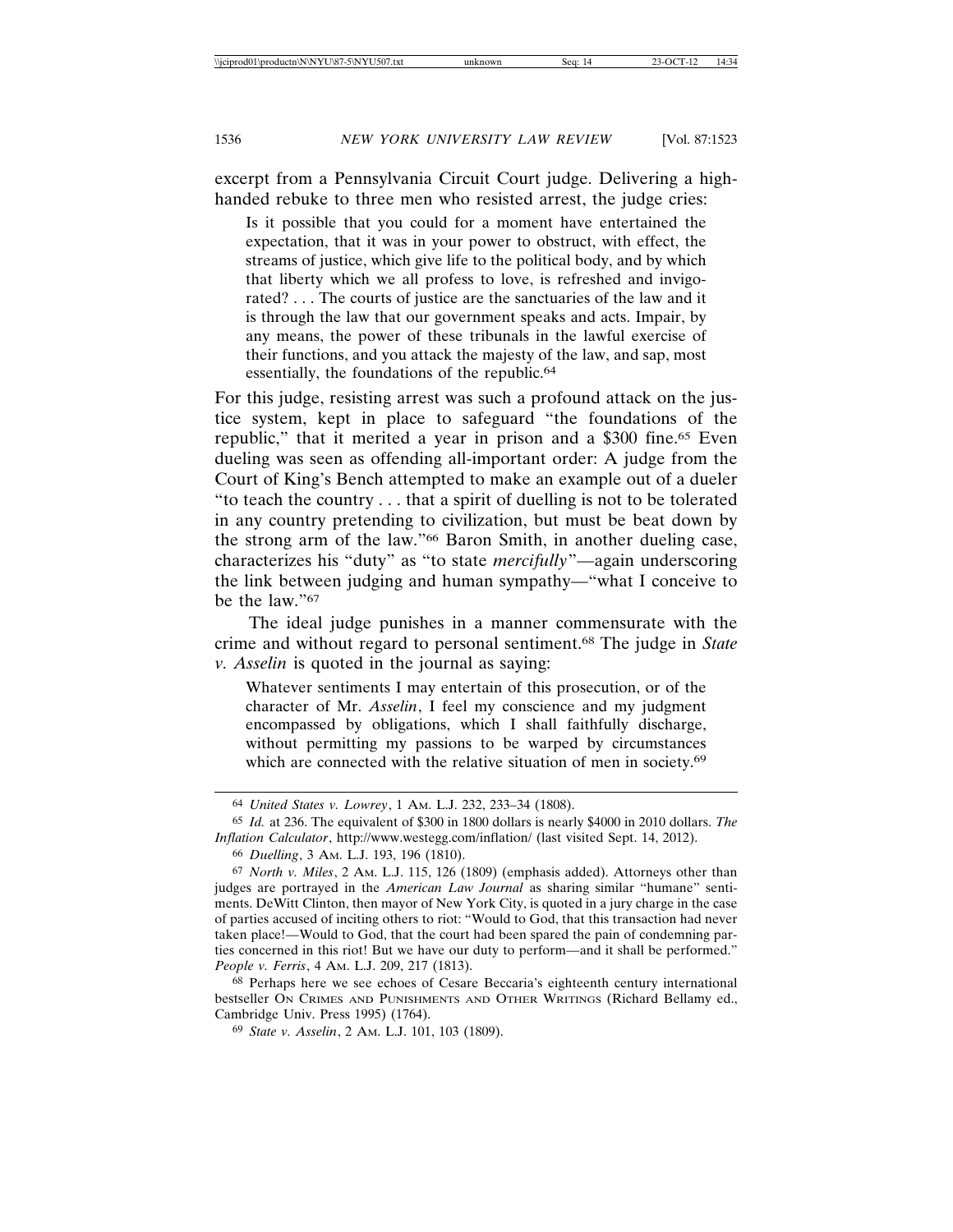An article from the second volume further supports this image of the ideal lawyer: "He delights to be an arbitrator, not an incendiary . . . . "70

Humanity, zeal for justice, and complete impartiality, then, are the recipe for "an Honest Lawyer,"71 constituting a proto-code of ethics that Hall sought to bring to lawyers of varying levels of educational attainment from all across the country.

### *B. Biographies*

Hall's biographies of eminent jurists, past and present, similarly serve as professional models. The jurists he selects embody qualities similar to those mentioned above, and also exhibit a degree of educational attainment that most Americans could never approach because of the relatively limited access to formal legal—and other educational—training in the period.72

Hall's first lawyer profile, that of Scottish jurist James Mackintosh, makes clear Hall's view that lawyers ought to be extremely well read and intellectually curious, both for their own sake and to enhance their abilities in practice.73 Characterizing the lawyer as a "liberal scholar," Hall exhorts his readers to enter "the interior recesses of the studious" to "unfold[ ] to his inquisitive research the restless operations of genius."74 Mackintosh, an ambitious doctor who later decided to study the law, was a true Renaissance man according to Hall: "Scarcely is there a topic of literature but some of his lectures touched upon, or a department of science which they have not surveyed."75 His knowledge of literature supposedly aided his rhetoric in

72 The *American Law Journal*'s emphasis on educational attainment mirrors Hoeflich's characterization of the importance of the antebellum law book trade, representing

the increasing aspiration of the organized legal profession in the United States to be seen as a 'learned' profession. From its humble beginnings in the colonial years, after the Revolution, the legal profession made enormous efforts to upgrade its social standing . . . . The most important means of achieving these ends were to raise the intellectual level of the profession and make it seen as a learned profession with all of the prestige associated with this idea. The surest route to creating a learned profession, or at least the appearance of one, was to create a 'bookish' profession.

HOEFLICH, *supra* note 11, at 173. *See also* MILLER, *supra* note 2, at 140–41 (discussing the intellectual standards of the profession in the mid-nineteenth century).

73 The fact that Hall selects transatlantic lawyers, both living and dead, to profile may also lend credence to the idea of American lawyers coming to self-identify as members of a transatlantic legal elite.

74 *Biography*, 1 AM. L.J. 121, 121 (1808).

75 *Biographical Sketch of Sir James Mackintosh, Recorder of Bombay, &c.*, 1 AM. L.J. 122, 130 (1808).

<sup>70</sup> *The Adversaria*, 2 AM. L.J. 165, 172 (1809).

<sup>71</sup> *Id.* at 171.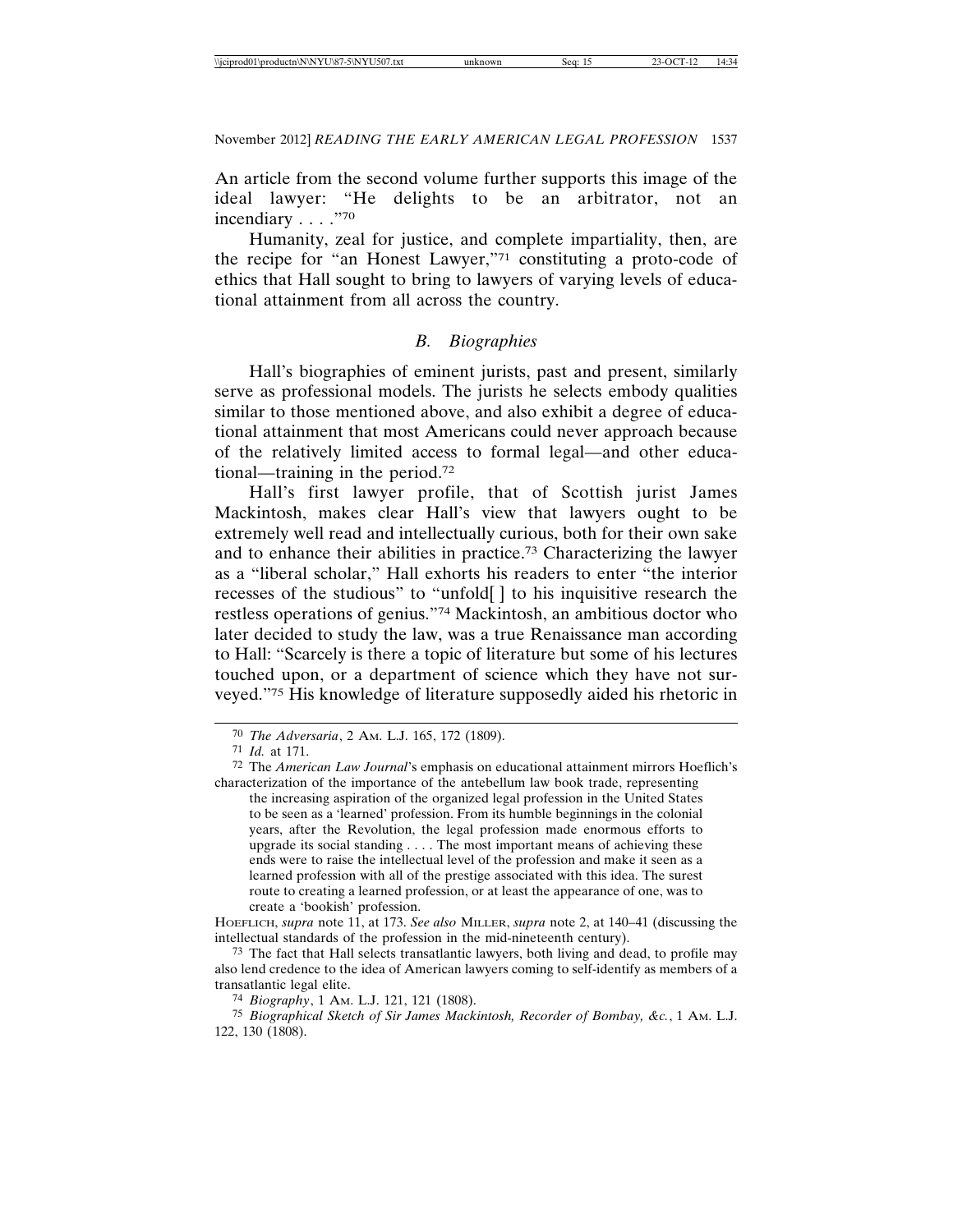a way that made him a more successful lawyer, "supply[ing] . . . authorities and quotations from philosophers, orators and poets of every age and country, to establish his positions and variegate his manner."76 The hyperbole Hall uses to describe his subject only underscores the extent to which he hopes his readers will follow Mackintosh's example: "Like the splendour of the golden bough that bore the Trojan hero through the darksome regions of the nether realms," Hall writes of Mackintosh, "the luminous glance of his genius darted through all the branches of the tree of knowledge, and gilded with a new light every leaf upon which it shone  $\dots$ ."77

Other subjects of Hall's biographies exhibit similar educational attainment, which is portrayed as enhancing lawyers' abilities in practice. George Wythe, chancellor of Virginia, learned Latin and Greek, math, moral and natural philosophy, and studied "literary pursuits."78 Hall suggests that this background helped Wythe write an important report that gave Virginia the "best parts of their present code of laws."79 Echoing the lawyerly traits that he highlighted through his selection and publication of sentencing excerpts, Hall champions Wythe as rigidly impartial, "[s]uperior to popular prejudice and every corrupting influence"; "nothing could induce him to swerve from truth and right."80 The connection between learning and legal ability is highlighted in other biographies as well, including that of Serjeant Maynard, an "artful as well as learned lawyer."<sup>81</sup> A lawyer, then, should be well read and learned for their own merits, but also for the practical benefits he can derive from these scholarly pursuits.

Through these sentencing excerpts and biographies, Hall gives content to the professional standards that lawyers were increasingly expected to meet. By exposing all of his subscribers—not only those with academic legal training—to this proto-code of ethics and recommendations regarding educational attainment, Hall uses his journal as a vehicle to democratize the profession, both showcasing and accelerating the formation in the early nineteenth century of a professional

<sup>76</sup> *Id.*

<sup>77</sup> *Id.*

<sup>78</sup> *George Wythe, Esq.*, 3 AM. L.J. 93, 93 (1810). Similarly, Sidney Godolphin, "a courtier at large," "had, by his study and diligence, mastered not only all the classical learning, but all the arts and entertainments of the court." *Sidney Godolphin*, 3 AM. L.J. 247, 247 (1810).

<sup>79</sup> *George Wythe, Esq.*, *supra* note 78, at 95.

<sup>80</sup> *Id.* at 98.

<sup>81</sup> *Serjeant Maynard*, 3 AM. L.J. 107, 109 (1810).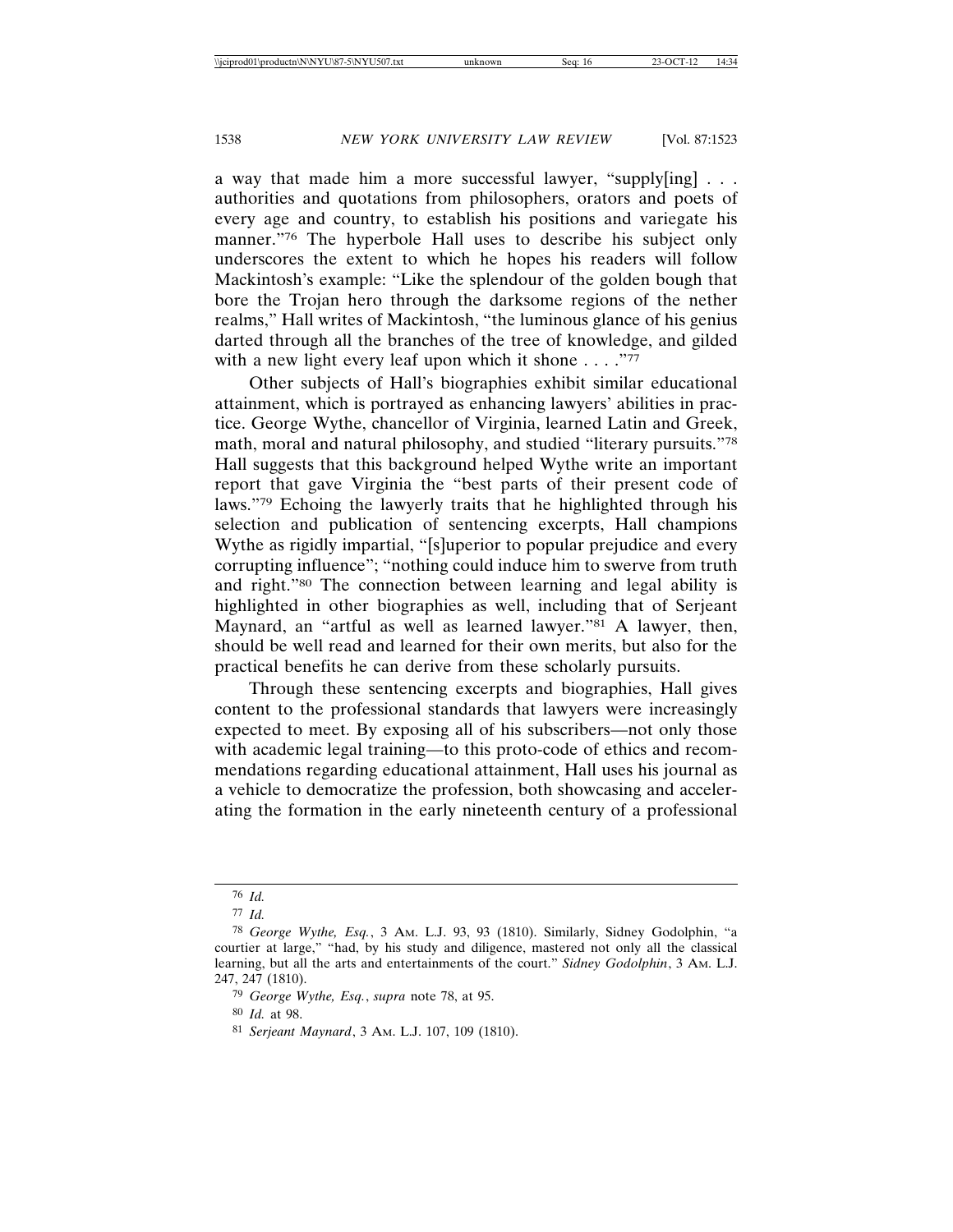self-awareness that many scholars suggest emerged only much later in the century.82

#### III

#### AN INTERNATIONAL PROFESSION

Perhaps the clearest evidence of the *American Law Journal*'s desire to serve the needs of the profession can be found in the international aspects of the journal. Some legal historians categorize the state of the profession and legal jurisprudence at the beginning and middle of the nineteenth century as looking increasingly inward—an indicator, to these scholars, of legal and judicial nationalism.83 However, the *American Law Journal* demonstrates that, for both practical and theoretical reasons, the American legal profession was heavily influenced by international affairs and sources of law. First, the international political situation necessitated an understanding of foreign laws, particularly regarding maritime and insurance law. As Ferguson notes, the British blockade during the War of 1812 "disrupted coastal shipping, ruined intercontinental trade, and forced new efforts in domestic manufacturing, internal transportation, and mechanical invention. Overnight the law required experts in admiralty and insurance law to handle the tangled aftermath of confiscations and losses."84 The *American Law Journal*'s heavy focus on these areas of law can be seen in the tally of cases in Appendix B. Ariel Lavinbuk's pioneering empirical analysis of the Supreme Court docket demonstrates just how significant cases involving international affairs were in this period:

Under Chief Justices Jay and Marshall, the Court heard more than 1300 cases between 1791 and 1835. Beginning with *Georgia v. Brailsford*, 323 of these cases, or one in four, involved the foreign affairs of the United States. Nearly two in five cases heard by the Jay Court involved international issues. During John Marshall's thirty-five-year term as Chief Justice, only one year, 1803, failed to see a single foreign relations case reach the Supreme Court. Not surprisingly, the Court heard more of these cases in the years following armed conflict. From 1813 to 1820, for example, more than forty percent of the Court's docket raised questions implicating foreign affairs.85

<sup>82</sup> *See supra* notes 48–51 and accompanying text (discussing various scholars' views on when lawyers became true "professionals" with a cohesive self-perception).

<sup>83</sup> *See infra* notes 153–54 and accompanying text.

<sup>84</sup> FERGUSON, *supra* note 53, at 199–200.

<sup>85</sup> Ariel N. Lavinbuk, Note, *Rethinking Early Judicial Involvement in Foreign Affairs: An Empirical Study of the Supreme Court's Docket*, 114 YALE L.J. 855, 872–73 (2005) (footnotes omitted). *See also id.* at 877 ("Admiralty was at the heart of international affairs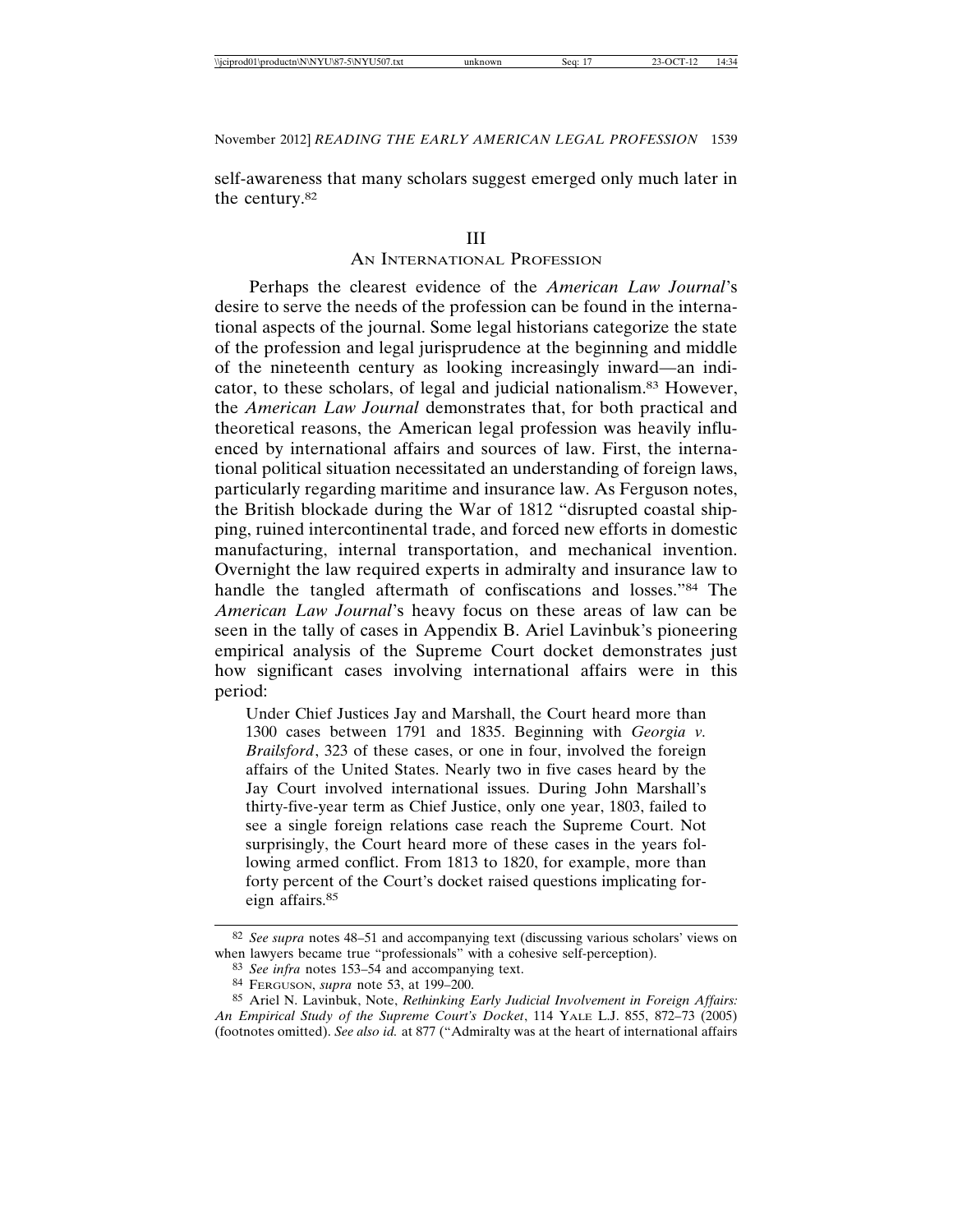International politics was not the only reason why American lawyers increasingly looked across the pond for guidance. Commerce, too, provided an important impetus for looking outward. Daniel Hulsebosch has argued that given "the cultural significance of oceanic trade in the early nineteenth century," American lawyers had to consult European sources of law because "[t]he rules of etiquette for this international society lay in treatises on commercial law."86 And while Blackstone had perhaps the greatest influence of any single European jurist,<sup>87</sup> American lawyers in the period "drew on continental European" sources "and participated in a cosmopolitan Atlantic world with an increasing number of authorities" as well.<sup>88</sup>

The first and second parts of this section will argue that the *American Law Journal* reflects the dominance of international issues in American legal affairs in both the court opinions that are reprinted<sup>89</sup> and the laws of foreign jurisdictions that are reproduced.<sup>90</sup> The third part of this section will demonstrate the significant degree to which international legal sources were applied in American courts, suggesting that such sources played a much more permanent role in domestic American laws and jurisprudence beyond the specific exigencies of the War of 1812. The final part of this section will illustrate a countervailing trend in the *American Law Journal* to showcase what

during the Jay and Marshall period. As Grant Gilmore and Charles Black once argued, admiralty was 'the inevitable concern of statecraft—and the plaything of politics.'" (quoting GRANT GILMORE & CHARLES L. BLACK, JR., THE LAW OF ADMIRALTY 958 (2d ed. 1975))). *See also* Thomas H. Lee, *The Supreme Court of the United States as Quasi-International Tribunal: Reclaiming the Court's Original and Exclusive Jurisdiction over Treaty-Based Suits by Foreign States Against States*, 104 COLUM. L. REV. 1765, 1860–61 (2004) (noting that the framers "had to invest this quasi-international role in the Supreme Court because there were no international courts at the time to serve this crucial function" of "enabl[ing] peaceful settlement of disputes between States or their citizens and foreign states or their citizens or subjects . . . . At stake was nothing less than the survival of the Republic, for an aggrieved treaty partner had a right at international law to break off diplomatic or crucial trade relations and even to wage war against all of the United States to remedy the breach"). For more on the Supreme Court's role in foreign policy, see generally Kimi Lynn King & James Meernik, *The Supreme Court and the Powers of the Executive: The Adjudication of Foreign Policy*, 52 POL. RES. Q. 801, 801–08 (1999); Phillip R. Trimble, *A Revisionist View of Customary International Law*, 33 UCLA L. REV. 665 (1986).

86 HULSEBOSCH, *supra* note 27, at 289.

87 *See* FERGUSON, *supra* note 53, at 15 ("The impact [of Blackstone] on early American intellectuals was so profound on so many levels as to constitute one of the greatest instances of paradigmatic migration, innovation, and reconstruction in the history of Anglo-American culture.").

88 HULSEBOSCH, *supra* note 27, at 206. For more on how American attorneys obtained foreign legal sources, see M. H. Hoeflich, *Translation & the Reception of Foreign Law in the Antebellum United States*, 50 AM. J. COMP. L. 753 (2002).

89 *See* Part III.A, *infra*.

90 *See* Part III.B, *infra*.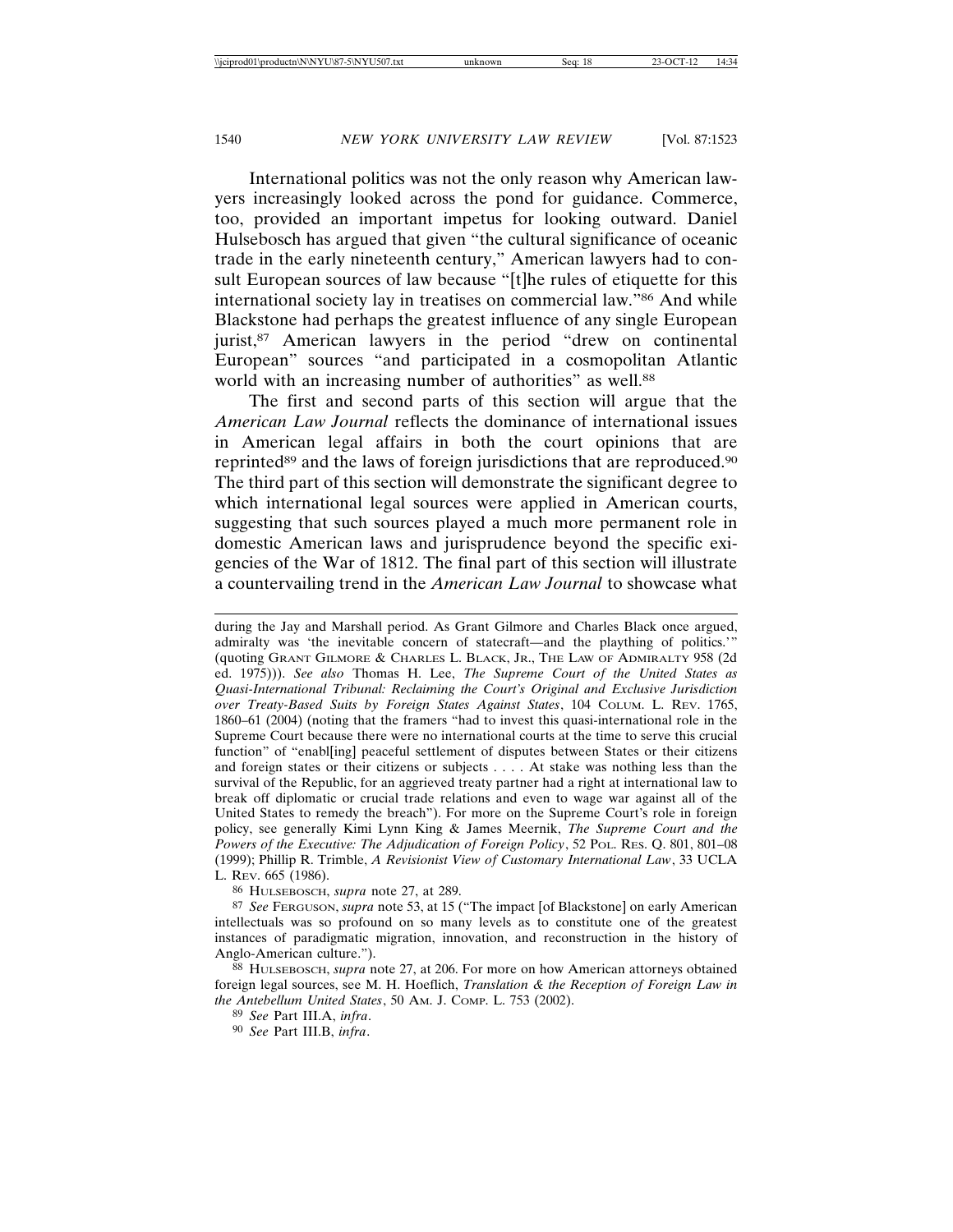Hall portrayed as uniquely American areas of law, devoid of the influence of foreign sources.91

### *A. International Politics in the* American Law Journal

Two case studies—those of the ships *Horizon* and *Zodiac*—will suffice to illustrate the significant role of international politics in the *American Law Journal*, reflecting the degree to which American lawyers' practices were affected by matters far outside their home jurisdictions.<sup>92</sup>

In 1804, the *Horizon* sailed from Charleston, South Carolina to Zanzibar. Mid-voyage, the captain stopped at Buenos Aires and decided to take on cargo for the English market and sail to London. Bad weather forced the ship to stop at Lisbon, where an English frigate made prize of the *Horizon* as she left port. The cargo was then confiscated in England as having been put on board at an enemy colony. The ship was somehow released, took on more cargo, and then was wrecked once again at sea; the remains of the ship were sold by French authorities, raising the question of what to do with the proceeds from the sale.93

The ultimate question involved America's rights as a neutral nation during the Napoleonic Wars, but the convoluted proceedings in the case demonstrate the extent to which American politicians, acting

Klaus Luig, *The Institutes of National Law in the Seventeenth and Eighteenth Centuries*, 17 JURID. REV. 193, 193 (1972). Cairns applied this theory to Blackstone, arguing that his "*Commentaries* constitute an institutional work." John W. Cairns, *Blackstone, an English Institutionalist: Legal Literature and the Rise of the Nation State*, 4 OXFORD J. LEGAL STUD. 318, 320 (1984). These scholars—and the subjects of their writing—aim to illustrate what was distinctive about the jurisprudence and legal cultures of the countries they study.

92 For more analysis of the centrality of foreign policy disputes in the making of early American constitutional law, see generally David M. Golove & Daniel J. Hulsebosch, *A Civilized Nation: The Early American Constitution, the Law of Nations, and the Pursuit of International Recognition*, 85 N.Y.U. L. REV. 932 (2010); David Sloss, *Judicial Foreign Policy: Lessons From the 1790s*, 53 ST. LOUIS U. L.J. 145 (2008).

93 *See* 1 A. T. MAHAN, SEA POWER IN ITS RELATIONS TO THE WAR OF 1812, at 172 (1905) (discussing the facts in the case of the *Horizon*). It is hard to imagine a set of facts bearing more resemblance to a stereotypical anxiety-producing law school exam.

<sup>91</sup> Hall's portrayal of areas of American jurisprudence through a nationalistic lens in the *American Law Journal* seems to support the institutionalist theories held by scholars such as Klaus Luig and J. W. Cairns. Luig argues that

the theory according to which the unity of European legal science, based as it was on the *ius commune* of Roman and canon law, continued in existence until the nineteenth century, will in some sense be modified. . . . [B]y the end of the eighteenth century, the *usus modernus* in Germany had created 'in lieu of the European tradition of *ius commune* which had simply been adopted in legal sources, literature and principles, a system of the entire law valid in Germany.' . . . [A] similar process of formation of national law occurred in the other West European countries.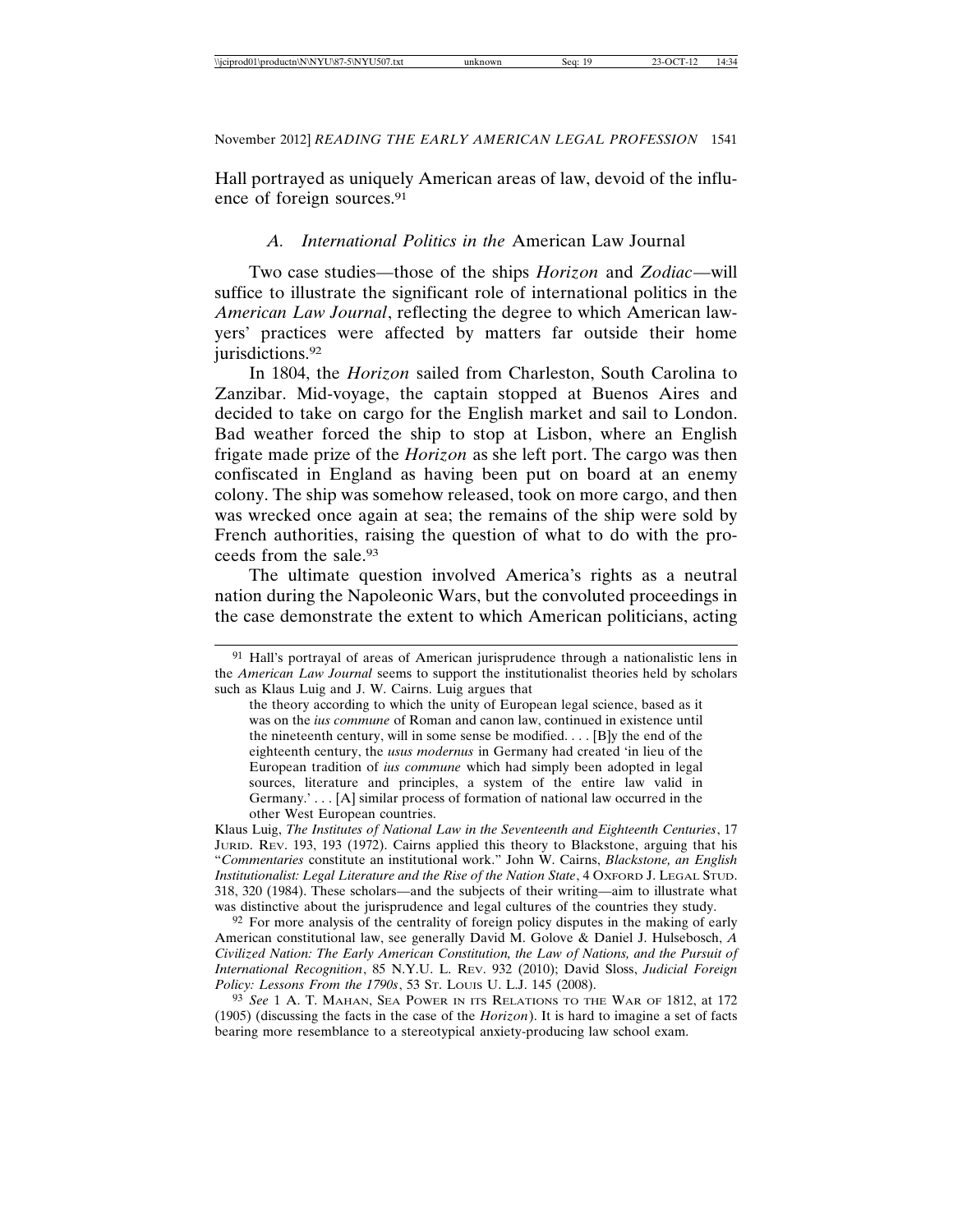through their lawyers, were at the mercy of foreign courts. The American minister, General Armstrong, communicated about the ship through Spanish officials, at least in part to explain how future cases involving condemned American ships would be decided.94 Napoleon and the French prize council contended that American ships were subject to the Berlin Decree, which forbade the importation of British goods into European countries allied with or dependent upon France, instead of a July 1778 law under which the "question whether property taken from a wreck ought to be restored or confiscated" had "always" been "solved," at least prior to Napoleon's reign.<sup>95</sup> The French prize court deciding the issue ultimately ruled to release the *Horizon*, with the exception of the English goods, which were condemned.96

The undated case of the *Zodiac* was also decided in a foreign court—the Vice Admiralty Court at Halifax. On a voyage from New York to Lisbon, the American ship *Zodiac* was seized by a British ship. The question was whether the capture was legal because the British ship "was sailing under a passport, or flag of truce,"97 which seems to have meant that the British ship was traveling under American protection.98 The court went on to apply "those principles of publick law which relate to captures made by vessels having a passport or safe conduct,"99 deciding that the capture of the *Zodiac* was an unlawful act committed by an unruly British subject—"a young and inexperienced officer," as the British court described him.100 But even though those principles of law were "so well and so commonly understood,"101 it appears that the captors on the British ship, with the aid of a lower court, created additional delay through "clandestine proceedings" that were "contrary to the established practice of civilized nations."102

These cases illustrate the extent to which American lawyers—particularly commercial lawyers, about whom Hall expresses particular concern in the preface to the first volume of the

<sup>94</sup> *Id.*

<sup>95</sup> *Case of the* Horizon, 1 AM. L.J. 312, 318 (1808).

<sup>96</sup> *Id.* at 319; *see also* MAHAN, *supra* note 93, at 172 (discussing the facts of the case of the *Horizon*).

<sup>97</sup> *In the Case of the* Zodiack, 4 AM. L.J. 254, 255 (1813).

<sup>98</sup> *Id.* at 260 ("To a vessel thus employed, in a communication between the two countries, with a passport, protection from capture is granted by the one nation, and the other engages that the vessel employed shall abstain from all acts of hostility.").

<sup>99</sup> *Id.* at 259.

<sup>100</sup> *Id.* at 261.

<sup>101</sup> *Id.* at 259.

<sup>102</sup> *Id.* at 261.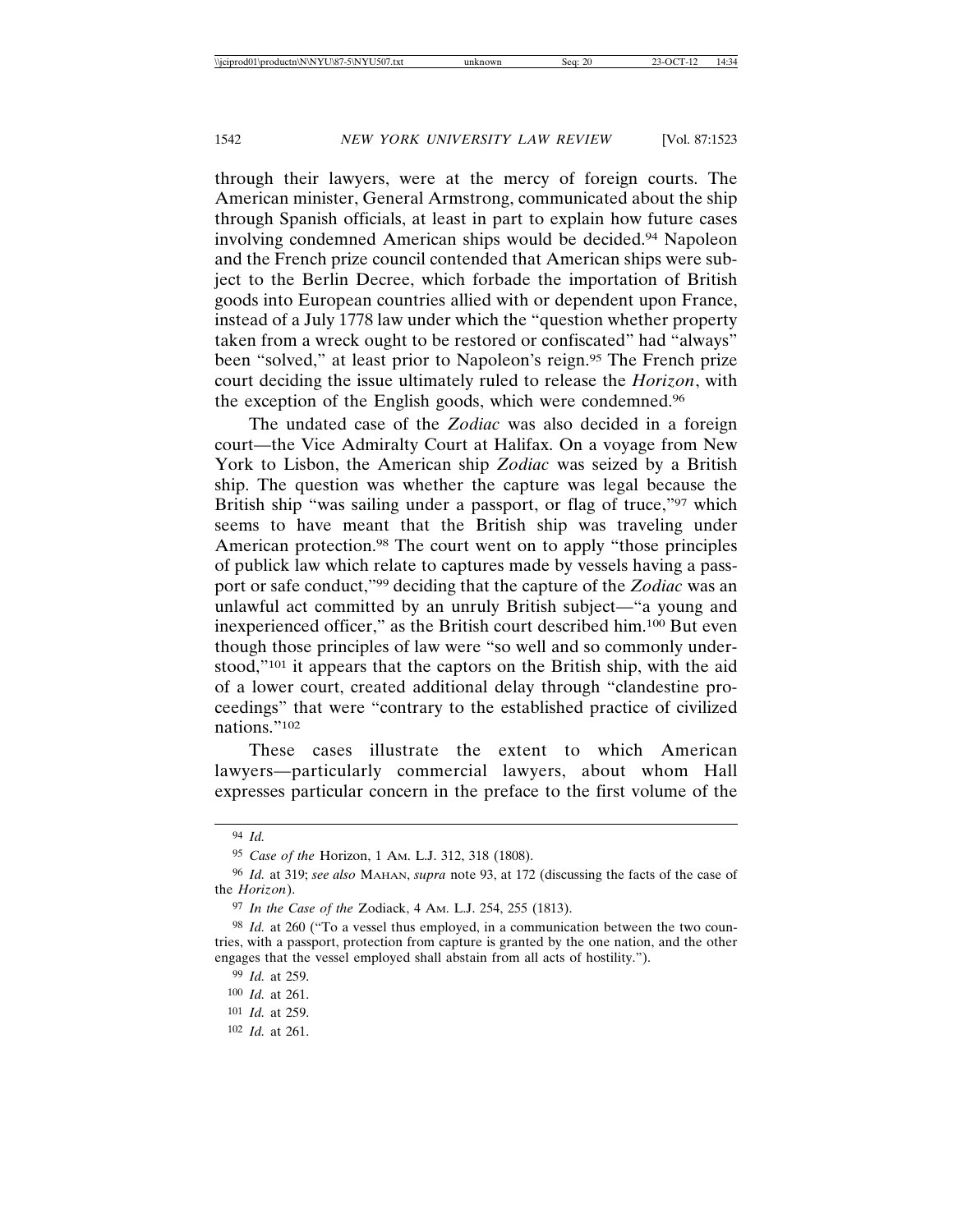*American Law Journal*103—had to be familiar with foreign practice and procedure to ensure that their clients did not incur "heavy expense" needlessly.104 The tally of cases in Appendix B demonstrates just how significant international maritime issues were to American lawyers of the period, with 46 out of the 155 cases in the journal focusing on maritime law. These two case studies show the extreme complexity and multijurisdictional nature of the cases with which American lawyers and their clients had to contend. In the case of the *Horizon*, for an American lawyer to even begin to predict the outcome of such a situation for a client, he would have had to understand which maritime laws had historically applied in cases involving multinational cargo and captures, as well as the interactions between those laws and Napoleon's political maneuverings—all in a conflict in which the United States, at this point in history, theoretically remained neutral. An attorney in a *Zodiac*-like situation would have had to be aware of the possibility that lower British courts could act contrary to established British trial practice and to know the various responsibilities of ships sailing under diplomatic protection. It was no wonder that a legal publication illustrating important principles of international law and answering issues of international jurisdiction was thought to be "useful and necessary" in America.105

### *B. International Legal Sources in the* American Law Journal

The sheer volume of international legal sources excerpted in the *American Law Journal* suggests that American lawyers of this period would have to have been familiar with European sources of law to navigate cases like those mentioned in the previous section. But the types of sources published in the journal also suggest that the American legal profession increasingly saw itself as part of a transatlantic elite, requiring knowledge of European sources of law for reasons beyond practical necessity.

The European law most frequently excerpted in the *American Law Journal* is *Il Consolato del Mare*, "the venerable code of maritime laws" that, despite its disputed origin,106 has "form[ed] the rule of decision in commercial matters, for almost all of Europe, from the

<sup>103</sup> *See Preface*, *supra* note 9, at vi ("Every merchant must sensibly feel the inconvenience and perplexity which result from his ignorance of those laws by which his dearest rights and most important privileges are regulated.").

<sup>104</sup> *Id.*

<sup>105</sup> *Id.* at v–vi.

<sup>106</sup> *Il Consolato del Mare*, 2 AM. L.J. 385, 385 (1809) ("The origin of this work . . . has been disputed with as much tenacity as the birth-place of Homer.").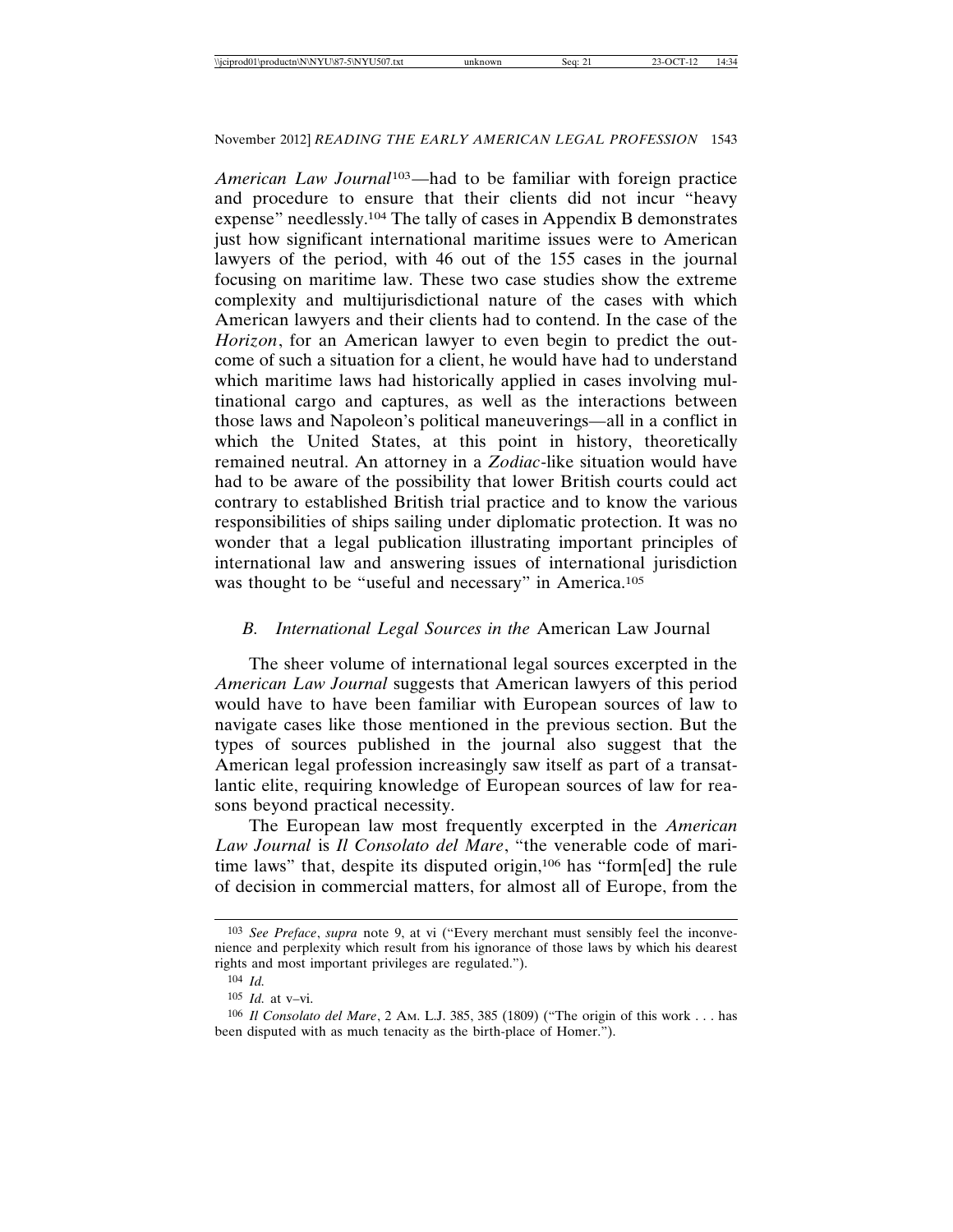earliest ages of jurisprudence."<sup>107</sup> In the fourth number of the journal's second volume, Hall reproduces the portion of *Il Consolato del Mare* indicating "the order of proceeding before the consuls,"108 how lawyers are to "challenge[] witnesses,"<sup>109</sup> and how to appeal from an unfavorable verdict.110 In the first issue of the third volume, Hall includes an even more detailed account of procedure before the consular courts,111 including "[h]ow and within what Time the Appeal is to be prosecuted,"112 which parties are to pay the costs of the lawsuits,<sup>113</sup> and how property of a condemned party is to be taken.<sup>114</sup> Hall returns to *Il Consolato del Mare* in the second issue of the fourth volume, including an excerpt regarding "cases of Recaptures."115

Other European sources of law seem similarly designed to provide practical advice to American lawyers. In the second issue of the second volume, Hall translates civil law relating to "the action of Theft against Mariners, Inn and Stable Keepers," highlighting the role of the doctrine of respondeat superior.116 In the fourth issue of the same volume, Hall translates "the Second Title of the Fourteenth Book of the Digests" entitled, "Of the Rhodian Law concerning Jettison," which includes very specific instructions on allocation of costs when cargo is thrown off a ship to lighten its load.117 In other issues, Hall translates civil law relating to "[m]aritime loan";<sup>118</sup> Cornelius van Bynkershoek's *A Treatise on the Law of War*; 119 Danish rules "concerning privateering and the lawful decision of prizes";120

115 *Of Cases of Recaptures*, 4 AM. L.J. 299 (1813) (detailing maritime rules of proprietorship following the capture and recapture of a ship).

116 *Civil Law*, 2 AM. L.J. 250, 250–51 (1809) (italics removed).

117 *Civil Law—Part 2*, 3 AM. L.J. 14, 17 (1810).

118 *Civil Law*, 3 AM. L.J. 151, 151 (1810) (italics removed).

119 Cornelius van Bynkershoek, *On the Law of War*, 3 AM. L.J. 1 (1810). Note that this is the third issue of the third volume of the journal, despite what the pagination appears to indicate. The translator of the work, who was not Hall, notes that Hall insisted on including the translation, *id.* at v, because "[i]t is known and admired wherever the law of nations is acknowledged to have a binding force. Its authority is confessed . . . in the halls of courts of justice: to be unacquainted with it, is a disgrace to the lawyer and to the statesman" although "the *English* . . . have not favoured the world with a good translation of it into our common idiom." *Id*. at vi.

120 *Danish Instructions*, 4 AM. L.J. 263, 263 (1813).

<sup>107</sup> *Id.*

<sup>108</sup> *Id.* at 389 (italics removed).

<sup>109</sup> *Id.* at 390 (italics removed).

<sup>110</sup> *Id.* at 391.

<sup>111</sup> *Il Consolato del Mare*, 3 AM. L.J. 1 (1810).

<sup>112</sup> *Id.* at 2.

<sup>113</sup> *Id.* at 4.

<sup>114</sup> *Id.* at 5–6.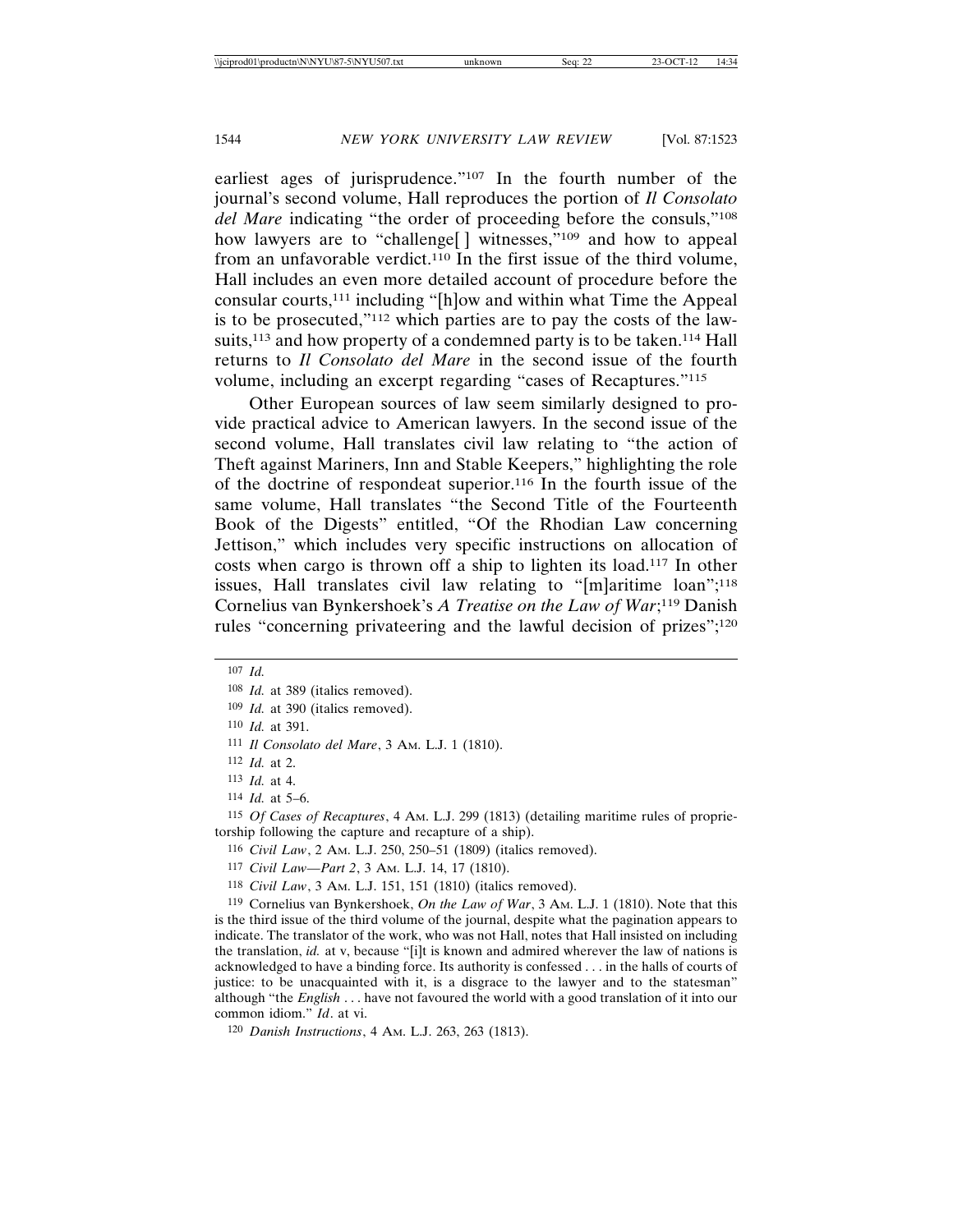and French criminal law relating to criminal procedure,<sup>121</sup> trial practice,<sup>122</sup> and sentencing.<sup>123</sup>

Some aspects of the translated European sources of law seem unlikely to have been of practical value to American lawyers and so can be read as demonstrating the extent to which American lawyers increasingly took—or at least aspired to take—their places in a transatlantic legal and political elite. For instance, in the fourth number of the journal's second volume, Hall translates excerpts of *Il Consolato del Mare* regarding how a court should choose judges in maritime cases.124 American lawyers attempting to counsel clients on European trial practice would not have required that knowledge; instead, the excerpted law was likely intended to instruct American lawyers on general principles of law that offered an instructive comparison with American law. And the wholescale reproduction of the Bynkershoek treatise—a seminal text on the law of nations125—seems to serve a similar function. After reading the treatise, which occupies all of the third issue of the journal's third volume, American lawyers would be more conversant in European legal theory in a way that would permit them to engage on such topics with their transatlantic counterparts.

### *C. International Legal Sources in American Cases*

Early American lawyers required familiarity with European legal sources not only to prepare for and understand the results of cases decided in courts outside the United States. As the *American Law Journal* demonstrates, European sources of law appeared repeatedly in American court decisions as justifications, precedents, and models. For American lawyers to do their jobs even in their home jurisdictions, then, familiarity with European sources of law was essential.

The number of cases Hall cites that incorporate European sources of law is significant. By my count, at least thirteen of the sixteen volumes of the *American Law Journal* include American cases decided with the aid of some form of European legal source. The first issue alone contains three detailed explanations and examples of adoption of English precedents. In *Rhinelander v. Insurance Co*. *of Pennsylvania*, a U.S. Supreme Court case from 1807 that decided how abandonment of a ship's cargo affected recovery under the ship owner's insurance policy, the court adopted English precedent that

<sup>121</sup> *Review*, 4 AM. L.J. 588, 590 (1813).

<sup>122</sup> *Id.* at 598.

<sup>123</sup> *Id.* at 605.

<sup>124</sup> *Il Consolato del Mare*, *supra* note 106, at 386.

<sup>125</sup> This term signifies general principles of international law that supposedly apply to all "civilized" nations.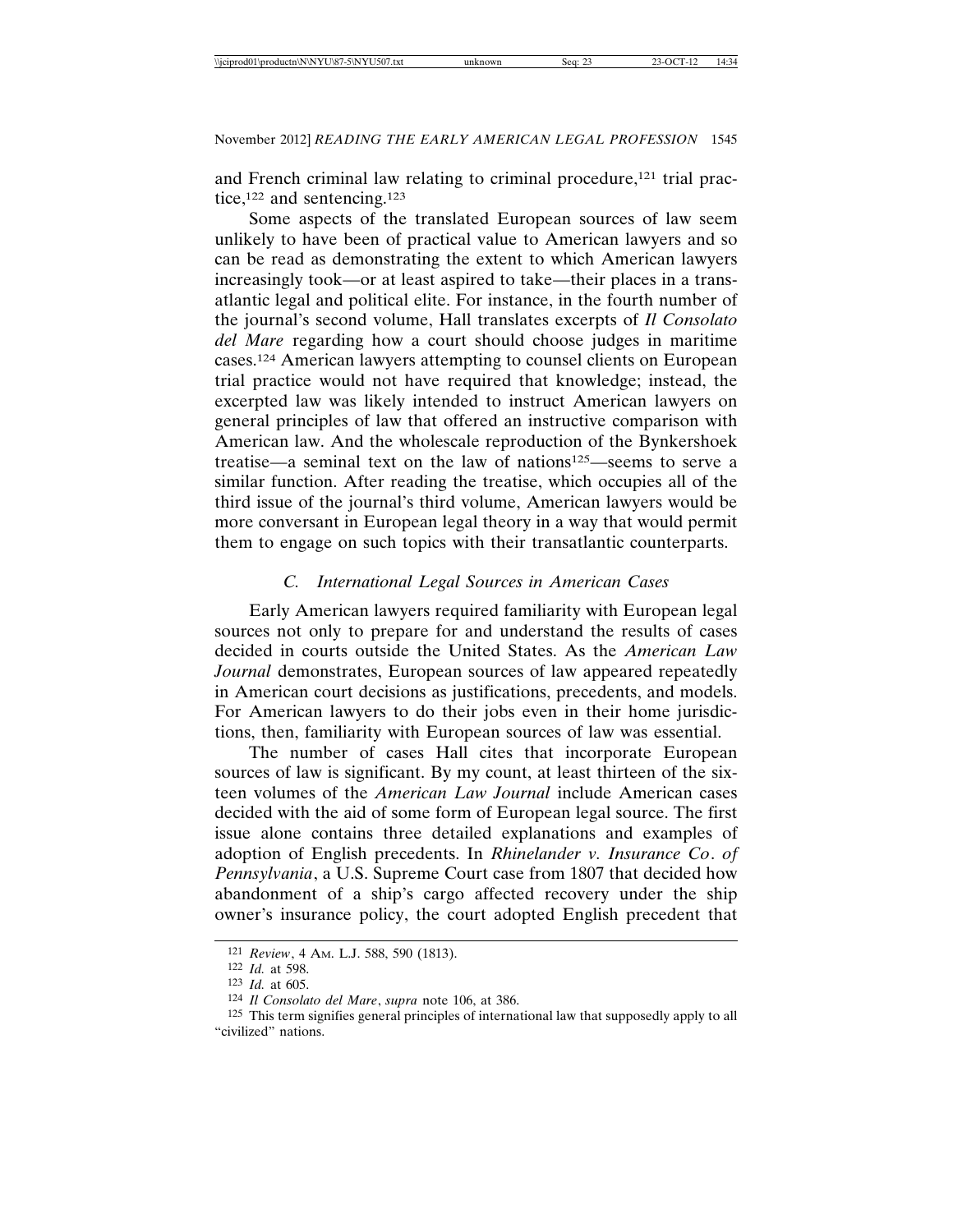refused to distinguish "between the capture by a belligerent from a belligerent and from a neutral."126 *Hudson v. Guestier*, another Supreme Court case from the same year involving jurisdiction over seized ships, placed faith in "the law of nations" to declare "a sentence of condemnation,"127 and noted that had the case involved "a prize of war," the Court would "have precedents and principles which would guide us" from "*Louis* XVI" and English practice.128 And the decision in *Rose v. Himely*, another Supreme Court case involving jurisdiction over seized ships, demonstrated particular attention to English precedent, not only because of its "correctness" but also because of the "importance" of English law "to the peace and security of the mercantile world."129

English precedent appears to be the most frequently cited extra-American source of law. In the second issue of the journal Hall reproduces an excerpt of the Georgia Superior Court opinion in the case of *Paul Grimball*, which explained the role of equity courts by noting that "[o]ur ancestors felt, as we have felt after them, the necessity of some tribunal, armed with the attribute of alleviating the inexorableness of the law."130 Of course, these ancestors were British; regardless of the political friction between Britain and America in the years leading up to the War of 1812, American courts could not deny their jurisprudential inheritance. As a Virginia state court noted in *Livingston v. Jefferson*:

When our ancestors migrated to America, they brought with them the common law of their native country, so far as it was applicable to their new situation; and I do not conceive that the revolution would, in any degree, have changed the relations of man to man, or the law which regulated those relations. In breaking our political connection with the parent state, we did not break our connexion [sic] with each other.<sup>131</sup>

In other words, the default position of American courts was to apply English common law.

English precedent is shown to apply in American cases spanning an incredibly diverse array of issues. Procedural and jurisdictional precedent appears again in the third issue of the first volume in *Talbot v. Commanders and Owners of the Brigs* Achilles*,* Patty *and* Hibernia, a Pennsylvania state court case involving the jurisdictional reach of

<sup>126</sup> *Rhinelander v. Insurance Co. of Pennsylvania*, 1 AM. L.J. 1, 4 (1808).

<sup>127</sup> *Hudson v. Guestier*, 1 AM. L.J. 5, 5 (1808).

<sup>128</sup> *Id.* at 7.

<sup>129</sup> *Rose v. Himely*, 1 AM. L.J. 11, 34 (1808).

<sup>130</sup> *Paul Grimball*, 1 AM. L.J. 183, 187 (1808).

<sup>131</sup> *Livingston v. Jefferson*, 4 AM. L.J. 78, 86 (1813) (Marshall, C.J., concurring).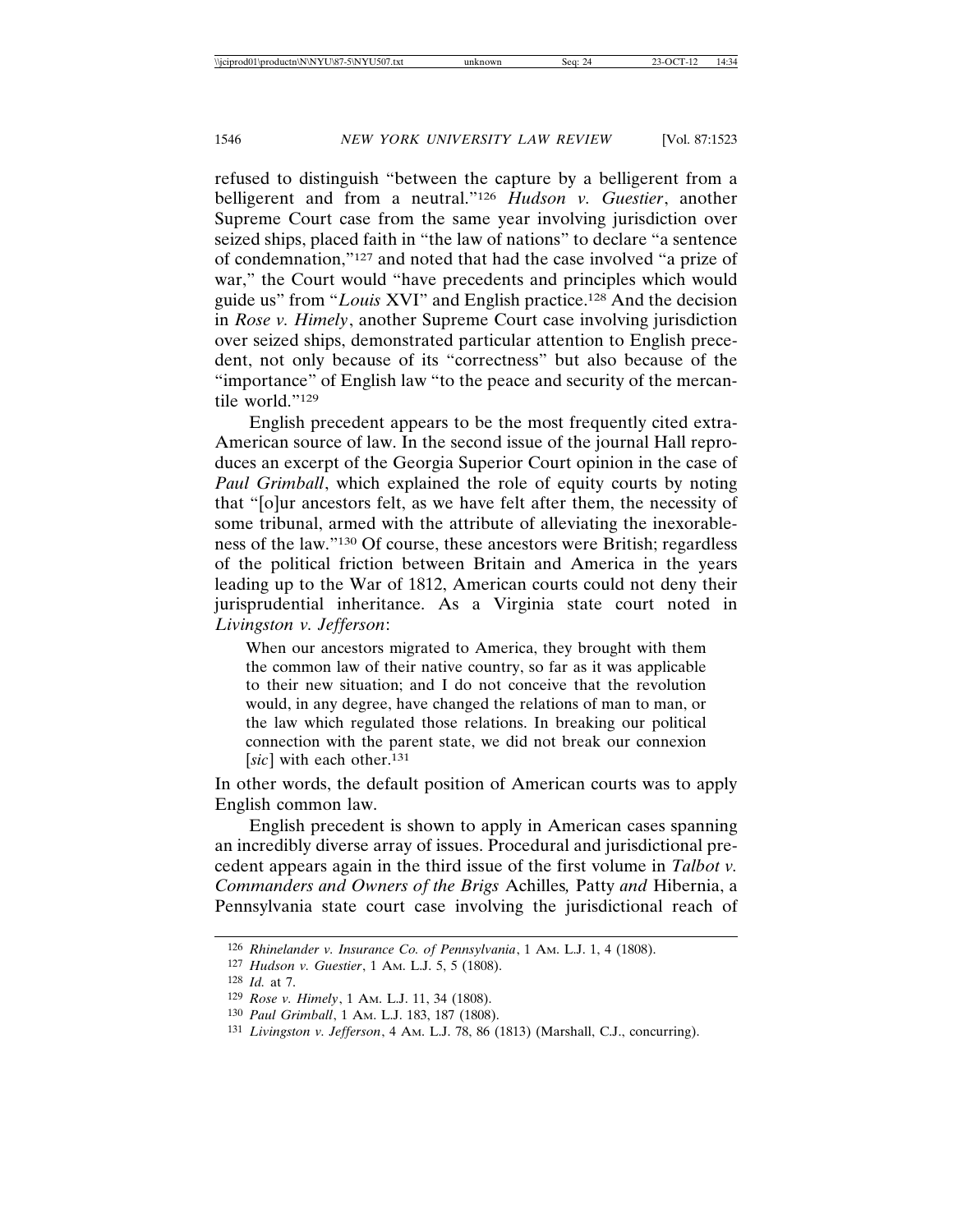admiralty courts;132 *Woodruff v. Ship* Levi Dearborn, a Georgia Admiralty Court case from the fourth volume that involved liens on a ship;133 and again at the beginning of the sixth volume in the case of the ship *L'Invincible*, a Massachusetts Circuit Court case that held that "[t]he general doctrine, that the trial of prizes belongs exclusively to the courts of that state to whom the captor belongs, is now too firmly settled to admit of doubt."134 English precedent is shown to apply to maritime law, such as in the case of *Natterstrom v. Ship* Hazard, a Massachusetts District Court case from the third issue of the journal's second volume, in which the court applies "Sea Laws," which were "first published in England, in the reign of Queen *Anne*," to decide how much of a dead seaman's wages were owed to his heirs;135 to questions of citizenship in the Virginia state court case *Trytitle Lessee of Reed v. Reed*; 136 to libel cases in the South Carolina Court of Appeals case *State v. Lehre*; 137 and to prize cases in the Mississippi Territory admiralty case *United States v. Schooner* Active, which assessed the jurisdictional reach of federal prize courts.<sup>138</sup> In the area of estates and inheritance law, Hall cites British cases to the virtual exclusion of American ones, suggesting just how significant English precedent may have been in this area.139 These are but a few examples of the role of English precedent in the cases Hall cites. Given the apparently entrenched role of English law in American court cases, it is unsurprising that at the beginning of the fourth volume, Hall announced his intention to reproduce—at the request of his readers—"copious accounts" and "faithful translations" of "some old Latin tracts respecting the civil law and the common law of England."140

While English precedent appears regularly in the American court decisions Hall excerpts, the role of the law of nations—reliance on

137 *State v. Lehre*, 4 AM. L.J. 48, 50 (1813) ("All the great expounders of the law, from Lord Coke, down to Mr. Justice Blackstone, have uniformly laid it down as a rule of the common law that the truth of a libel cannot be given in evidence in a criminal proceeding; and this rule has never been departed from in a single instance.").

<sup>132</sup> *Talbot v. Commanders and Owners of the Brigs* Achilles*,* Patty *and* Hibernia, 1 AM. L.J. 266, 270–71 (1808).

<sup>133</sup> *Woodruff v. Ship* Levi Dearborn, 4 AM. L.J. 88, 88–91 (1813).

<sup>134</sup> *The Ship* L'Invincible, 6 AM. L.J. 1, 4 (1817).

<sup>135</sup> *Natterstrom v. Ship* Hazard, 2 AM. L.J. 359, 360, 362 (1809).

<sup>136</sup> *Trytitle Lessee of Reed v. Reed*, 3 AM. L.J. 22, 30 (1810) (relying on English interpretation of the terms "alien" and "alien born" as well as *Calvin's Case*, the famous 1608 decision involving the effect of James I's ascent to the English throne in 1603 on Scottish citizenship).

<sup>138</sup> *United States v. Schooner* Active *& Cargo*, 5 AM. L.J. 541, 551 (1814).

<sup>139</sup> *See, e.g.*, *Perrin v. Blake*, 1 AM. L.J. 189, 192–93 (1808) (a British case involving estates and inheritance law); *Scott v. Scott*, 1 AM. L.J. 305, 305 (1808) (same).

<sup>140</sup> *Advertisement to the First Volume of the Second Series*, *supra* note 17, at vi.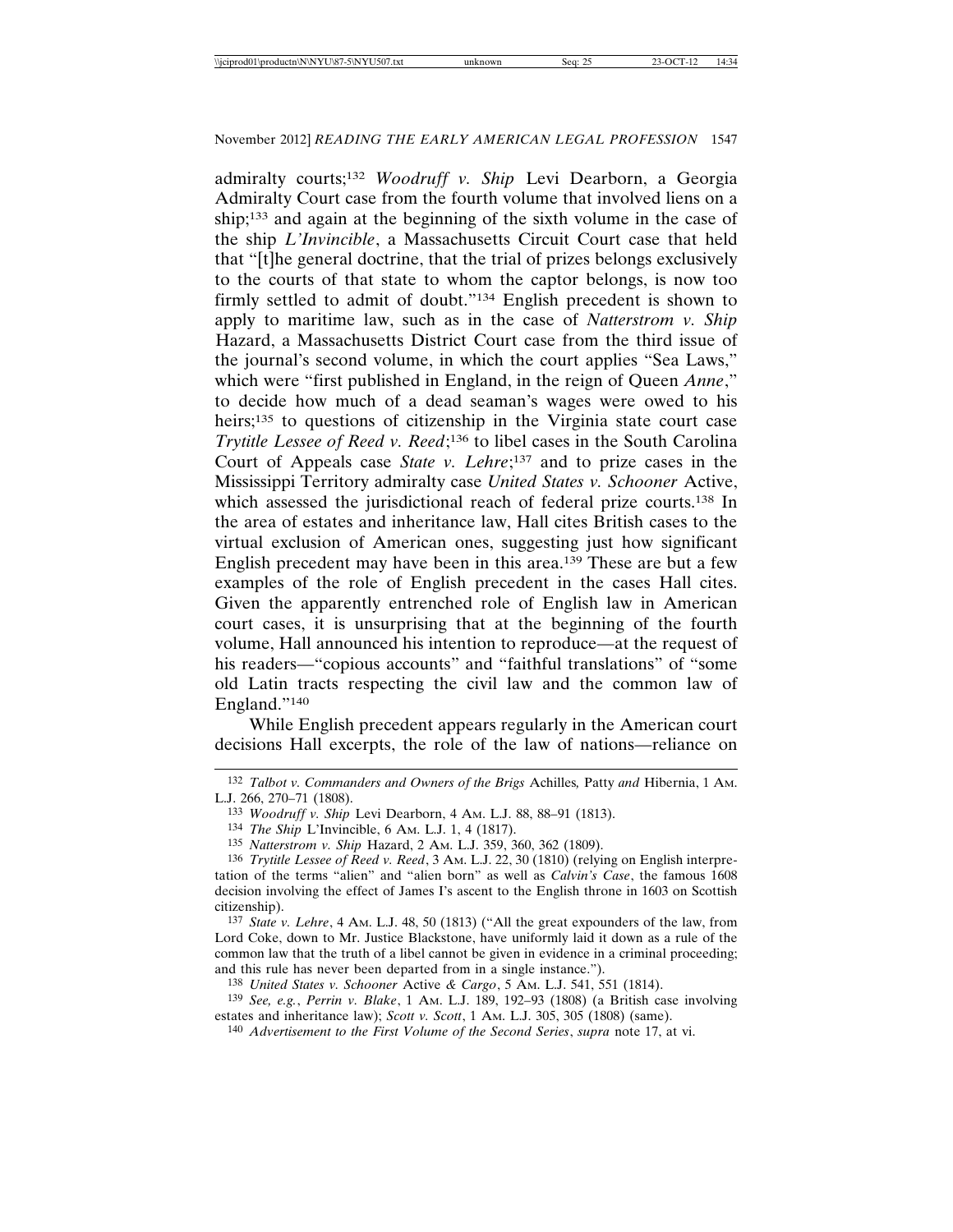fundamental legal principles outlined by international law scholars such as Vattel<sup>141</sup> and enshrined in European treatises and precedents—is noteworthy. The Maryland District Court noted succinctly in the case of the deserters of the British frigate *L'Africaine*, "the law of nations is the law of the land" and so, accordingly, "all judicial tribunals, exercising common law jurisdiction, are bound to carry into effect the laws of nations."142 The court noted, "the law of nations requires the delivery of deserters from the ships of war belonging to a nation at peace with that country in whose ports the persons have deserted and taken refuge,"143 and decided accordingly. Hall noted at the beginning of the fourth volume that "we should be at no loss" if "the annals of our domestic jurisprudence might fail in the contribution of materials," for the "legal lore of former ages and foreign nations is an abundant treasury, to which the scientific lawyer can always resort for those abstract principles of right which are applicable at all times and in all places."144 A Pennsylvania court agreed, basing its decision in *M'Fadon & Greetham v. Schooner* Exchange, a case involving American jurisdiction over a French ship condemned in Philadelphia, on the fact that "by the unanimous consent of nations," foreign ships are subject to laws of the country in whose waters they sail.<sup>145</sup> Vattel's writings are even applied to the interpretation of American treaties.146

Hall was not content to rely solely on American court cases to highlight relevant content of the law of nations. Through articles such as *The Adversaria, no. 2*, printed in the first issue of the second volume, lawyers gained exposure to "principles in the law of nations" including the fundamental principles that: "All the members of a state are answerable for the injustice of the government to which they belong";147 "[t]he property of individuals is legally answerable for the imputed injustice of their government";148 and "[t]he rights of war externally against the public enemy, in which are included all his individuals, are naturally and originally unlimited."149 An article entitled

147 *The Adversaria*, *supra* note 70, at 165.

<sup>141</sup> Emerich de Vattel was the eighteenth-century author of the seminal international law text *The Law of Nations*. For more on the use of Vattel's writings and theories in early America, see generally Robert J. Reinstein, *Executive Power and the Law of Nations in the Washington Administration*, 46 U. RICH. L. REV. 373 (2012).

<sup>142</sup> *Case of the Deserters from the British Frigate* L'Africaine, 3 AM. L.J. 132, 132 (1810). 143 *Id.*

<sup>144</sup> *Advertisement to the First Volume of the Second Series*, *supra* note 17, at vii*.*

<sup>145</sup> *M'Fadon & Greentham v. Schooner Exchange*, 4 AM. L.J. 233, 248 (1813).

<sup>146</sup> *Trytitle Lessee of Reed v. Reed*, *supra* note 136, at 43 (1810) (applying Vattel's theories to interpret the 1783 Treaty of Paris, which ended the Revolutionary War).

<sup>148</sup> *Id.* at 166.

<sup>149</sup> *Id.* at 167.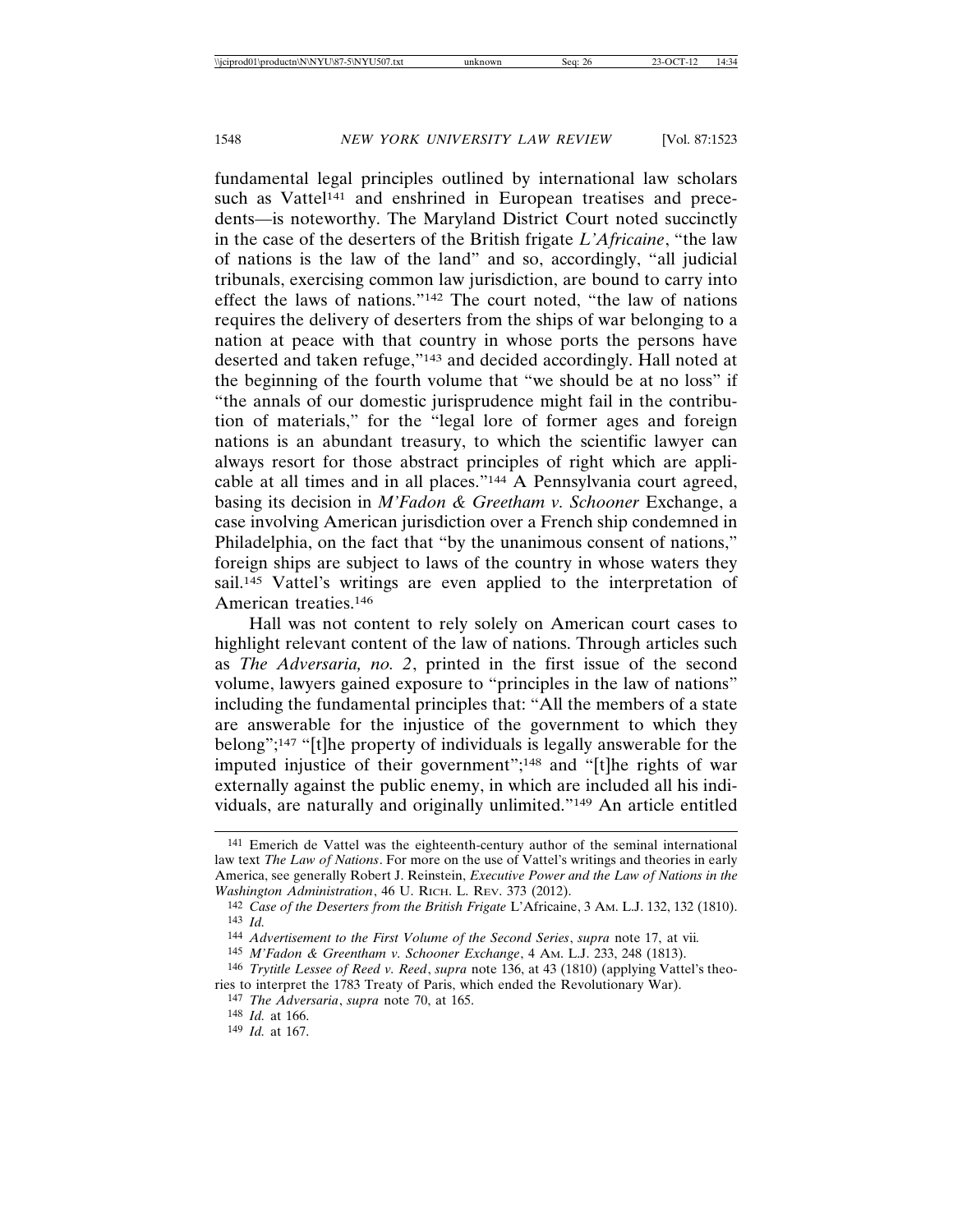*The Honest Politician, Part I* explained to readers "some points in the law of nations, as involved in the capture of the Chesapeake"—maritime principles including

whether the ships of war of one country are justifiable in searching those of another, what are the duties which good faith requires from a neutral nation towards a belligerent, and how far it is consistent with the obligations of national honour and individual honesty to afford protection to the seamen of our neighbours  $\dots$ .<sup>150</sup>

Hall continued to supplement American court cases applying the law of nations with scholarly articles through the end of the run of the journal. In the second issue of the sixth and final volume, Hall included translations of two French essays, *The freedom of the navigation and commerce of neutral nations, during war, considered according to the law of all nations, that of Europe, and treaties* and *An historical and juridical Essay to serve as an explanation of the disputes between belligerent powers and neutral states, on the subject of the freedom of maritime commerce*. 151 And yet, Hall called for European nations to even further standardize and publish the law of nations, noting in the sixth volume, "it would be a great advantage for all the states of Europe, and a work well worthy of their sovereigns to have a general code composed of the law of war and marine . . . ."152

The significant role of European sources of law in American court cases and the importance Hall ascribed to articles explaining the contents of the law of nations demonstrate the increasing international focus of the American lawyer in the beginning of the nineteenth century. Not only were American lawyers required to be conversant with European sources of law for practical reasons—the increasing number of foreign trials implicating American interests, and the reliance on international sources of law in courts at home—but for American lawyers to truly assume a place in a European legal and scholarly elite, they also had to understand fundamental principles of the law of nations.

### *D. A Counterbalance: Uniquely American Areas of Law*

The extensive role of foreign precedent in the American court cases presented in the *American Law Journal* casts doubt on the theories of scholars who characterize the law in the period—particularly as reflected in the decisions and writings of Chancellor Kent and Justice

<sup>150</sup> *Review*, 3 AM. L.J. 361, 375 (1810).

<sup>151</sup> *Preface*, 6 AM. L.J. 153, 153 (1817).

<sup>152</sup> *Freedom of the Navigation and Commerce of Neutral Nations, in Time of War*, 6 AM. L.J. 159, 275 (1817).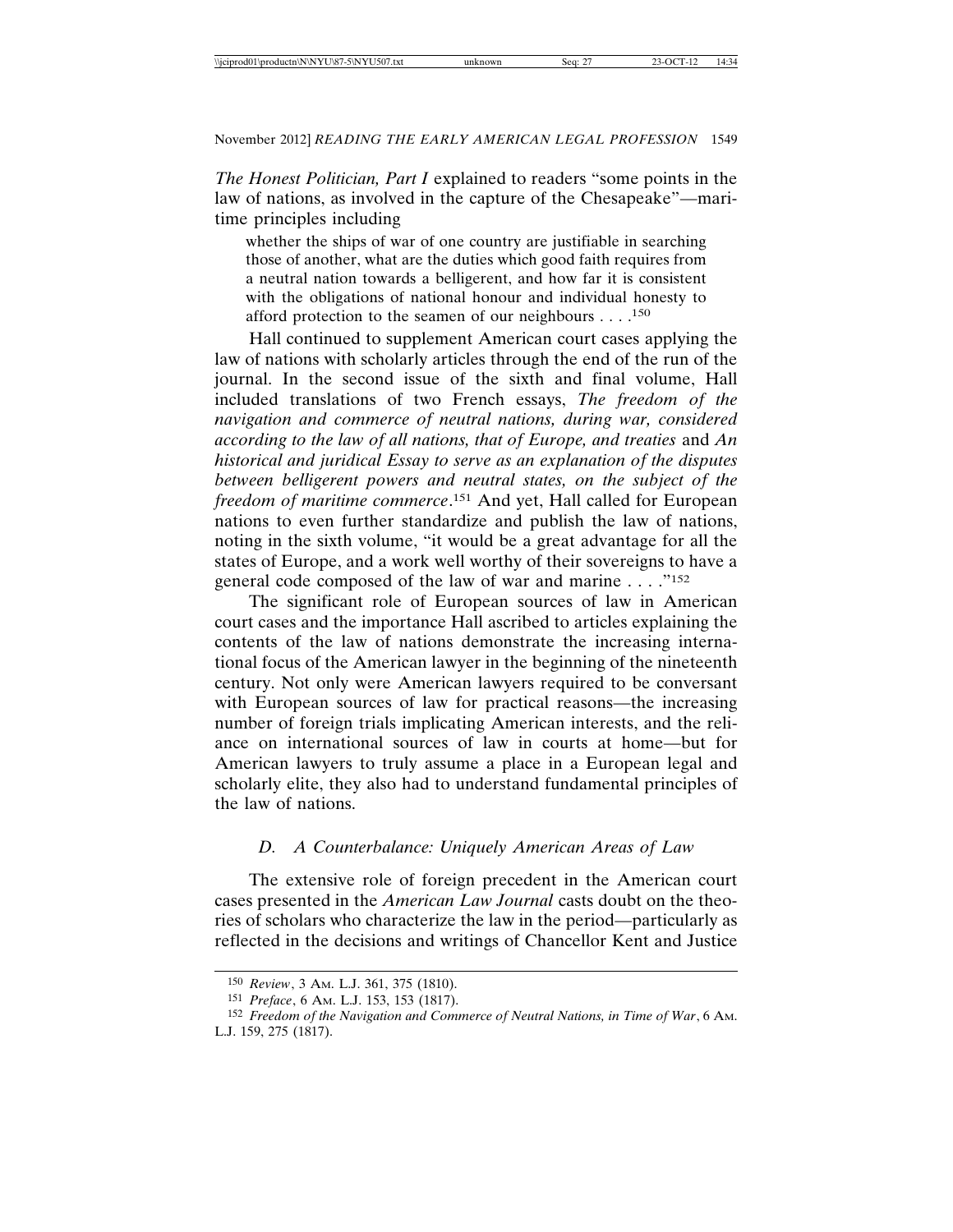Story<sup>153</sup> but also more generally<sup>154</sup>—as increasingly insular and divorced from foreign precedent. However, the *American Law Journal* does portray four particular areas—constitutional law, common law, slavery, and relations with indigenous populations—as moving in a different direction from European theorists.

What is particularly notable about these cases is that, in reality, leading opinions in these four areas that do not appear in the *American Law Journal* were often highly reliant on foreign doctrines and sources of law,155 while the opinions in those areas that appeared in the journal did not rely on foreign legal sources. We can only speculate on Hall's motives for strictly presenting opinions in these areas that do not, despite the reality of American jurisprudence at the time, engage with foreign sources of law—which, admittedly, represent a small portion of the total number of opinions printed in the journal. However, it is conceivable that Hall wanted to portray the areas in

154 *See, e.g.*, HULSEBOSCH, *supra* note 27, at 278 (noting that for Federalists, "[t]he object was legal uniformity, but this was a means to the further end of political unity. Uniform substantive law would help bind the original states and provide a prefabricated legal infrastructure for new ones out west"); MILLER, *supra* note 2, at 128 ("[T]he nationalistic obsession of American jurists prevented even the most clear-thinking of them from taking advantage of the divinely given opportunity then offered them. Unlike the judges of England, the Americans were not bound to ancient precedents, since they could arbitrarily decide which of them had relevance to America. Unlike Continental judges, they were not restricted by any codes except the loose ones of the state and national constitutions. In short, they, and they alone in the Western culture, had the chance to apply to their emerging jurisprudence the laws of historical development, of the relativity of temporal standards.").

155 *See, e.g.*, Johnson v. M'Intosh, 21 U.S. 543, 567–68 (1823) (discussing the doctrine of discovery as applied to indigenous relations); Jedediah Purdy, *Property and Empire: The Law of Imperialism in* Johnson v. M'Intosh, 75 GEO. WASH. L. REV. 329 (2007) (discussing Chief Justice Marshall's opinion in *Johnson v. M'Intosh* in the context of the law and theory of colonialism); *supra* Part III.C (explaining that American courts applied English common law by default).

<sup>153</sup> *See, e.g.*, FERGUSON, *supra* note 53, at 23 (suggesting that Justice Marshall's arguments were "grounded . . . upon appeals to the *principia* of American civilization . . . . Already the final arbiter of the law in 1803, the Supreme Court was the great oracle of Americanism by the time of Marshall's retirement in 1835"); HOEFLICH, *supra* note 11, at 177 (noting that Story and Kent "aspired to create an 'American' jurisprudence whose basic tenets would be common to all states' systems and taught in the university-affiliated law schools like Harvard"); HULSEBOSCH, *supra* note 27, at 281 (arguing that Kent's goal was to present "the states' municipal laws as systematic and principled, along the lines of constitutional law, rather than merely as frameworks for dispute resolution"), 283 (suggesting that Kent wanted to prove "that there was *an* American law"); *id.* at 286–87 (noting that Kent and other Federalists sought "to create a uniform American private law"); MILLER, *supra* note 2, at 157 ("As American law, by means of reports, commentaries, and schools, began to achieve solid form, patriots of both parties were moved to salute a recognizable triumph. Story in 1819 threw modesty to the winds by declaring that Johnson's *Reports* for New York 'will bear comparison with those of an equal period in the best age of the English law'—for him an American extravagance beyond any that Walt Whitman would later reach.").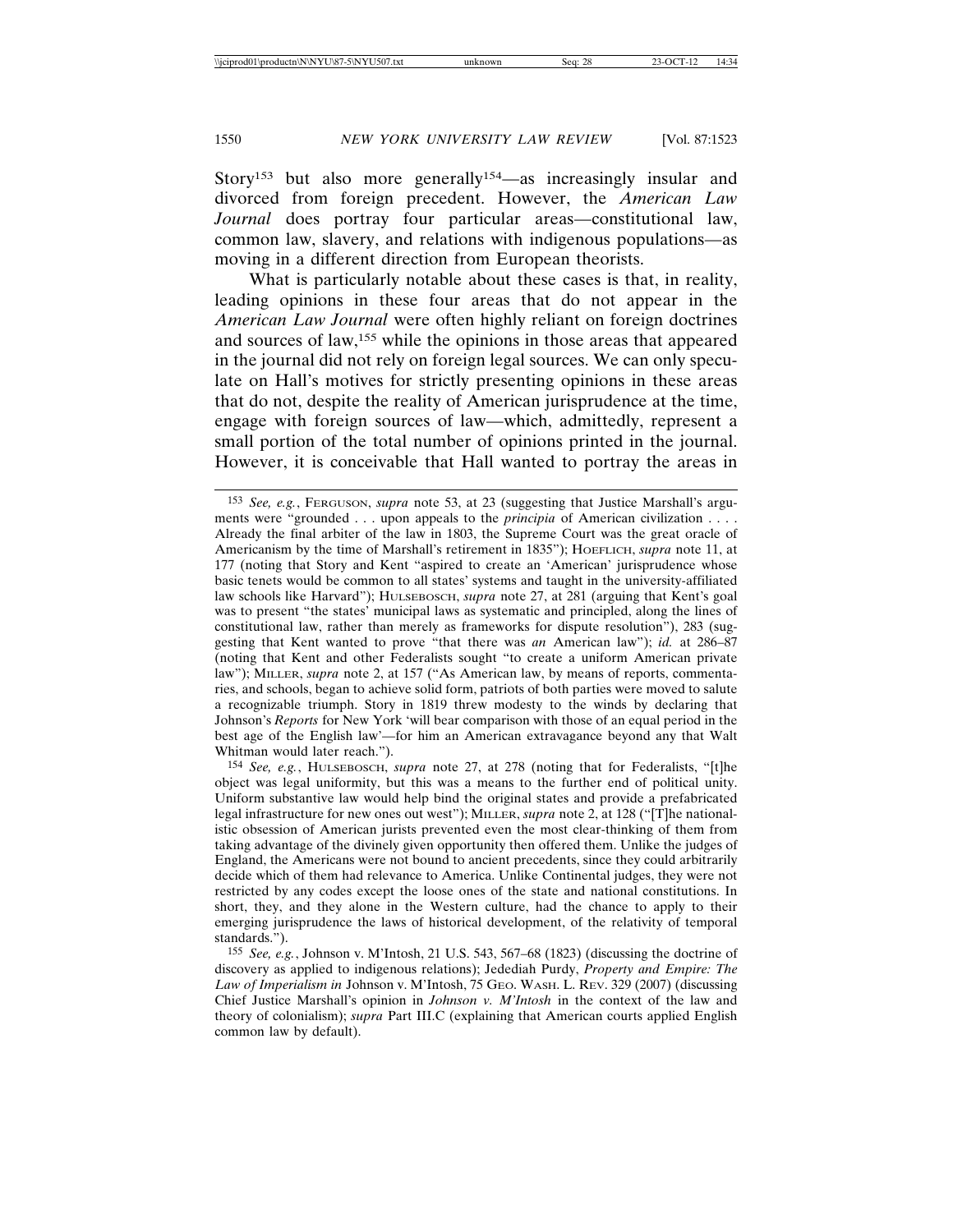which American jurisprudence deviated from foreign sources because information about foreign precedent in these areas was already widely available via English law books and other sources. In other words, perhaps Hall deliberately sought out areas in which he could add value to American lawyers' understanding of the law.

Despite the fact that other written constitutions existed throughout the European world by the time of the *American Law Journal*'s publication, and Britain's unwritten constitution found expression in statutes, court judgments, and treaties, the *American Law Journal* cases dealing with constitutional law rarely look to outside sources. Instead, courts shown in the *American Law Journal* as deciding constitutional issues focus particularly on general principles enshrined in the American constitution. In the second issue of the journal, a Pennsylvania court deciding *Commonwealth v. Duane* in 1807 fashioned a rule regarding when bail is required for good behavior without regard to contrary (albeit unsettled) English precedent. Noting that the "*United States* . . . have at all times been very much alive to the liberty of the press and the right of trial by jury,"<sup>156</sup> the court applied those principles—enshrined in the Bill of Rights—in holding that "as a general rule," "surety [i.e., bail] . . . ought not to be demanded before conviction."157 The South Carolina Circuit Court in the 1808 case *Gilchrist v. Collector of the Port of Charleston* decided that it had the power to issue a writ of mandamus based solely on jurisdiction conferred by the "constitution and laws of the *United States*,"<sup>158</sup> rejecting the ad-hoc approach of English courts to jurisdictional issues—"the unpopular grounds of *prerogative* and *analogy to the king's bench*"159—as not based on a standard legal rule. A Massachusetts district court ruling on the validity and constitutionality of an American embargo law looked not to Vattel or Grotius but instead to the Federalist Papers, a source urged as "superior to *Blackstone* . . . for extensive and accurate knowledge of the true principles of government."160 This judicial nationalism is perhaps best on display in *Livingston v. Van Ingen*, a case involving parties who had been granted the exclusive right to navigate the Hudson River and another party who attempted to ferry passengers across in violation of

<sup>156</sup> *Commonwealth v. Duane*, 1 AM. L.J. 168, 171 (1808).

<sup>157</sup> *Id.* at 168. In other words, defendants in typical cases should not be required to post money to ensure their good behavior before trial, though what we now think of as bail—money posted to ensure the defendant's appearance at trial—was still permissible under the court's ruling.

<sup>158</sup> *Gilchrist v. Collector of the Port of Charleston*, 1 AM. L.J. 429, 446 (1808). 159 *Id.*

<sup>160</sup> *United States v. The Brigantine William*, 2 AM. L.J. 255, 266 (1809).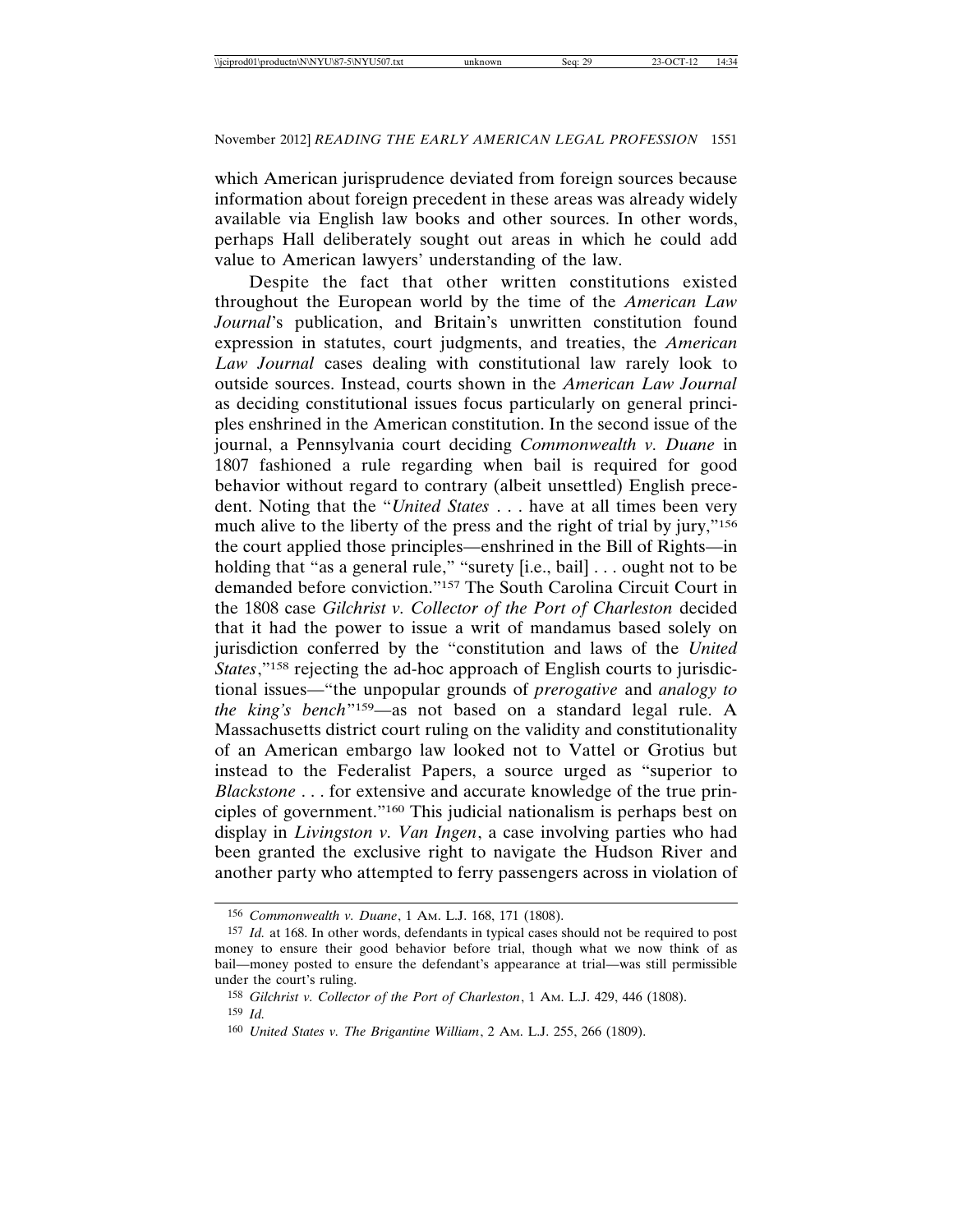that grant. After extensive consideration of the history of the Constitution, particularly as relates to granting patents,161 the New York Court of Errors notes:

Every lover of the arts, every patron of useful improvement, every friend to his country's honor, has beheld this success with pleasure and admiration.—From this single source [i.e., patent law] the improvement [i.e., ferries designed for popular transit] is progressively extending to all the navigable waters in the United States, and it promises to become a great public blessing by giving astonishing facility, dispatch and safety not only to travelling, but to the internal commerce of this country. It is difficult to consider even the known result of the undertaking without feeling a sentiment of good-will and gratitude towards the individuals by whom they were procured, and who carried on their experiment with patient industry, at great expense, under repeated disappointments, and while constantly exposed to be held up as dreaming projectors to the *whips and scorns of time*. . . . I think the prize has been dearly earned and fairly won, and that the statutes bear the stamp of an enlightened and munificent spirit.162

American constitutional law, the journal suggests, should be interpreted not in light of foreign sources but in the context of uniquely American needs—here, for instance, the need to promote economic growth and ease of navigation across the vast American landmass. Not only was the grant at issue constitutional, but the court also urges that it be taken as a blessing in its satisfaction of these seminal American requirements.

Practical realities of the American continent are not the only considerations Hall suggests we might keep in mind when interpreting the Constitution. Hall also recommends states' ratification debates on the Constitution, which illustrated the concerns of the founding generation. Perhaps the most revealing debates Hall publishes are those of the Pennsylvania legislature, which take up the lion's share—130 pages—of the third issue of the journal's fourth volume, highlighting many of the arguments that also found expression in the Federalist and Anti-Federalist Papers regarding checks and balances, state sovereignty, the importance of maintaining order, popular representation in government, slavery, and control over the American military.163

<sup>161</sup> *E.g.*, *Livingston v. Van Ingen*, 4 AM. L.J. 1, 8–13 (1813) (due to a pagination error, this source can be found in the second issue of the fourth volume, where the pagination restarts from 1).

<sup>162</sup> *Id.* at 197–98.

<sup>163</sup> *On the Constitution of the United States of America*, 4 AM. L.J. 321 (1813); *see also Debates on the Constitution*, 4 AM. L.J. 563 (1813) (a reproduction of the New York legislature's debates on the Constitution).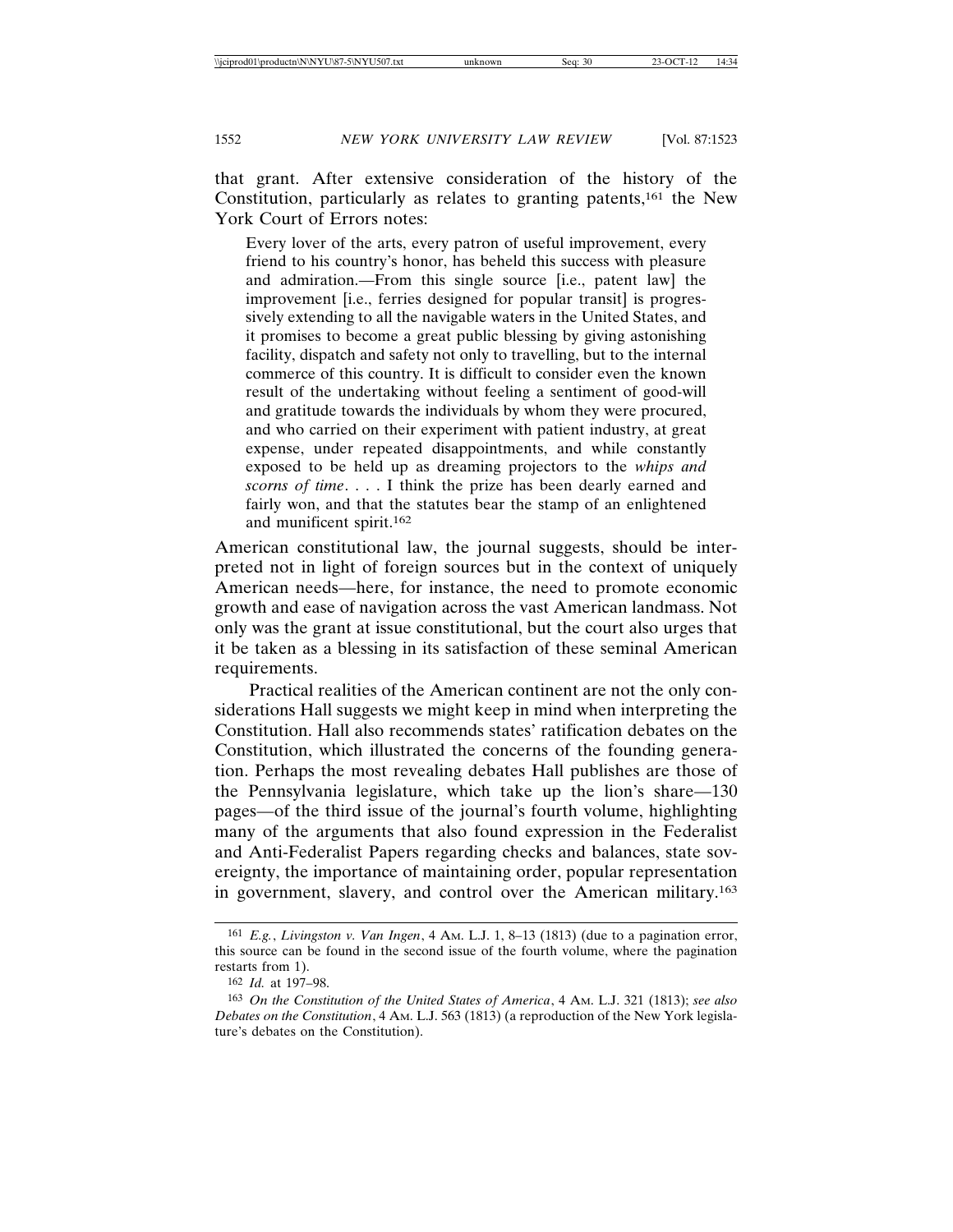These debates suggest that we interpret the Constitution, typically thought to embody the Federalists' position,164 and the Bill of Rights, a result of significant Anti-Federalist lobbying,165 as a compromise in statecraft, and give voice to both sets of interests in future cases involving constitutional issues.166

The several proposed amendments to the Constitution that Hall publishes in the *American Law Journal* portray American constitutional law as an experiment securely outside the reach of foreign legal sources. The amendments instead respond to similar concerns raised in the constitutional debates Hall publishes as well as the themes that echo throughout the Federalist and Anti-Federalist Papers. In the first issue of the third volume, for instance, Hall publishes a review of a proposed amendment to the Constitution from U.S. Senator Hillhouse of Connecticut that would reduce the terms of the president and congressmen to avoid factionalism,167 a significant concern underlying Madison's Federalist No. 10.168 A Virginia congressman proposed that state legislatures be able to give explicit directions to their representatives in the U.S. Senate regarding which laws to propose and how to vote<sup>169</sup> and noted that such a right never belonged to Englishmen.170 And finally, in the third volume of the journal, Hall showcases how state legislatures were in dialogue with one another regarding the Constitution, as if to suggest that American statesmen—not foreign legal sources—were the experts on how best to use the Constitution to safeguard the rights of the American people. He excerpts an opinion by the Virginia state legislature opposing a constitutional amendment proposed by the Pennsylvania legislature that would have established "an impartial tribunal to

170 *Id.* at 584.

<sup>164</sup> *See* CONLIN, *supra* note 21, at 146 (discussing the relationship of the Federalist Papers to the Constitution).

<sup>165</sup> *Id.* (discussing Anti-Federalists' lobbying for the Bill of Rights).

<sup>166</sup> Interestingly, much of the Pennsylvania ratification debates had already been published by local newspapers during the Constitutional Convention. Perhaps Hall was also engaging in the contemporary debate about the intent of those who wrote and ratified the Constitution—and whether those opinions should matter in courts' interpretation of the Constitution. For more on the historical underpinnings of originalism as an interpretive theory, see generally JOHNATHAN O'NEILL, ORIGINALISM IN AMERICAN LAW AND POLITICS: A CONSTITUTIONAL HISTORY (2005).

<sup>167</sup> *Review of Hillhouse's Amendment to the Constitution of the United States*, 3 AM. L.J. 81, 87 (1810).

<sup>168</sup> THE FEDERALIST NO. 10 (James Madison) (arguing that a large republic is better suited than a small one to guard against the insidious influence of factions).

<sup>169</sup> *Debates on the Constitution*, 4 AM. L.J. 563, 571 (1813) (describing a "[s]ubstitute, proposed by Mr. Leigh, of Dinwiddie, Virginia to the preamble and resolutions, on the subject of the right of the state-legislatures to instruct their senators in the Congress of the United States").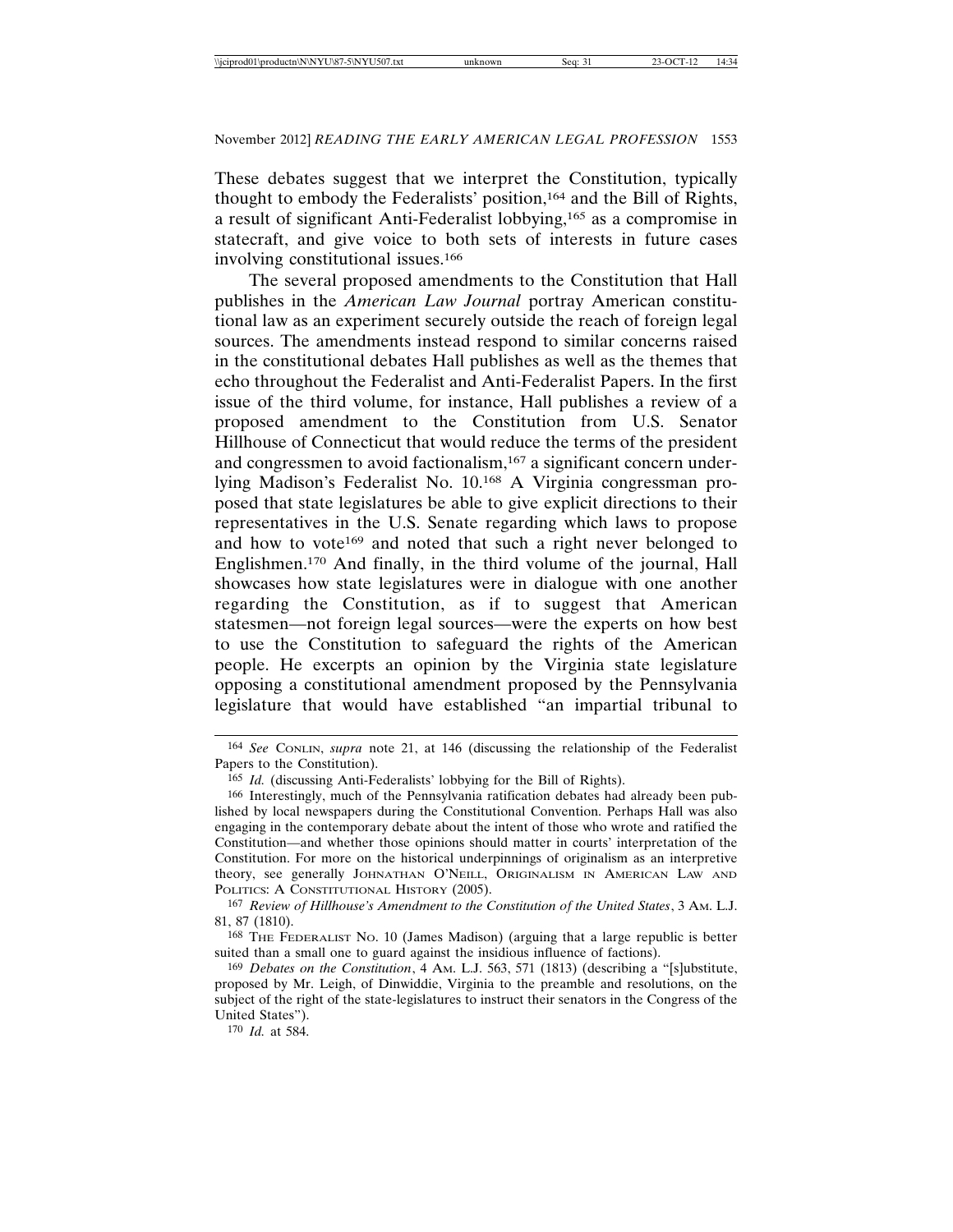decide disputes between the state and federal judiciary"171—an institution the Pennsylvanians thought was necessary for fear "that the federal judiciary will, from a lust of power, enlarge their jurisdiction to the total annihilation of the jurisdiction of the state courts, that they will exercise their will instead of the law and the constitution."<sup>172</sup> Consulting no sources other than their common sense and the text of the Constitution, the Virginia legislators noted that "[t]he judiciary are the weakest of the three departments of government, and least dangerous to the political rights of the constitution,"173 and so judges pose no threat meriting the establishment of such a tribunal, which, contrary to the Pennsylvanians' expectations, would instead "tend rather to invite than prevent a collision between the federal and state courts" and "a serious and dangerous embarrassment to the operations of the general government."174

The second area of law that the *American Law Journal* portrays American jurists as distinguishing from foreign precedent and influence is the common law. While conceding that significant portions of English common law found their way into American law, Hall nonetheless points out that such transposition was neither complete nor uniform. One particularly interesting article is a report on which English laws were in force in Pennsylvania at the beginning of the nineteenth century and which "ought to be incorporated."175 The Pennsylvania legislature considers which subjects of English law would have been appropriate to the colonies and, accordingly, were likely to have been put in force by the colonists, and also notes that other states have made similar efforts to "update" English law in recognition of the fact that some precedent is "not properly applicable to any other country than *England*."176 Hall even excerpts a case relating to contract law—a fundamental common law subject—in which the Pennsylvania Circuit Court explicitly broke with English precedent: The court explained, "[w]e cannot . . . yield our assent to the hypothesis stated by this learned [British] judge . . . that he who by his own conduct prevents the fulfillment of a contract, shall not take advantage of a non-performance on the other side."177 As if the court's rejection of English precedent were not explicit enough, Hall then publishes an article with excerpts of several English decisions on the

<sup>171</sup> *Amendment of the Constitution*, 3 AM. L.J. 142, 142 (1810).

<sup>172</sup> *Id.* at 142–43.

<sup>173</sup> *Id.* at 143.

<sup>174</sup> *Id.*

<sup>175</sup> *Report*, 2 AM. L.J. 51, 55 (1809).

<sup>176</sup> *Id.* at 54.

<sup>177</sup> *Odlin v. Ensurance Company of Pennsylvania*, 2 AM. L.J. 221, 230 (1809).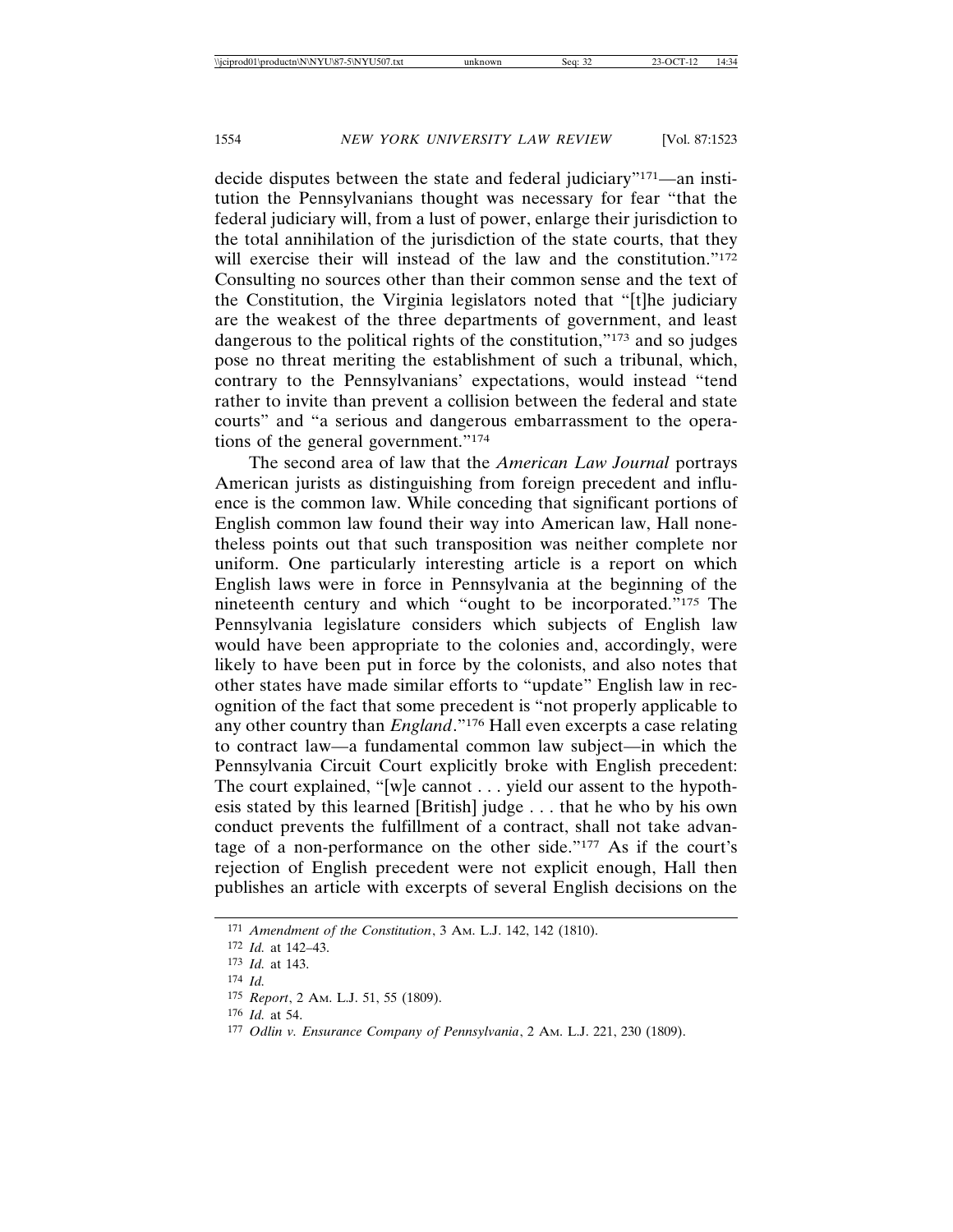same subject, including one that directly disagrees with the Pennsylvania decision.<sup>178</sup> Hall, then, suggests that even in the area of fundamental common law disciplines, American jurists were asserting their right to distinguish American law from foreign teachings.

The American court decisions on the issue of slavery that are excerpted in the journal, too, are largely devoid of foreign sources. *Commonwealth v. Smith*, for instance, expresses concern that declaring an indenture of a slave void would upset the careful federal structure permitting states to make individual decisions about the legality of slavery within their own borders—which could ultimately lead to the perpetuation of slavery, to which Pennsylvania was firmly opposed.179 In *Almeida v. Certain Slaves*, the South Carolina District Court considered whether slaves were property or people, noting extensive disagreement among the states<sup>180</sup> and its opinion that Congress determined that slaves were people based on its abolition of the slave trade.181 Accordingly, the court decided that "[s]laves captured in time of war, cannot be libeled as prize: nor will the District Court of the United States consider them as prisoners of war."182 Hall returned to Pennsylvania in the fifth volume of the journal, excerpting the *Case of Lewis*, which affirmed the rights of slaveholding members of Congress to bring their slaves to free states while Congress was in session. The opinion is notable for our purposes because of the Pennsylvania Supreme Court's analysis that the southern states' "union with the other states could never have been cemented without yielding to their demands on this point."183 The rights of slaveholders were to be determined with regard to the—uniquely American coexistence of the pro-slavery southern bloc, desirous of the right to hold slaves based on economic and social factors, with largely antislavery northern states.

Hall does reproduce—perhaps in a nod to his apparent antislavery views—a British royal edict to promote "Good Governance and Protection of Slaves in the Spanish Colonies." This edict required slave owners to instruct slaves in religion,<sup>184</sup> feed and clothe them,<sup>185</sup>

<sup>178</sup> *Decisions in England on the Same Subject*, 2 AM. L.J. 232, 232–33 (1809).

<sup>179</sup> *Commonwealth v. Smith*, 4 AM. L.J. 111, 112 (1813) ("[A]ll persons residing in *other* states, who may find their slaves in *this* state, will . . . take their slaves home, and hold them as slaves for life.").

<sup>180</sup> *Almeida v. Certain Slaves*, 5 AM. L.J. 459, 461 (1814).

<sup>181</sup> *Id.* at 463–64.

<sup>182</sup> *Id.* at 459.

<sup>183</sup> *Case of Lewis*, 5 AM. L.J. 465, 473 (1814).

<sup>184</sup> *For the Good Government and Protection of Slaves in the Spanish Colonies*, 6 AM. L.J. 465, 466 (1817). The introduction to the edict notes that it was published to remedy "abuses" of slaves committed by British slave owners living in America—for slave owners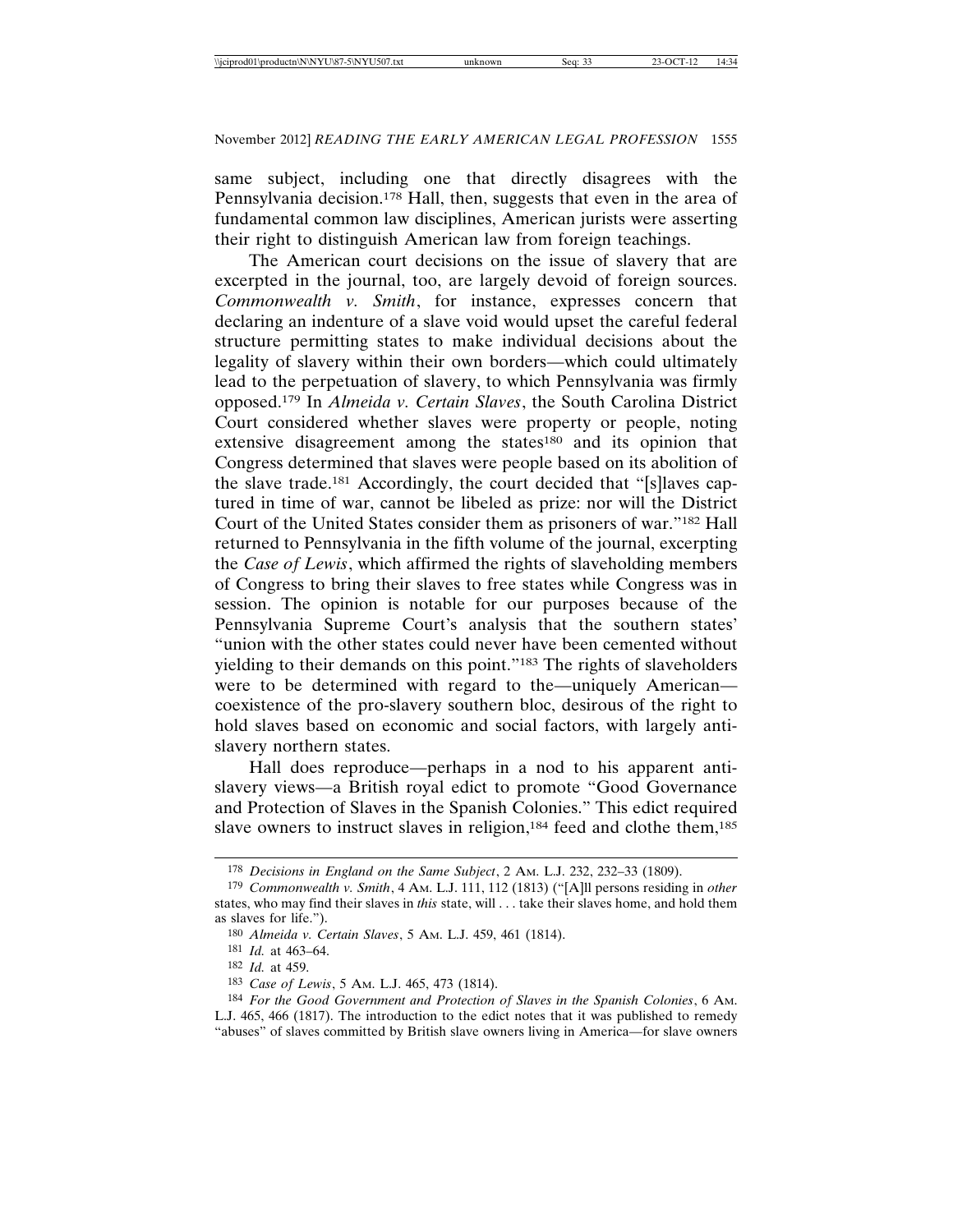employ them in agriculture,<sup>186</sup> care for "old and infirm" slaves,<sup>187</sup> permit slave marriage,188 and punish slaves in a manner commensurate with offenses they committed.189 But this excerpt is the only foreign slavery-related piece in the *American Law Journal*, and there is no evidence that any of the courts cited in the journal consider foreign opinions on slavery in their own cases.

The final area of American jurisprudence that Hall portrays as immune from the influence of foreign sources is relations with Native Americans, particularly in the Tennessee case of *Coulter's Lessee v. Hodge*, involving a conflict between a grant to white settlers and land reserved for Native Americans. While the court does note the existence of treaties with Native Americans before the Revolution, the opinion is largely confined to interpretation of federal acts passed after independence, such as a North Carolina law of 1777.190 The court decides that the grant to white settlers was made "with all the legal forms required by law," and that the state of North Carolina was obliged to issue the grant in order to settle the territory at issue191—a decision that seems largely guided by the practical need to direct American settlers across the vast continent.

These four areas of American jurisprudence—constitutional law, common law, slavery, and Native American relations—portrayed as outside the influence of foreign precedent do lend some credence to the views of particular scholars<sup>192</sup> that this period marked an increasing tendency to look inward to cement, and to construct a uniquely American jurisprudence. However, as demonstrated in Parts III.A, III.B, and III.C, these four areas of law were the exception and not the rule, at least insofar as the editorial choices of the *American Law Journal* suggest. Instead, the *American Law Journal* portrays American law as heavily reliant on foreign sources and precedent, highlighting the international nature of the American legal profession.

<sup>&</sup>quot;to be sufficiently instructed in all the dispositions" of King George III's "dominions in America since its discovery." *Id.* at 465.

<sup>185</sup> *Id.* at 466.

<sup>186</sup> *Id.* at 467.

<sup>187</sup> *Id.* at 468.

<sup>188</sup> *Id.* at 468–69.

<sup>189</sup> *Id.* at 469–70.

<sup>190</sup> *See Coulter's Lessee v. Hodge*, 5 AM. L.J. 342, 347–48 (1814) (basing opinion on federal acts passed after independence).

<sup>191</sup> *Id.* at 349 ("N. Carolina expected 'lands would accrue . . . .'"); *id.* at 351 (stating that North Carolina "had a right to dispose of their western territory in April, 1783, when they opened John Armstrong's office, for the sale of lands, all over the state").

<sup>192</sup> *See, e.g.*, *supra* notes 153 and 154 and accompanying text (detailing views of scholars such as Hulsebosch and Miller that the period marked a resurgence of American legal nationalism).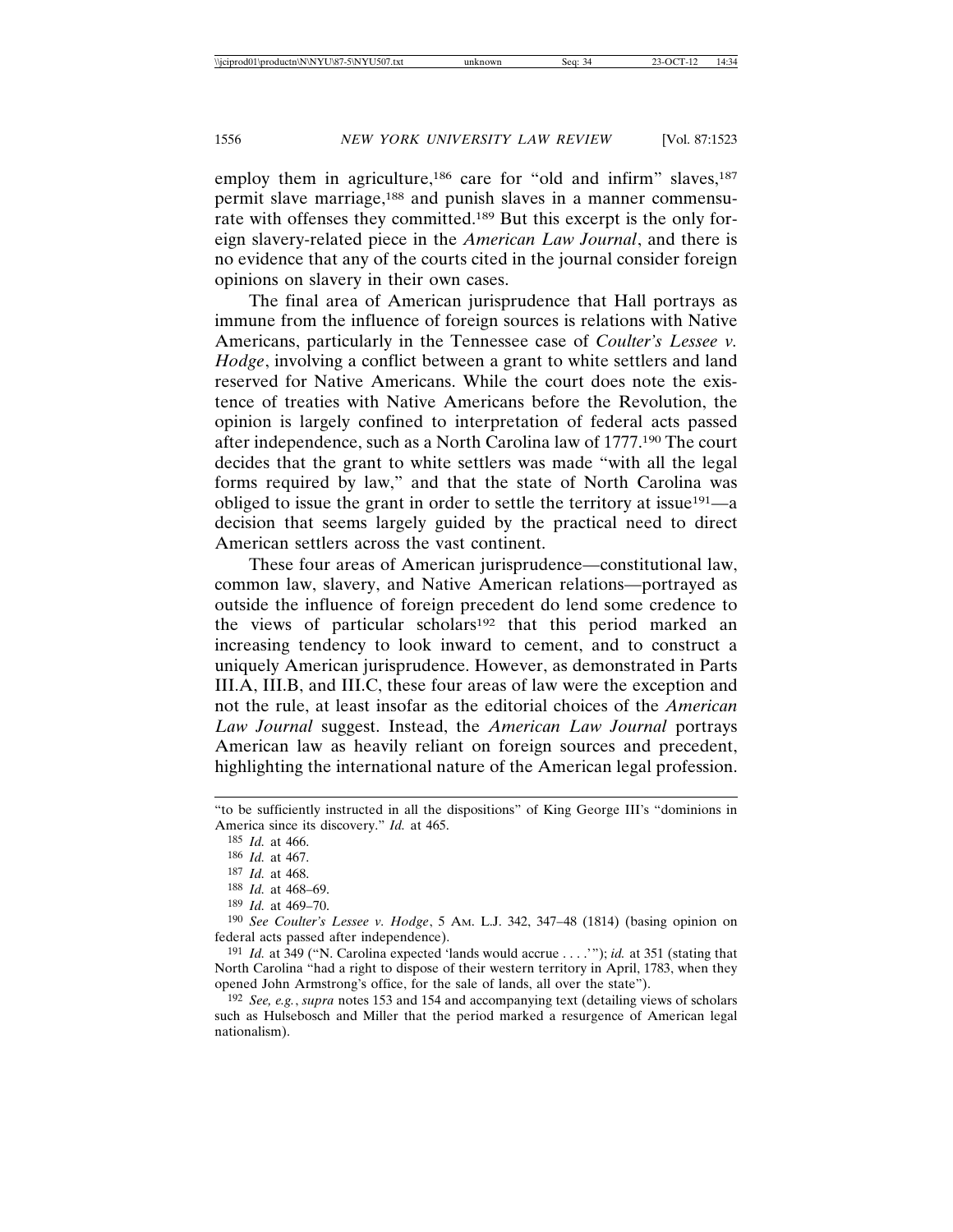#### **CONCLUSION**

A study of the *American Law Journal* yields fruitful results for the legal historian. Unconstrained by jurisdictional boundaries, Hall chose to reproduce court opinions, foreign and domestic laws, articles, and biographies that, he hoped, would serve the American legal profession in the early nineteenth century. As members of an increasingly far-flung profession, stretched across the backdrop of commercial interconnectedness, American lawyers had to be familiar with the decisions and laws of other states and to be truly generalist practitioners. Hall attempts to prepare American lawyers for this task by reproducing court cases and articles on a wide variety of topics from maritime law to insurance law, from property to contracts, from bigamy to fraud, and in jurisdictions from New York to the Orleans Territory and in between. As members of an increasingly self-aware profession, American lawyers would have had to become familiar with the growing ethical and educational standards of the profession; Hall primarily uses sentencing excerpts and biographies of eminent jurists to give content to those standards and to teach that content to his readers, most of whom would never have attended law school or achieved any significant level of academic training. And finally, as members of an increasingly international profession, American lawyers of the period would have had to be familiar with foreign sources of law, many of which had already made their way into American court decisions by the time of the publication of the *American Law Journal*. While the journal suggests a few discrete areas in which American courts pushed the direction of jurisprudence away from foreign influence, it mainly provides convincing evidence of the degree to which the legal profession overtly borrowed from Britain and continental sources of law.

All of this is to suggest that historians of the American legal profession should direct their attention to early American legal periodicals as a new source of information. While Hall's subscriber list was never published with the journal, it is clear that he must have had some significant readership to remain in business, particularly given the difficulties inherent in legal publishing at the time, which Hoeflich discusses.193 It can be inferred, then, that many attorneys from across the country agreed with Hall that there were certain professional needs that had to be satisfied. Current scholars who confine their studies to the dockets of particular jurisdictions cannot begin to approach such a broad-based analysis. Wrongly neglected, early

<sup>193</sup> *See, e.g.*, HOEFLICH, *supra* note 11, at 46 (noting that legal books were difficult to distribute and financially risky to publish).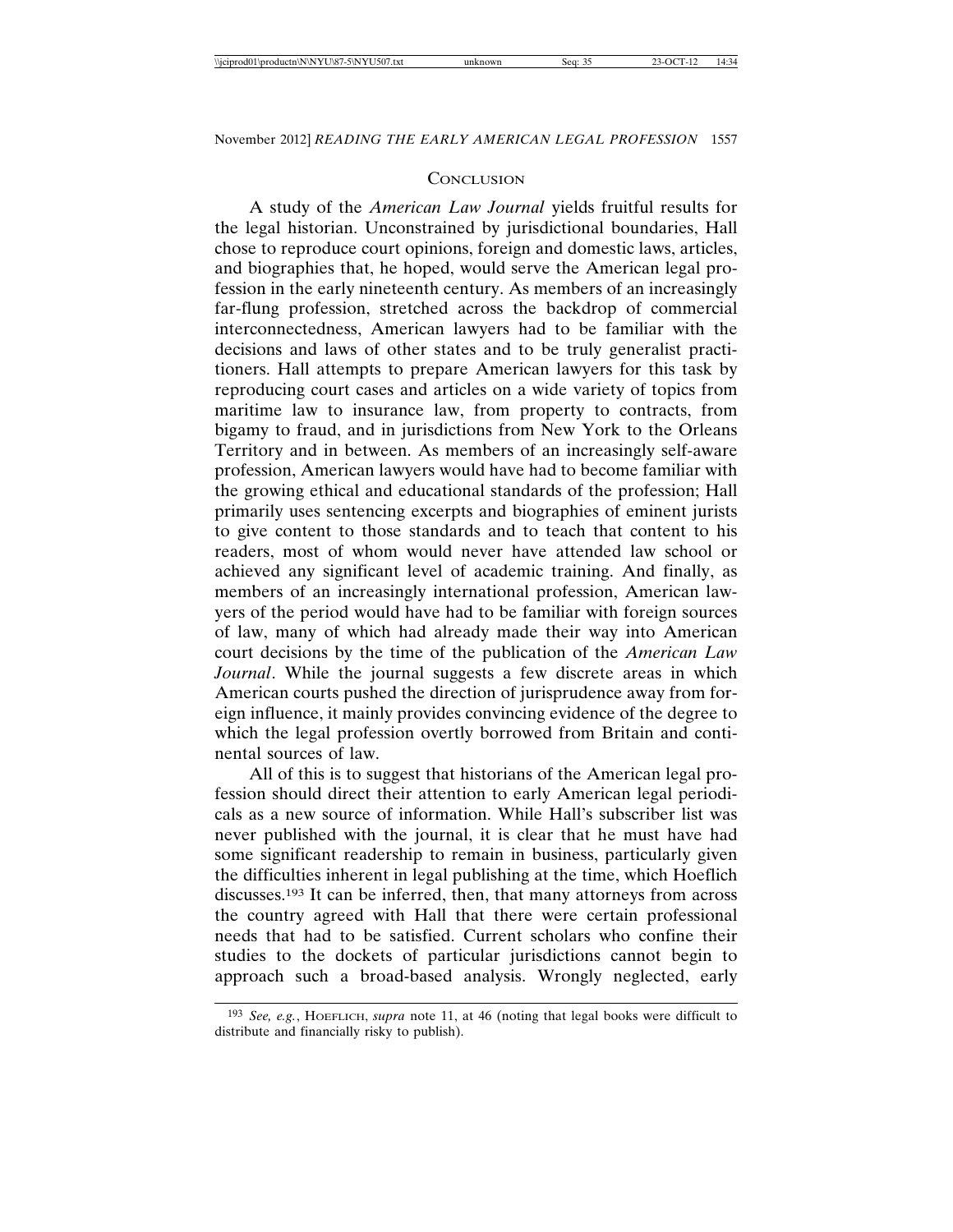American legal periodicals offer a unique window into the national aspects of the American legal profession at a time when the profession—like the country itself—was undergoing significant change.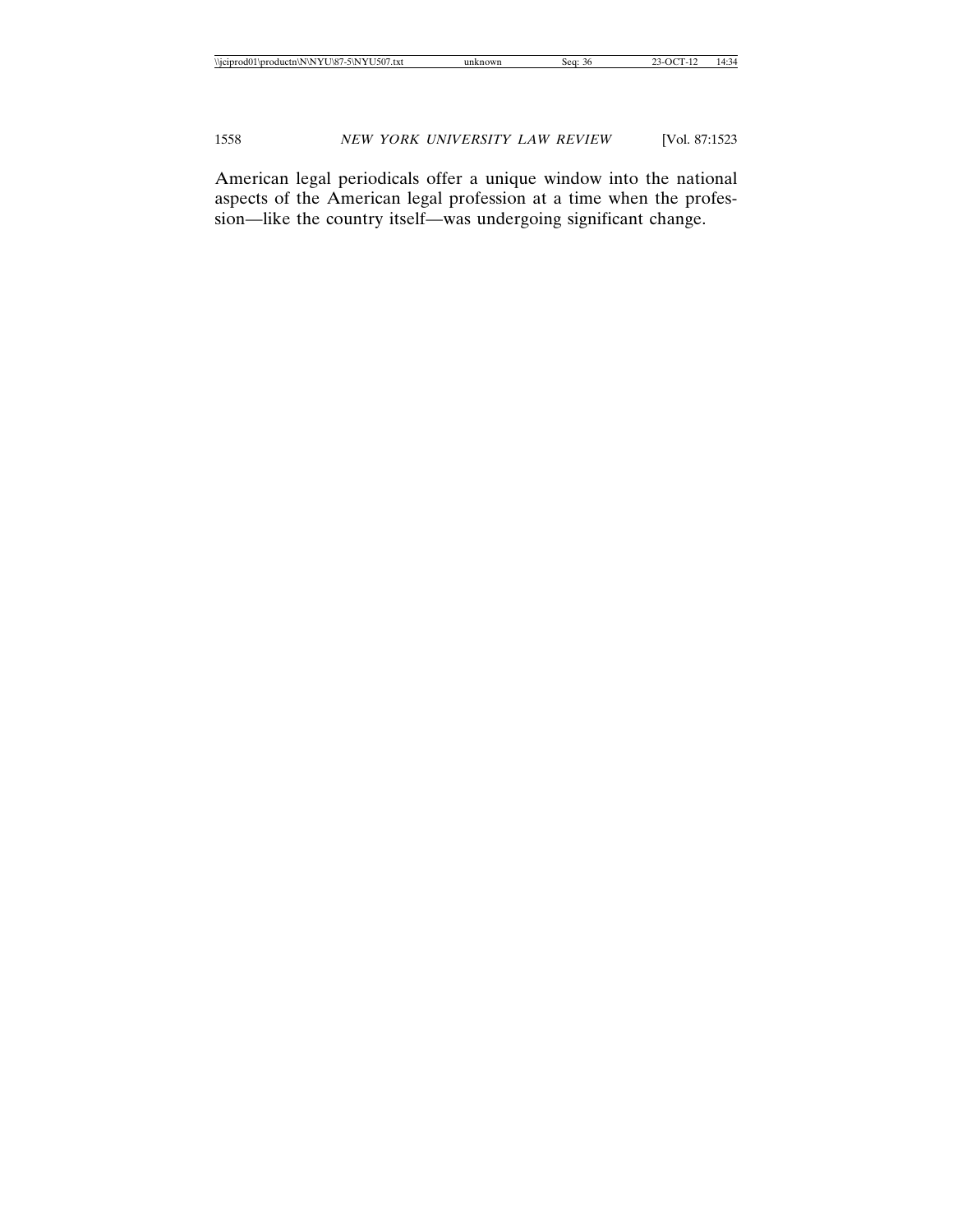#### APPENDIX A



#### *American Law Journal* Cases by Jurisdiction

**Britain/British Colonies: 18 (12.6%)**

Volume 1: *Tothill v. Pitt* (Chancery); *Case of Sampson*, *Phippen, Master* (Court of Vice Admiralty); *Perrin v. Blake* (Court of King's Bench); *Vice-Admiralty Decision of Sir James Mackintosh* (Vice Admiralty); *Case of the* Eliza (Admiralty); *Scott v. Scott* (Chancery); *Bart v. Royal Exchange Assurance Company* (King's Bench); *Carr v. Hood* (King's Bench); *Case of Schooner* Washington (Vice Admiralty)

Volume 2: *Attorney General v. Hicks* (Chancery); *North v. Miles* (King's Bench); *Blewit v. Marsden* (King's Bench); *Case of the Schooner* Derne (Vice Admiralty); *Case of the* Herkimer (Vice Admiralty); *Maury v. Shedden* (unnamed court); *Conway and Davidson v. Forbes and Conway* (unnamed court); *Davidson v. Gray* (unnamed court); case arising under British Orders in Council and the Navigation Act (unnamed court)

Volume 3: *Thompson v. Millie* (Court of Sessions); *Sinclair v. Xavier* (Common Pleas)

Volume 4: *Case of the* Zodiac (Vice Admiralty); Unnamed Case of American ship taken on voyage from Boston to Cherbourg (Admiralty); *The* Snipe (Admiralty); *The* Orion (Vice Admiralty); *Kirkpatrick v. Creevey* (Assizes)

#### **US Supreme Court: 9 (6.3%)**

Volume 1: *Rhinelander v. Insurance Company of Pennsylvania*; *Hudson v. Guestier*; *Rose v. Himely*; *Fitzsimmons v. Newport*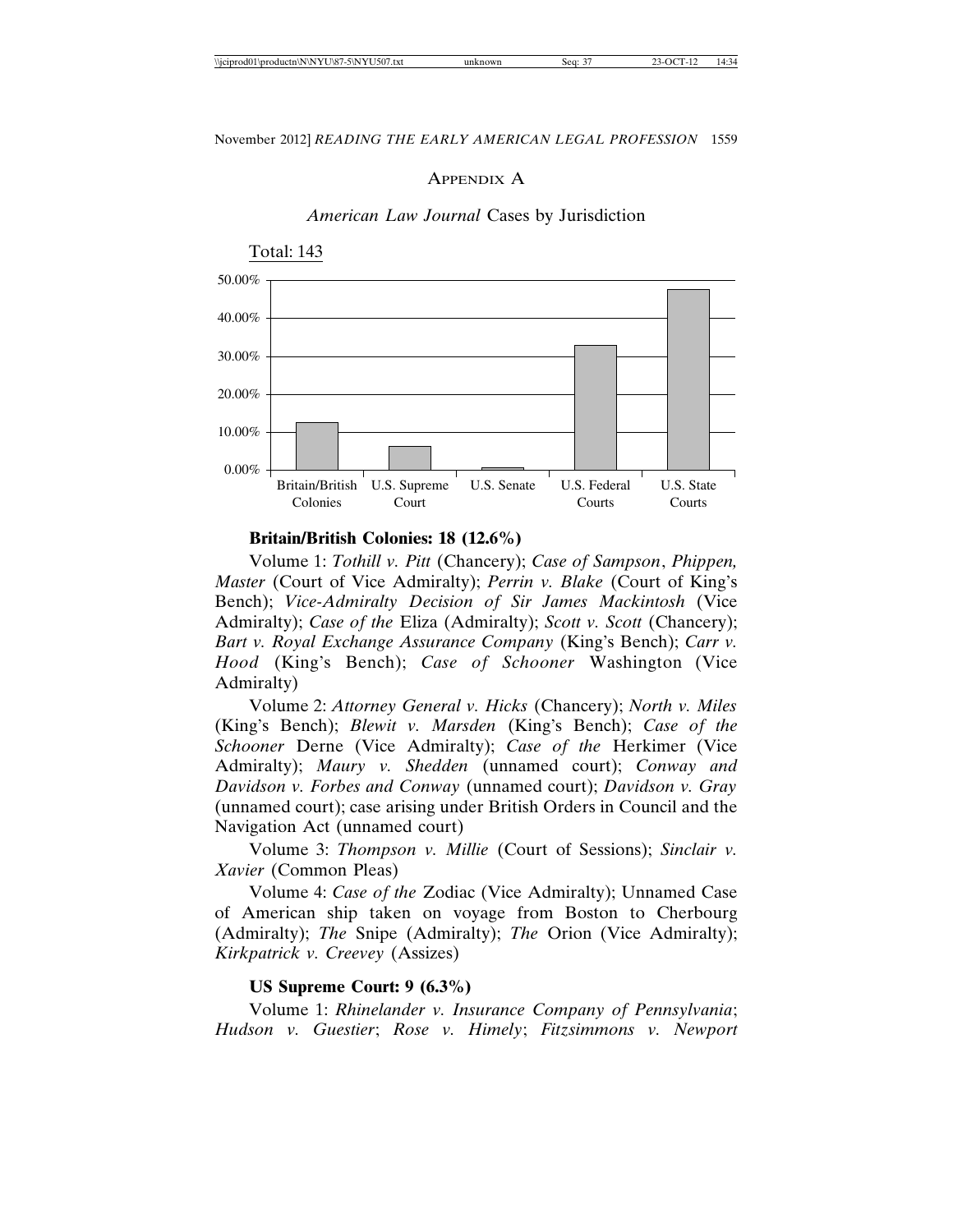*Insurance*; *Groudson v. Leonard*; *Marshall v. Delaware Insurance*; *Peisch v. Ware*; *Alexander v. Baltimore Insurance Company* Volume 5: *Bank of Columbia v. Patterson's Administrator*

**U.S. Senate: 1 (0.7%)**

Volume 1: *Honourable John Smith* (Senator treason trial)

### **U.S. Federal Courts: 46 (32.2%)**

Volume 1: *Scriba v. North American Insurance* (PA Circuit Court); *Murray and Mumford v. Insurance Company of Pennsylvania* (PA Circuit Court); unnamed case on construction of maritime contracts (MD District Court); *Hayton v. Wilkinson* (MD District Court); *Bank of the United States v. Deveaux* (GA Circuit Court); *Gilchrist v. Collector of the Port of Charleston* (SC District Court); *Van Vechten v. Hopkins* (NY Circuit Court); *United States v. Schooner* William and Samuel (PA District Court)

Volume 2: *United States v. Hipkin* (District of Norfolk); *Odlin v. Ensurance Co. of Pennsylvania* (PA Circuit Court); *Fogerty v. Pratt* (PA District Court); *United States v. Brigantine* William (MA District Court); *United States v. Smith* (NY District Court); *United States v. Sloop* Polly and Jane (NY District Court); *Natterstrom v. Ship* Hazard (MA District Court)

Volume 3: *United States v. Price* (NY District Court); *United States v. Barney* (MD District Court); L'Africaine (MD District Court); *United States v. Cave* (PA District Court); *Evans v. Weiss* (PA Circuit Court)

Volume 4: *Livingston v. Van Ingen* (NY Circuit Court) (2x); *Livingston v. Jefferson* (VA Circuit Court); *Woodruff v. Ship* Levi Dearborn (GA, District and Circuit Court opinions); *Munn v. Du Pont de Nemours* (PA Circuit Court); *Schooner* Enterprize *v. United States* (NY Circuit Court); *M'Fadon & Greetham v. Schooner* Exchange (PA Circuit Court); *Hitchen v. Wilson* (MD Circuit Court); *Wesley v. Biays* (MD Circuit Court); *Baxter v. Biays* (MD Circuit Court); *Jones v. Smith and Buchanan* (MD Circuit Court); Isaac Williams case (CT Circuit Court); *Case of the* Aurora (RI District Court); *United States v. Schooner* Matilda (NC Circuit Court); *United States v. Ship* Good Friends (DE District Court)

Volume 5: *Almeida v. Certain Slaves* (SC District Court); *Golden v. Prince* (PA Circuit Court); *Murray v. Lane* (DE Circuit Court)

Volume 6: *The Ship L'Invincible* (MA Circuit Court); *The Saratoga* (MA Circuit Court); *Rand v. The Ship* Hercules (MA District Court); Johnson v. various merchandise (NY District Court) (2x); *Gill, Canonge & Co. v. Jacobs* (SC Circuit Court); *Adams v. Storey* (NY Circuit Court); *Fisher v. The* Sybil (SC Circuit Court)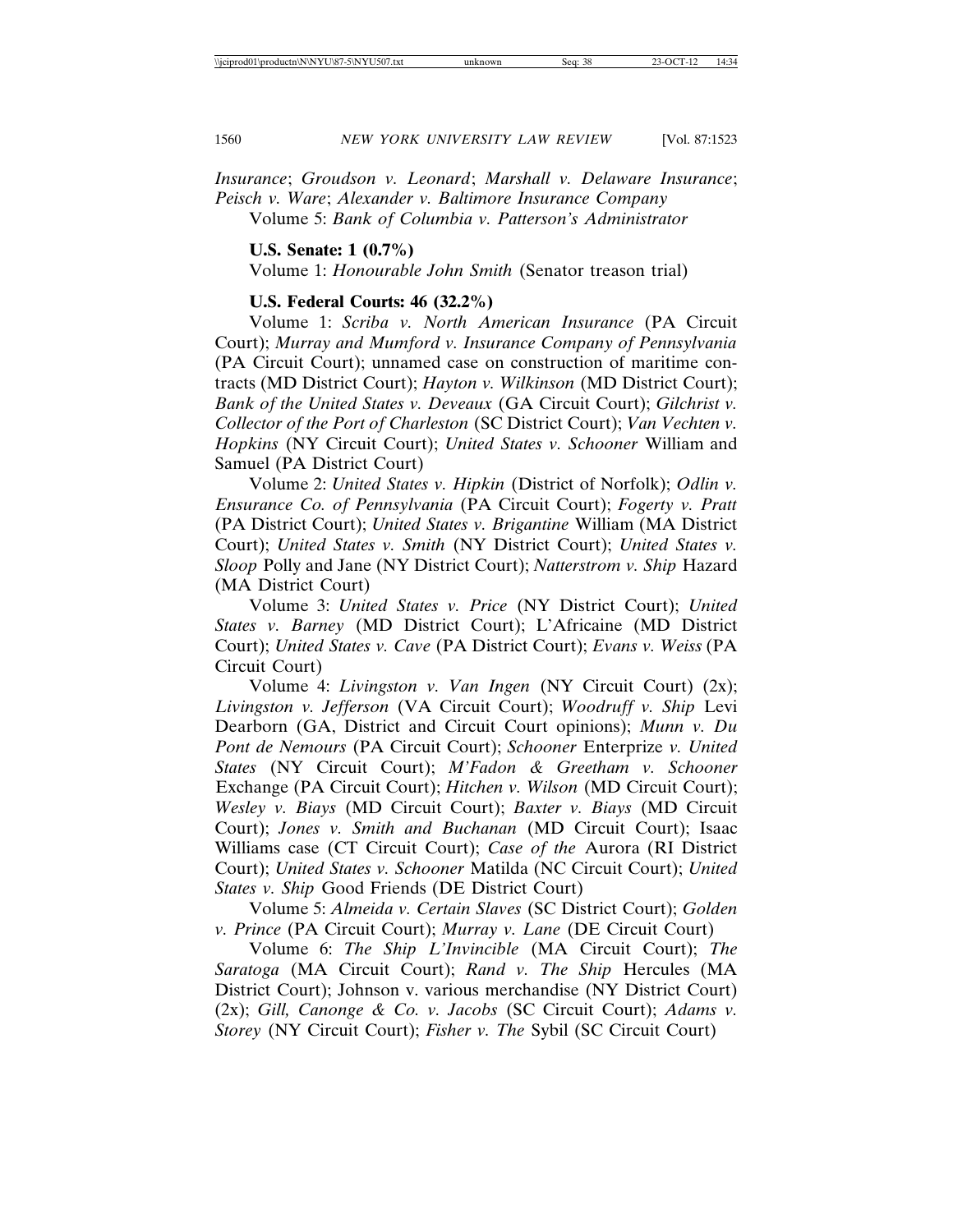#### **State Courts: 69 (48.3%)**

Volume 1: *Commonwealth v. Duane* (PA); *People v. Hoag* (NY); *Day v. Jarvis* (PA); *Commonwealth v. Naglee* (PA); *M'Mechin's Lessee v. Grundy* (MD); unnamed assault case (NY); *Talbot v. Commanders and Owners of the Brigs* Achilles*,* Patty *and* Hibernia (PA); *Commonwealth v. Cobbett* (PA); *Maryland v. Baptis Irvine* (MD); *Callahan v. Hallowell* (SC); *Lenox v. Hallowell* (SC); *McKim v. Smith* (MD)

Volume 2: Habeas petition of Hippolyte Dumas (PA); *President, Managers and Company of the Erie and Waterford Turnpike Road v. Cochran* (PA); *Grimball v. Ross* (GA); *State v. Asselin* (GA); *Gilbert and Dean v. Nantucket Bank* (MA); *Haskins v. Latour* (MD); *D.C. Stewart* (MD); Habeas petition of Emanuel Roberts (MD); *John Carrere v. Union Insurance Co.* (MD); *President, Managers and Company of the Lancaster, Elizabeth and Middletown Turnpike Road v. Stubbs* (PA); *Winthrop v. Pepoon* (SC); Batture cases (Orleans Territory) (5 articles, but only 2 trials)

Volume 3: *Reed v. Reed* (VA); *Coulter v. Jones* (PA); *Flury v. Nalts* (NC); *Farmers' Bank of Lancaster* (PA); *People v. Frothingham* (NY)

Volume 4: *Vincent's Lessee v. Conrad* (TN); *State v. Lehre* (SC); *Commonwealth v. Myers* (VA); *Commonwealth v. Smith* (PA); *Slade v. Morgan* (MD); *Beall v. Beall* (MD); *Gill v. Cole* (MD); *Gaither* (MD); *Ringgold's Lessee v. Cheney* (MD); *Lodge v. \_\_\_* (MD); *Galt v. Merryman* (MD); *Blount v. Chester* (NC); *Livingston v. Van Ingen* (NY)

Volume 5: Tilghman opinion on habeas petition of Alien Enemy (PA); two more opinions on Batture (Orleans Territory); *Commonwealth v. Smith* (PA); *Talbott v. Heirs of Bedford* (TN); *Coulter's Lessee v. Hodge* (TN); *Case of Lewis* (PA); *In the Case of Field* (PA); *In the Matter of Everard Bolton* (PA); *In the Matter of Ephraim Merritt* (SC); *Crittenden v. Jones* (NC); *In the Matter of William Meade* (VA); *United States v. Schooner* Active (MS Territory)

Volume 6: *Commonwealth v. Van Lear* (PA); *United States v. Campbell* (OH); *Commonwealth v. Captain John Schultz* (PA); *Duffie v. Mathewson* (NY); trials of Judge Workman and Colonel Kerr (Orleans Territory); *Peck v. Lockwood* (CT); *Fairfax's Devisee v. Hunter* (VA); *Brown v. Union Insurance Company of New-London* (CT); *The Farmer's and Mechanic's Bank v. Smith* (PA); *Attorney-General v. Broaddus* (VA)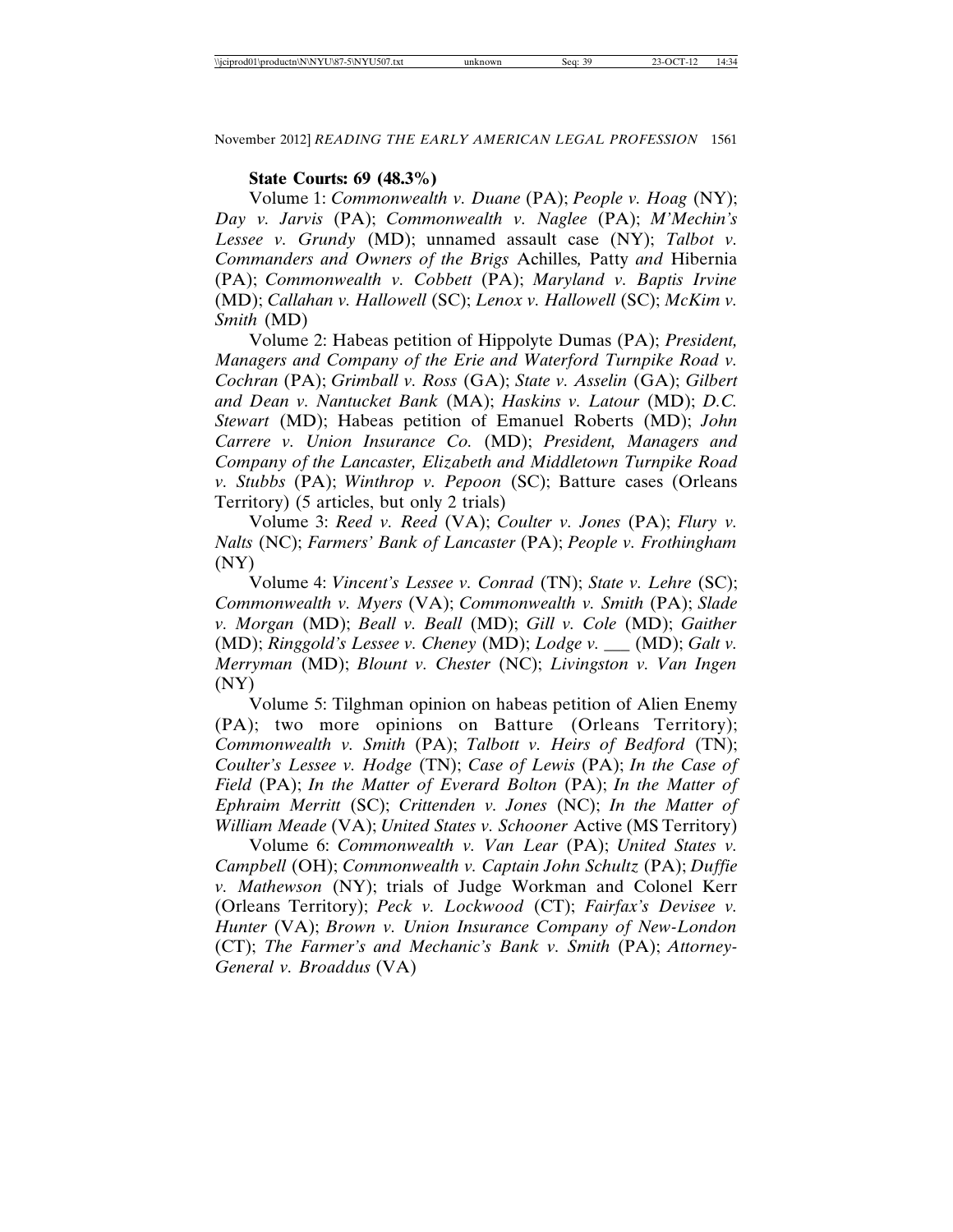#### APPENDIX B

*American Law Journal* Cases, Statutes, and Articles by Topic



## **Maritime Law (International and Domestic): 46**

#### *Jurisdiction: 6*

Volume 1: *Hudson v. Guestier*; *Rose v. Himely*; *Talbot v. Commanders and Owners of the Brigs* Achilles*,* Patty *and* Hibernia Volume 4: *McFadon v. Schooner* Exchange (2x) Volume 6: *The Ship* L'Invincible

#### *Prize/Violation of Non-Intercourse or Embargo Acts: 24*

Volume 1: *Court of Vice Admiralty in Nassau*; *Groudson v. Leonard*; *Vice Admiralty decision of Sir James Mackintosh*; *The* Eliza; *United States v. Schooner* William and Samuel

Volume 2: *Vice Admiralty Court of Antigua*; *Case of the* Herkimer; *United States v. Brigg* Little Ann; *United States v. Sloop* Polly and Jane; *Case Arising Under British Orders in Council and Navigation Act*

Volume 3: *United States v. Price*

Volume 4: *United States v. Ship* Levi Dearborn (two opinions); *Schooner* Enterprize *v. United States*; *Case of the* Zodiac; *Case of American Ship Taken on Voyage from Boston to Cherbourg*; *The* 

<sup>194</sup> This figure includes sentencing/charging excerpts and related opinions about the Batture, accounting for the discrepancy with the jurisdictional tally in Appendix A.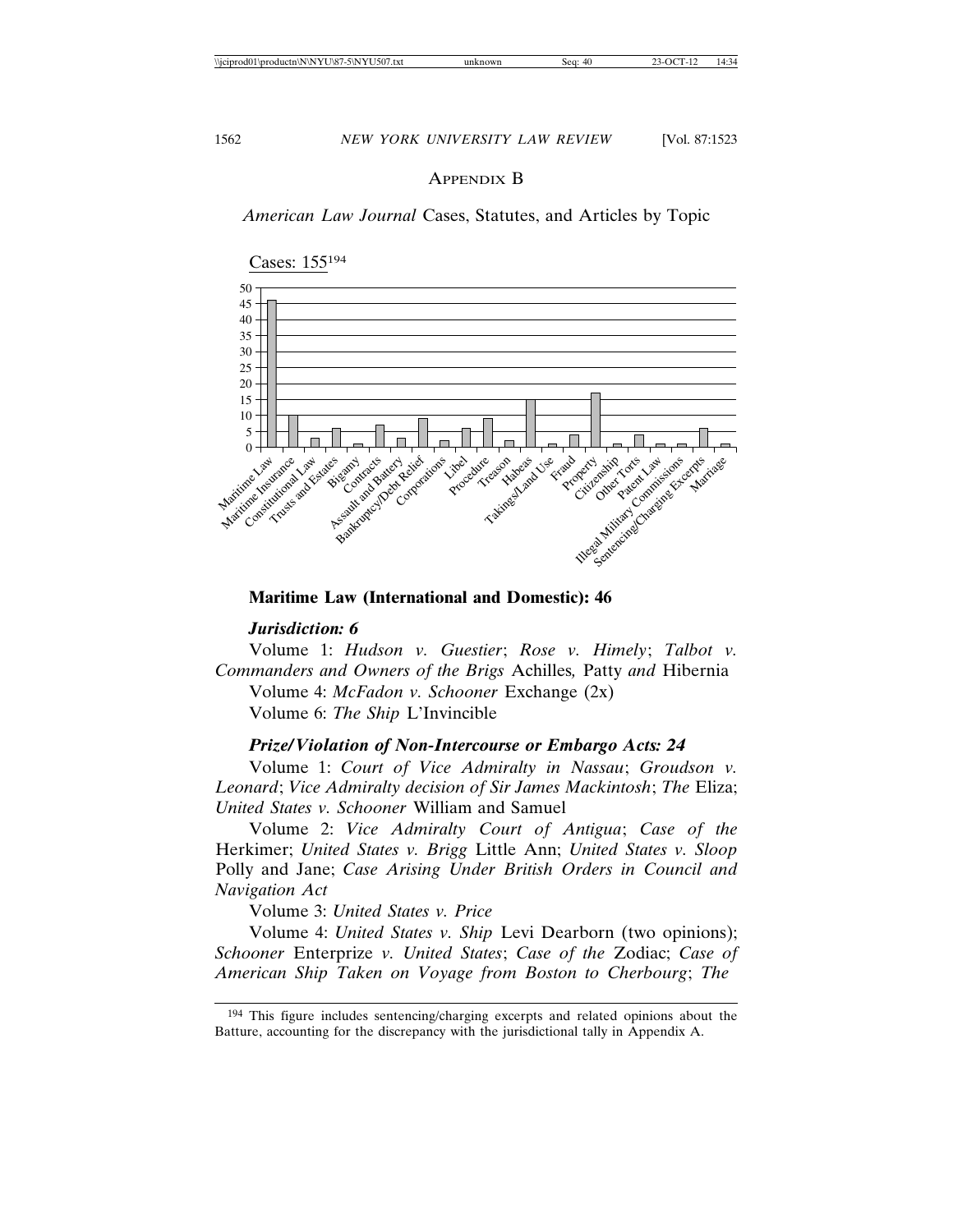Snipe; Aurora; *United States v. Schooner* Matilda; *United States v. Ship* Good Friends

Volume 5: *Almeida v. Certain Slaves*; *United States v. Schooner* Active and *Cargo*

Volume 6: *Johnson v. Various Merchandise Listed on Page 68*  $(2x)$ 

#### *Wages: 8*

Volume 2: *Fogerty v. Pratt*; *Natterstrom v. Ship* Hazard Volume 3: *Thompson v. Millie* Volume 4: *Hitchen v. Wilson*; *Wesley v. Biays*; *Jones v. Smith* Volume 6: *The* Saratoga; *Rand v. Ship* Hercules

*Taxation: 1* Volume 1: *Peisch v. Ware*

*Maritime Bonds: 2* Volume 2: *United States v. Hipkin*; *United States v. Smith*

*Agency: 1* Volume 3: *Flury v. Nalts*

*Desertion: 1* Volume 3: *The Ship* L'Africaine

*Fraud: 1* Volume 3: *United States v. Cave Licensing: 1* Volume 4: *The* Orion

*Salvage: 1* Volume 6: *Fisher v. The* Sybil

### **Insurance (Maritime): 10**

Volume 1: *Scriba v. North American Insurance*; *Fitzsimmons v. Newport Insurance Co.*; *Marshal v. Delaware Insurance Co.*; *Murray and Mumford v. Insurance Co. of Pennsylvania*; District Court of MD opinion on construction of maritime contracts; *Bart v. Royal Exchange Assurance Co.*; *Alexander v. Baltimore Insurance Co.*

Volume 2: *John Carrer v. Union Insurance Co.*; *Odlin v. Ensurance Co. of Pennsylvania*

Volume 6: *Brown v. Union Insurance Co. of New-London*

#### **Constitutional: 3**

Volume 2: *United States v. Brigantine* William Volume 4: *Livingston and Fulton v. Van Ingen* Volume 6: *Fairfax's Devisee v. Hunter*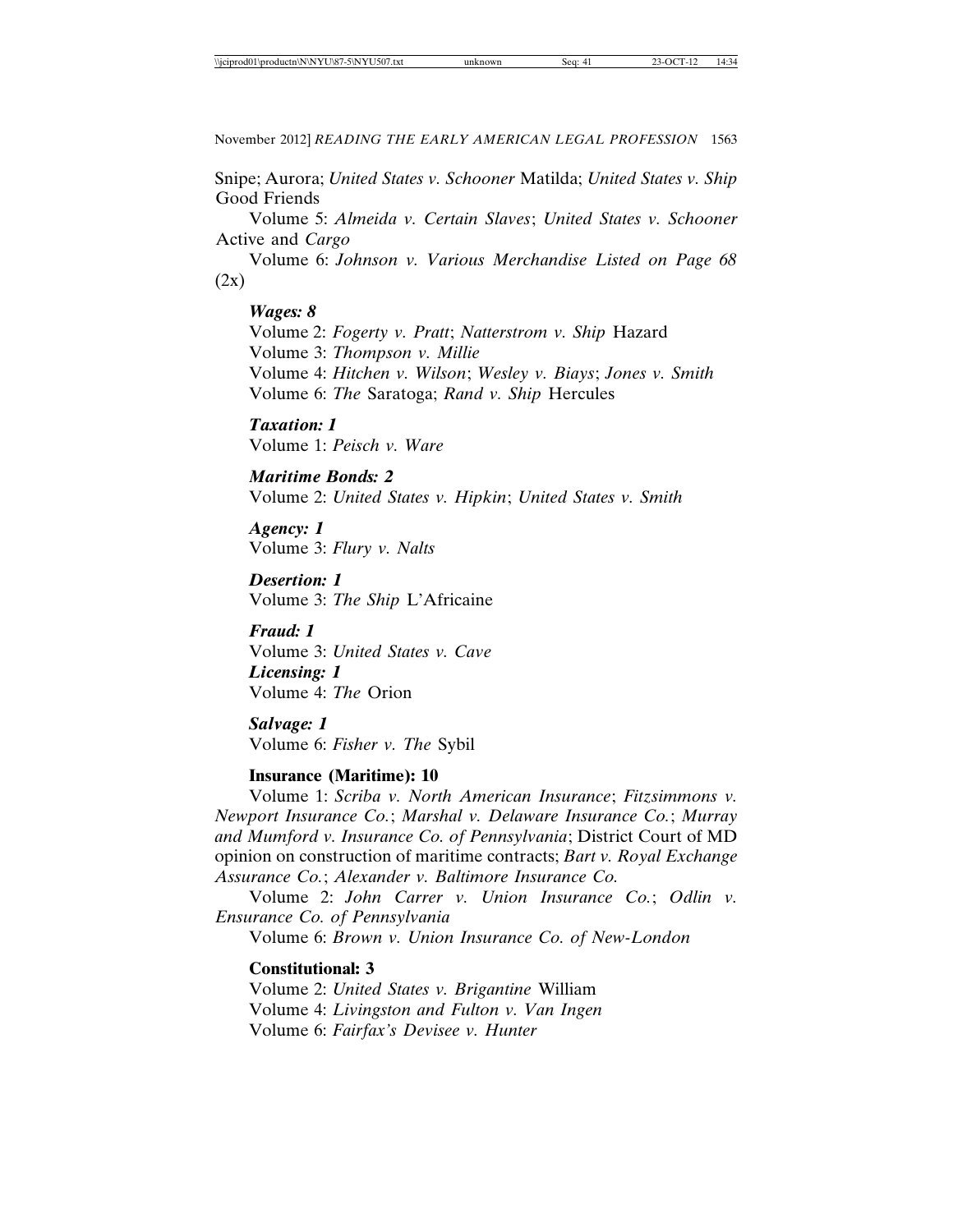#### **Trusts and Estates: 6**

Volume 1: *Tothill v. Pitt*; *Perrin v. Blake* Volume 3: *Coulter v. Jones* Volume 4: *Slade v. Morgan*; *Beall v. Beall*; *Lodge v. \_\_\_*

#### **Bigamy: 1**

Volume 1: *People v. Hoag*

### **Contracts: 7**

Volume 1: *Day v. Jarvis*; *Van Vechten v. Hopkins*; *McKim v. Smith and Steene*

Volume 2: *Gilbert and Dean v. Nantucket Bank*; *Winthrop v. Pepoon*

Volume 3: *Sinclair v. Xavier, King of France* Volume 5: *Bank of Columbia v. Patterson's Administrator*

### **Assault and Battery: 3**

Volume 1: *Commonwealth v. Naglee*; Trial of Dr. William Little Volume 6: *Duffie v. Mathewson*

### **Bankruptcy/Debt Relief: 9**

Volume 1: *M'Mechin's Lessee v. Grundy*; *Hayton v. Wilkinson* Volume 2: *Grimball v. Ross*; *D.C. Stewart* Volume 3: *Farmers' Bank of Lancaster* Volume 5: *Golden v. Prince*; *Crittenden v. Jones* Volume 6: *Adams v. Storey*; *The Farmer's and Mechanic's Bank v.*

### *Smith*

### **Corporations: 2**

Volume 1: *Bank of the United States v. Deveaux* Volume 2: *President, Managers and Company of the Lancaster, Elizabeth and Middletown Turnpike Road v. Stubbs*

### **Libel: 6**

Volume 1: *Commonwealth v. Cobbett*; *Maryland v. Baptis Irvine*; *Carr v. Hood*

Volume 3: *People v. Frothingham* Volume 4: *State v. Lehre*; *Kirkpatrick v. Creevey*

### **Procedure: 9**

Volume 1: *Scott v. Scott*; *Callahan v. Hallowell*; *Lenox v. Hallowell*; *Gilchrist v. Collector the Port of Charleston*

Volume 2: *North v. Miles*

Volume 4: *Commonwealth v. Myers*; *Galt v. Merryman*; *Baxter v. Biays*

Volume 6: *United States v. Campbell*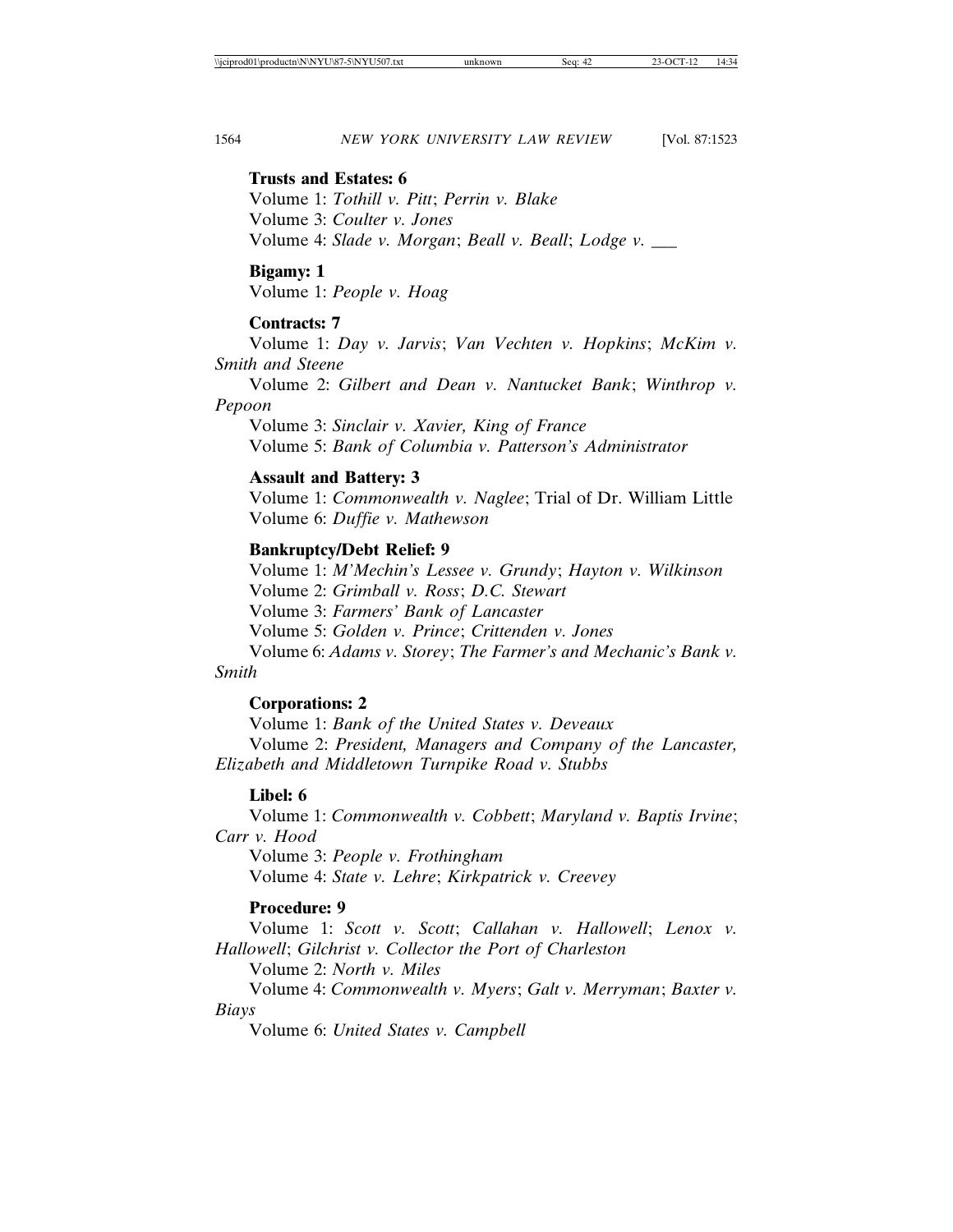#### **Treason: 2**

Volume 1: *Case of the Honourable John Smith* Volume 6: *Trials of Judge Workman and Colonel Kerr*

### **Habeas: 15**

Volume 1: *Commonwealth v. Duane* Volume 2: Habeas petition of Hippolyte Dumas; *State of Georgia v. Asselin*; habeas petition of Emanuel Roberts

Volume 4: *Commonwealth v. Smith*

Volume 5: Tilghman opinion; *Commonwealth v. Smith*; *Case of Lewis*; *In the Case of Field*; *In the Matter of Everard Bolton*; *In the Matter of Ephraim Merritt*; *In the Matter of William Meade*

Volume 6: *Commonwealth v. Van Lear*; *Gill, Canonge & Co. v. Jacobs*; *Commonwealth v. Captain John Schultz*

### **Takings/Public Land Use: 1**

Volume 2: *Turnpike Road v. Cochran*

### **Fraud: 4**

Volume 2: *Attorney General v. Hicks*; *Blewit v. Marsden*; *Haskins v. Latour*

Volume 4: *Blount v. Chester*

### **Property: 17**

Volume 2: Batture cases (five opinions)

Volume 4: *Vincent's Lessee v. Conrad*; *Livingston v. Van Ingen*; *Livingston v. Jefferson*; *Ringgold's Lessee v. Cheney*; another Batture opinion

Volume 5: Two pamphlets about Batture; *Talbott v. Heirs of Bedford*; *Coulter's Lessee v. Hodge*

Volume 6: *Peck v. Lockwood*

**Citizenship: 1** Volume 3: *Reed v. Reed*

### **Other torts: 4**

Volume 3: *United States v. Barney* Volume 4: *Munn v. Du Pont De Nemours*; *Gill v. Cole* Volume 5: *Murray v. McLane*

**Patent: 1** Volume 3: *Evans v. Weiss*

# **Sentencing/Charging Excerpts: 6**

Volume 1: Judge Wilds; *United States v. Lowrey* Volume 2: W. C. Alcock case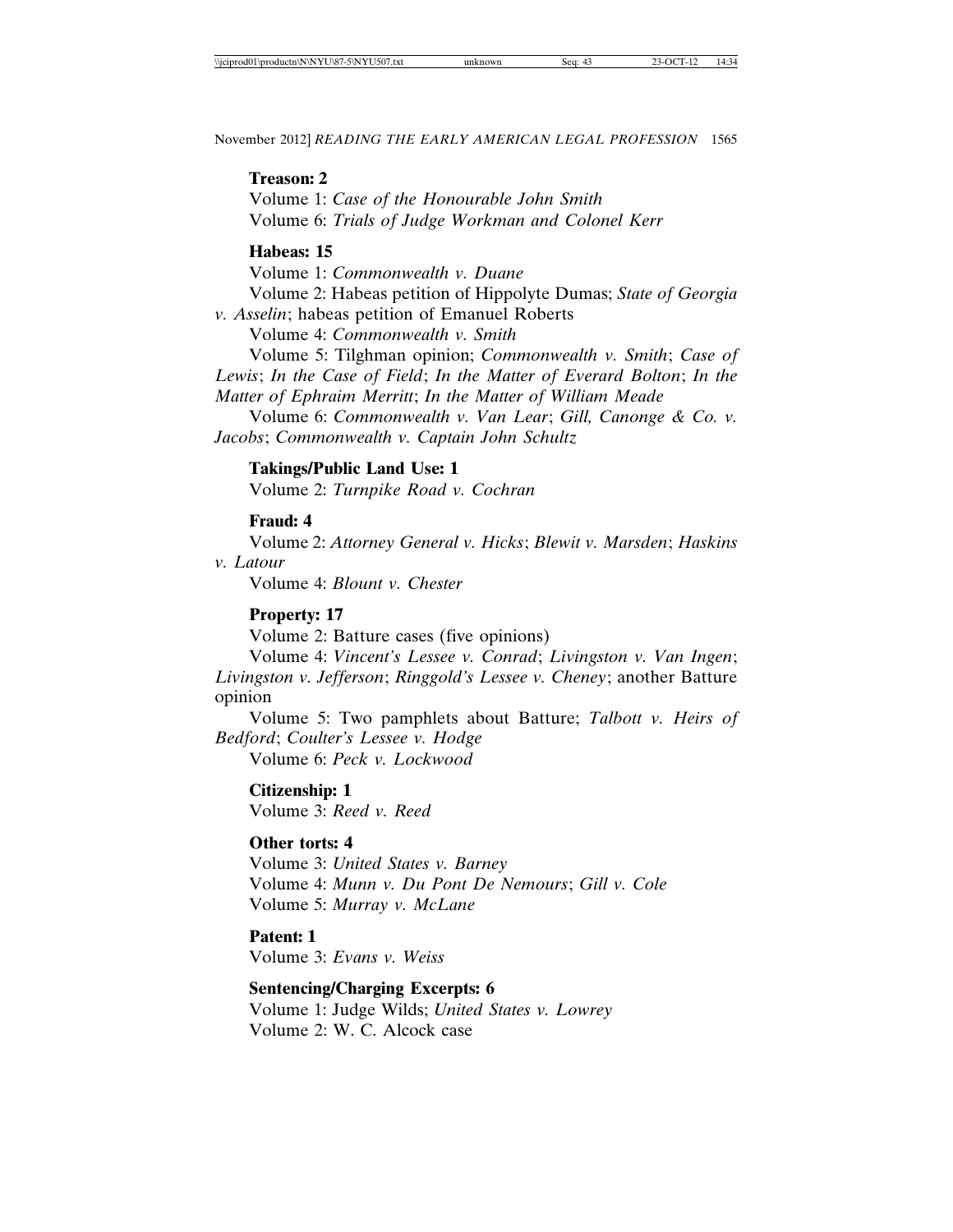Volume 3: British dueling case

Volume 4: Jury charge for indictment for riot; censure of corrupt District Attorney

#### **Accepting Illegal Military Commissions: 1**

Volume 4: Isaac Williams Case

#### **Marriage: 1**

Volume 6: *Attorney-General v. Broaddus*



#### **State Law/State Proposals: 32 (68.1%)**

Volume 1: annotated MD state laws on all different topics; abstract of attachment law of SC; MD laws on bonds; NY law on attachment; NC law on attachment; list of MD statutes of limitations; rules of procedure in MD Circuit Court

Volume 2: report on which English statutes are in force in PA; list of PA insolvent laws; NY law on proving titles

Volume 3: MD attachment laws; bills of exchange in territory of Orleans; judicial establishment in territory of Orleans; manner of authenticating writings in VA; act for regulating conveyances in VA; act to prevent VA landowners from evading taxes; PA law re: taxation of dogs; PA act regulating arbitrations; constitutional amendment proposed by VA

Volume 4: KY laws on authenticating documents; rules of procedure of NY District Court; act to regulate attachments in GA; report of committee on laws of CT; amendment proposed by VA representative to Constitution

Volume 5: Act of GA for asserting her limits; Act of SC for confirming convention of Beaufort; Act of GA for selling land to several companies in 1789; act of sales by GA in 1795; repealing act;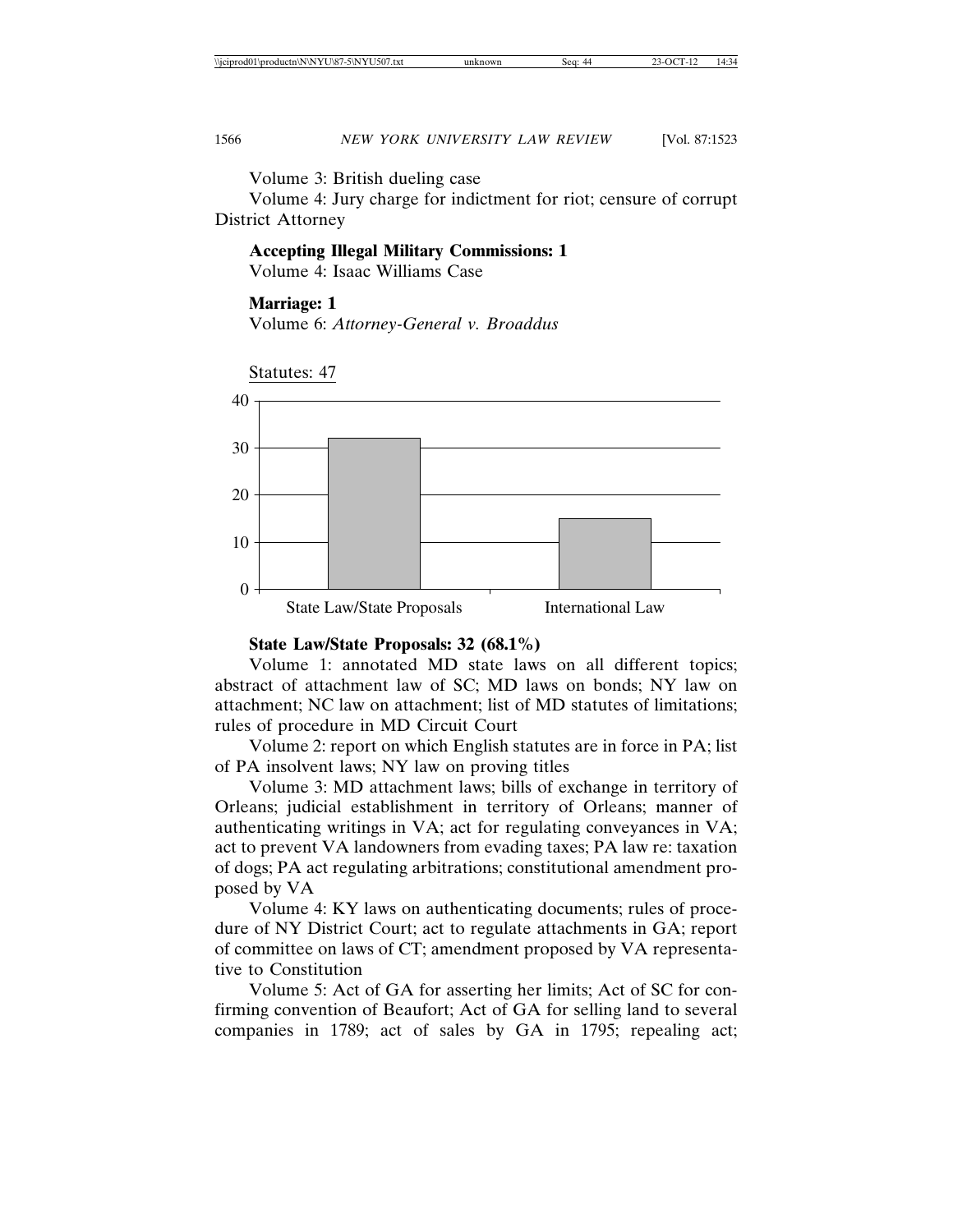10/26/1787 Congressional Resolution; bill in MD House of delegates re: habeas corpus; NY bill on raising troops to defend NY

### **International Law: 15 (31.9%)**

Volume 1: Article XII of 1800 treaty between France and United States

Volume 2: translation of *Il Consolato del Mare*

Volume 3: more *Il Consolato del Mare*; translation of "Rhodian law concerning Jettison"; more civil law translated ("of maritime loan"); translation of French law on same topic

Volume 4: form of a Turkish power of attorney; Danish rules on privateering; more translations of *Il Consolato del Mare*; *Ordonnance de la Marine*; another review of French criminal law

Volume 5: excerpt from Treaty of Paris; Proclamation of 1763; King George's grant of governorship of British province of Georgia

Volume 6: survey of European commercial law during wartime



#### **Articles on International Law: 7**

Volume 1: article about *Case of the* Horizon (international ships); "The Honest Politician, Part I" (discussion of law of nations and capture of ships)

Volume 2: article on French law; "Principles of the Law of Nations"; more civil law in translation

Volume 3: translation of Bynkershoek's *A Treatise on the Law of War* (entire vol. 3 no. 3)

Volume 4: more excerpts of *Il Consolato del Mare*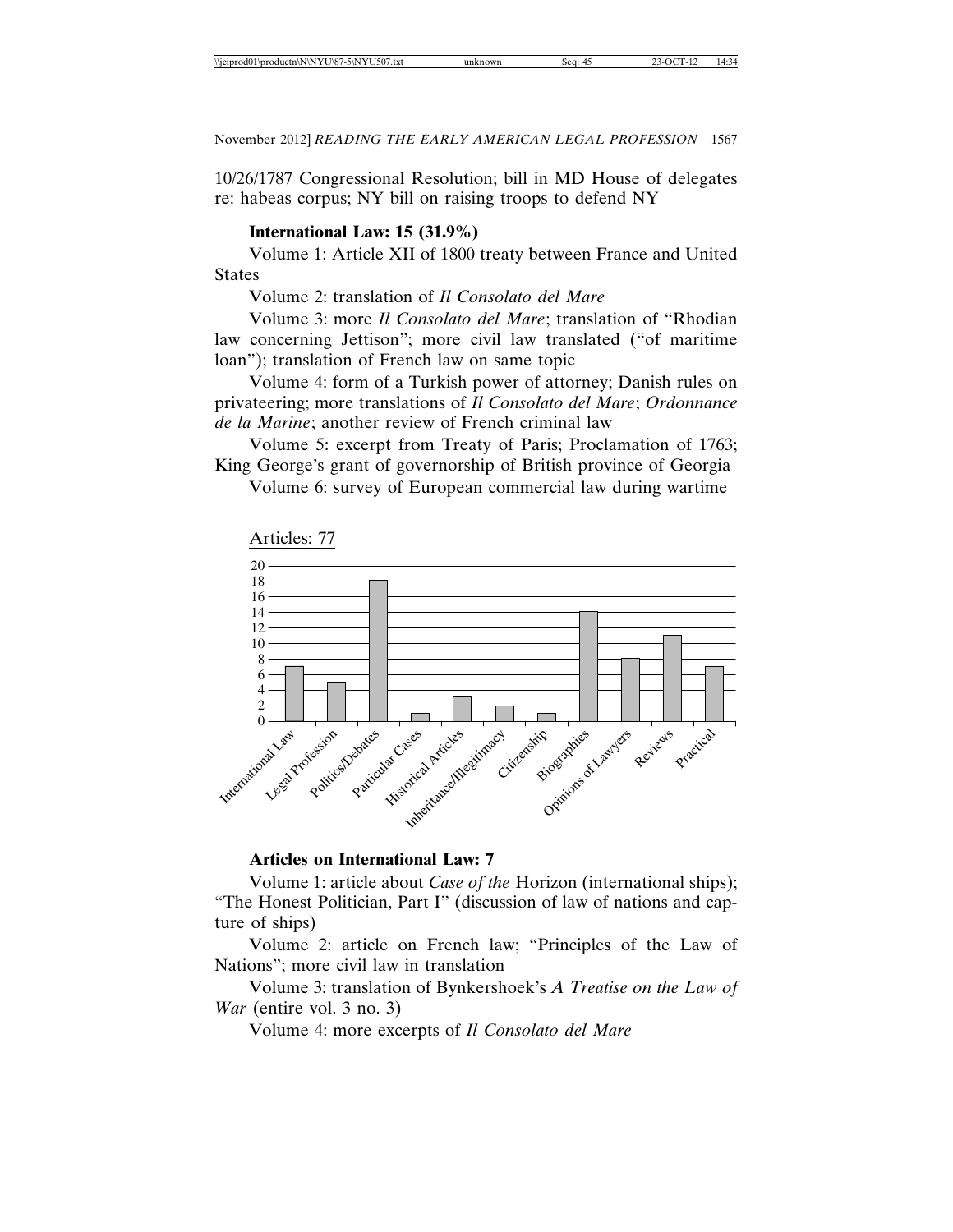### **Articles on the Legal Profession: 5**

Volume 1: "The Adversaria no. 1": humorous comments about lawyers throughout English history

Volume 2: "Character of an Honest Lawyer"

Volume 4: article on juries; legal anecdote about town crier who wants to have son replace him

Volume 6: article about how hard it is to get laws published

### **Articles on Politics/Debates: 18**

Volume 1: article about Aaron Burr; message from President to Congress

Volume 2: series of letters between Madison and Pinckney about embargo

Volume 4: commentaries on the U.S. Constitution; NY debates on Constitution

Volume 5: report of Board of Trade regarding extension of FL; extract from instructions to Governor Chester; answers to Joseph Purcell about where rivers of FL are; report from Secretary of State on Spanish claims; governor's communication to GA legislature; extract of Pinckney's representation to court of Spain; letter from MD Senate to House about bill House rejected, and House reply; report of VT legislature to VT governor on militia

Volume 6: debates of House of Representatives of the Territory of Orleans on memorial to Congress; "faithful picture of the political situation of New Orleans"; governor's explanation of veto of a bill about justices of the peace; argument in House of Lords on admiralty jurisdiction

### **Articles on Particular Cases: 1**

Volume 5: article on "The Yazoo Question": case of Georgia land sales

### **Historical Articles: 3**

Volume 1: article on historical jurisdiction of admiralty courts; article about Justinian's code

Volume 6: notes on "The Institutes of Justinian"

### **Articles on Inheritance/Illegitimacy: 2**

Volume 4: note on illegitimate children; speech of Miss Polly Baker

### **Articles on Citizenship: 1**

Volume 6: discussions on questions about effect of independence on citizenship